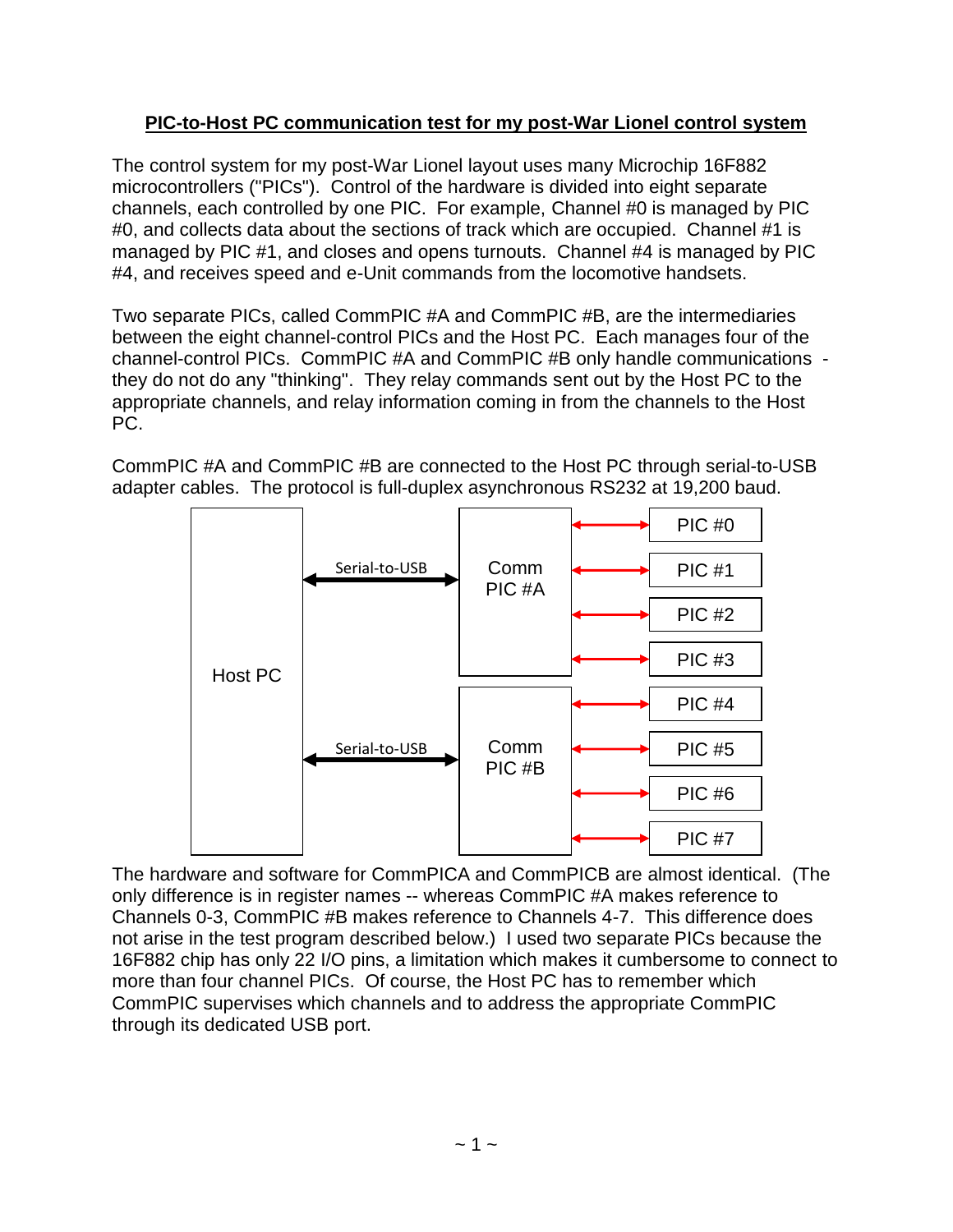This paper deals solely with a test of the communication between the Host PC and one of the CommPICs. A separate test, of the communication between the CommPICs and the individual channel-control PICs will be described in a subsequent paper.

## **The breadboard used for the test**

The following photograph shows the breadboard used for the test. The schematic diagram is set out in Appendix "A" below.



Eight red LEDs are driven by portB. They display data being exchanged during the test. Four yellow are used to display error codes. They are driven by the low nibble of portC.

The program in the PIC uses Microchip's built-in EUSART module, which reserves pin 18 (RC7) for reception from the Host PC and pin 17 (RC6) for transmission to the Host. A MAX232E chip is used as a line driver. The MAX232e has two channels for input signals and two for output signals, but only one of each is used here. I have confirmed that the chip has internal protection against floating inputs, so have not added pull-up resistors at the chip's unused inputs.

Signals received from the Host PC run along the green wire from pin 3 of the DB9 connector. In a pinout of the DB9 connector, pin  $\tilde{3}$  is called the TX pin because it handles transmissions from the Host. Signals sent by the PIC to the Host run along the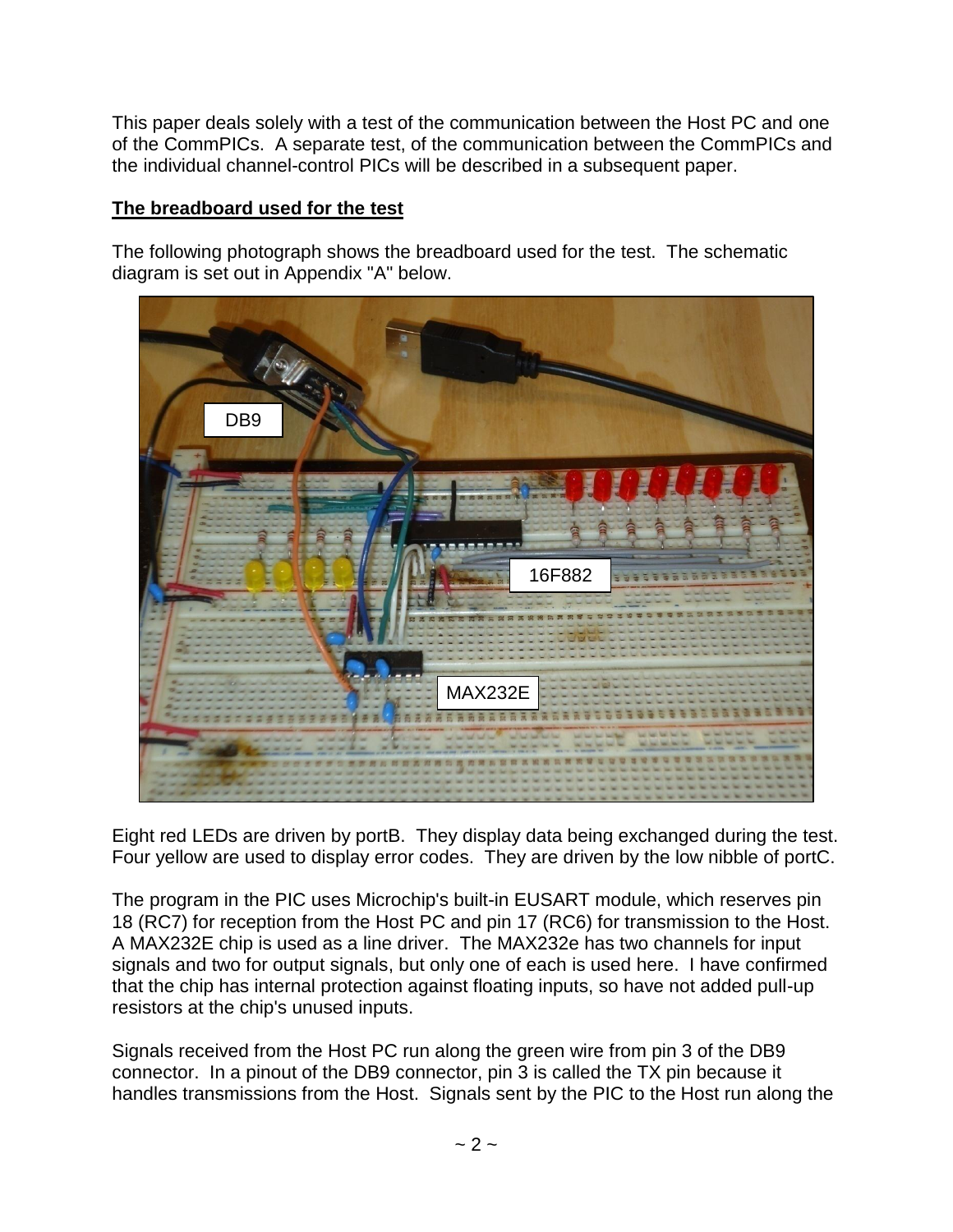blue wire to pin 2 of the DB9 connector. Pin 2 is called the RX pin because it handles reception by the Host.

The MAX232E chip requires five capacitors. Four of them are used by the voltage-level shifters in the chip. This chip is a convenient way to interface the 5V logic used by the PIC to the ±8.5V levels required by the RS232 protocol.

The photograph shows four wires soldered to the DB9 connector. There are the TX and RX lines, of course. Ground is connected to pin 5 of the connector through the black wire. The last wire -- the orange one -- is soldered to the CTS line (pin 8) of the DB9 connector. CTS stands for "Clear-to-send" and was once widely used by printers and terminals to tell the boss (the mainframe computer) that they were ready to receive something. In this circuit, the CTS line is connected directly to pin 2 of the MAX232E chip. That pin is the +8.5V voltage which the chip generates internally. The Host PC checks the CTS line for this voltage, and uses it as a test of whether or not the PIC is powered up.

I need to say a word about the USB-to-serial port cable. I spent several frustrating hours before I discovered that the USB-to-serial port cables I had been using were not compatible with Windows 10. It seems that many such cables became obsolete when Microsoft migrated up to Windows 10. The packaging or datasheet for your new cables should state explicitly that they will work with Windows 10.

### **Packets contain 24 bits**

All information throughout the control system, including communication between PICs, is sent in 24-bit packets. When necessary, as in the RS232 protocol, the 24 bits are sent as three consecutive bytes. The three bytes are always transmitted in this order: the high byte first, then the middle byte, with the low byte last.

### **Test programs and test results**

The CommPIC runs the Microchip Assembly code listed in Appendix "B". The Host PC runs the Visual Basic program listed in Appendix "C".

In the test, the Host PC sends a packet to the CommPIC. The CommPIC complements the packet and sends it back to the Host PC. Once the Host PC verifies that the packet it received is correct, it increments the value in the outgoing packet, and sends the incremented value to the CommPIC. In the test, the initial packet is &H000000. The two computers exchange packets until the final packet -- &H07FFFF -- has been exchanged.

During the test, the Host PC sends out a total of 8 \* 256 \* 256, or 524,288 packets. The CommPIC sends one packet back for each packet received. Since each packet contains 24 information bits, a total of 524,288 \* 2 \* 24, or 25,165,824 information bits are sent during the test.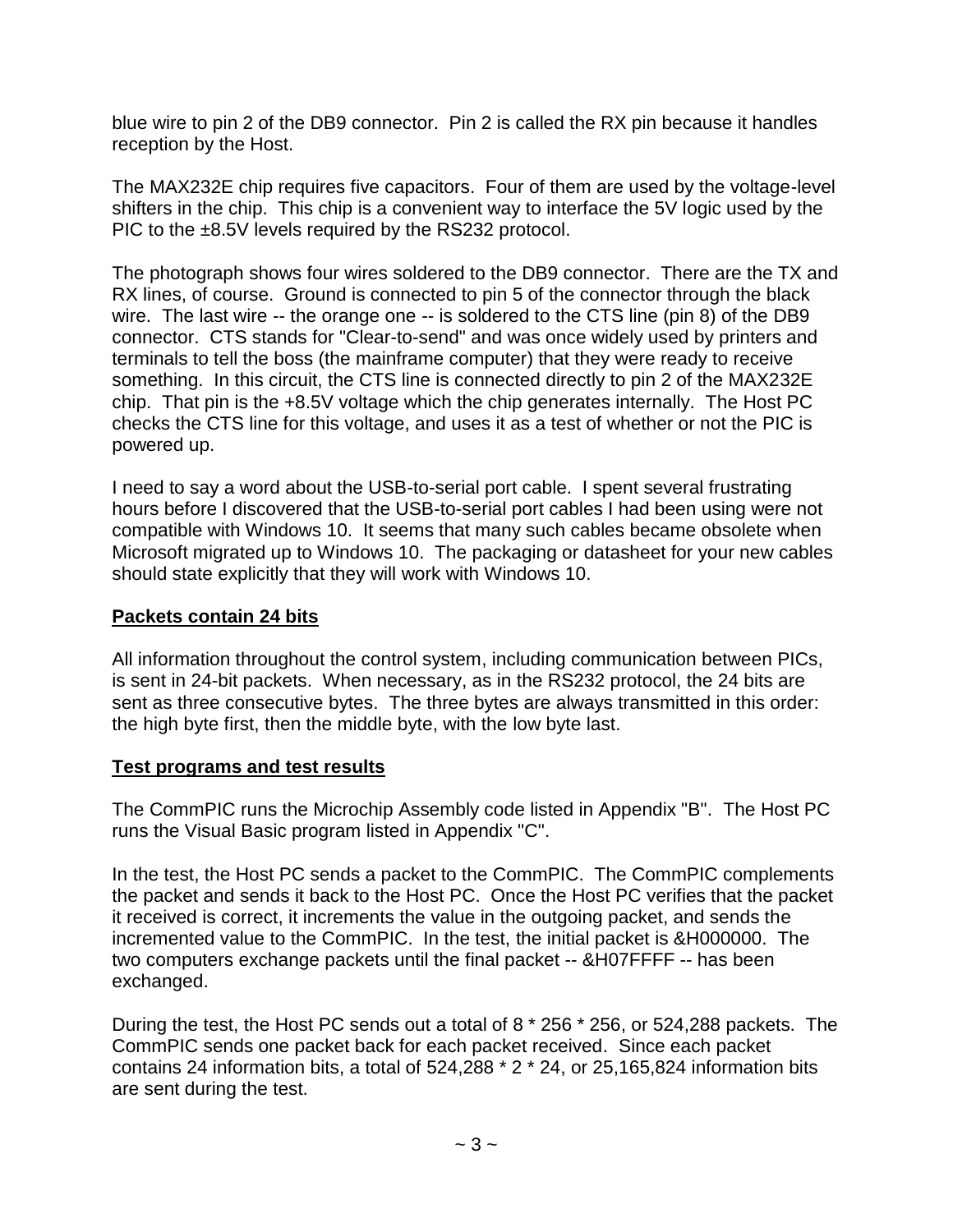With the RS232 configuration set to 19,200 baud, the test takes 4,681 seconds, representing a speed of 5,376 information bits per second. This is so far below the nominal 19,200 baud rate that it deserves investigation. See below.

### **Initialization sequence**

The production versions of CommPIC #A and CommPIC #B do not have on/off switches or reset pushbuttons. The CommPICs begin running as soon as the master power switch for the complete control system is flipped on. It is therefore imperative that the CommPICs and the Host PC are able to begin talking to each other automatically and without outside intervention.

When a CommPIC is powered up, it begins running a infinite loop waiting to receive a single ping byte 0xF5. Interrupts are not enabled and time-outs are not recognized. The loop simply tests bit  $PIR1 < rcf$ , which will go high when the EUSART receives one byte. The CommPIC ignores any errors and ignores any other bytes until it receives 0xF5. When it gets that ping, the CommPIC sends a single byte -- 0xF6 -- back to the Host PC. The CommPIC then enables receive-complete interrupts and begins running a second loop, waiting (indefinitely, if need be) for the Host PC to send a specific ping packet 0xF00505. When it's received, the PIC sends a specific response ping packet 0xF00606.

The Host PC is under the control of the human User, who starts the Visual Basic program by clicking on a button on the main form. The Host PC first checks to see whether or not the serial-to-USB cable is plugged in. If the cable is not plugged in, the program prompts the User and waits (indefinitely, if need be) until the cable is plugged in. The Host PC then checks to see whether or not the CommPIC is powered up. It uses the CTS line for this purpose. If the CommPIC is not powered up, the program prompts the User and begins to wait (indefinitely, if need be) until the power is turned on. At this point, the Host PC enters an infinite loop, sending ping byte &HF5 to the CommPIC and waiting 25ms for a reply.

Eventually, the Host PC will receive the expected response ping byte: &HF6. After a short wait, long enough to allow the PIC to configure itself for packet transmission, the Host PC sends ping packet &HF00505. When it receives ping response packet &HF00606, the Host PC knows that initialization and synchronization are complete and begins running the main program, which in this case is the test program.

### **Details about the PIC program**

The Assembly code for the PIC test program is listed in Appendix "B". The program uses interrupts to send and receive packets. Let me describe reception first.

When the EUSART module receives a byte, interrupt flag bit  $PIRI < rcf$  will go high. Once the initialization process is complete, receive-complete interrupts are enabled by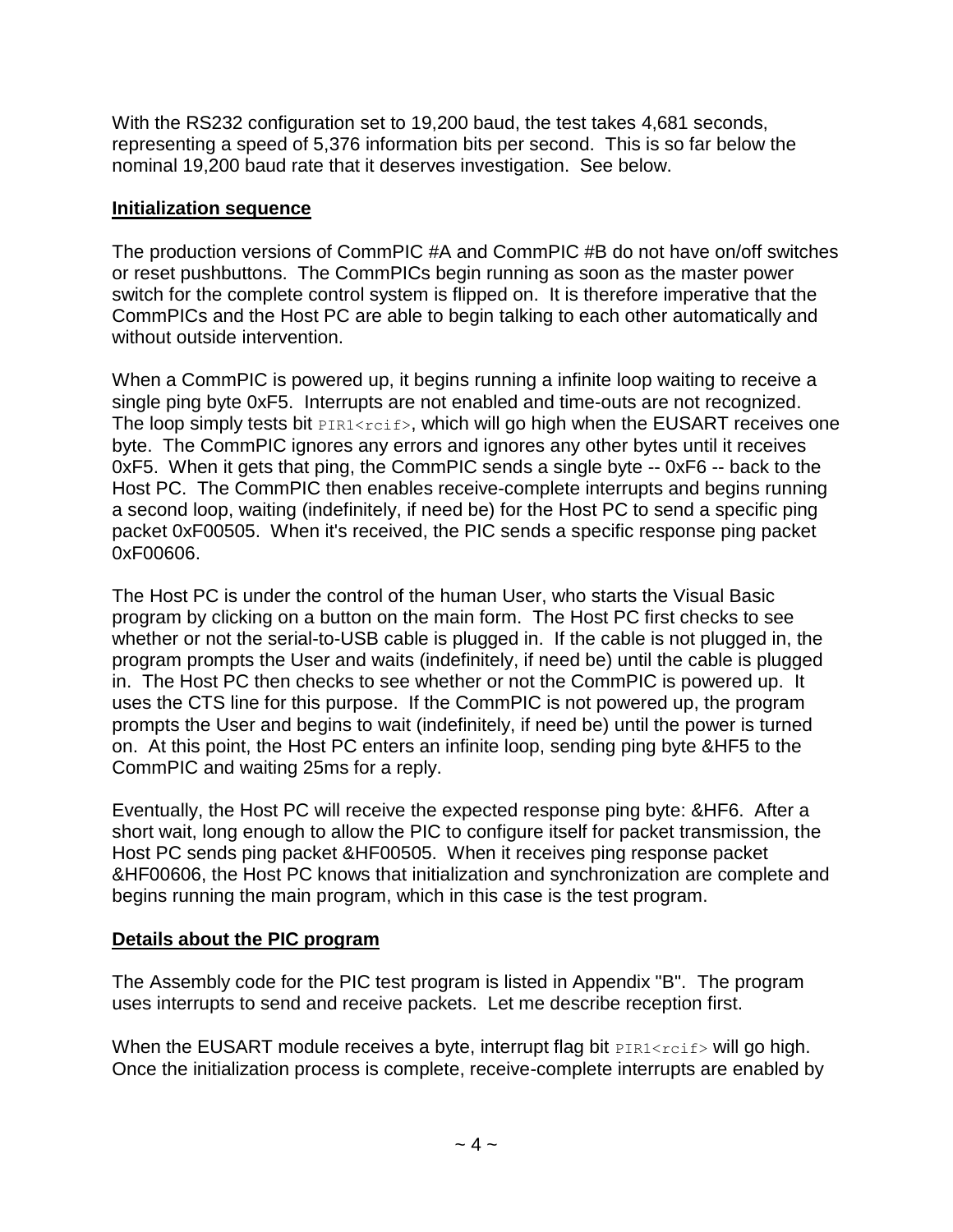setting interrupt enable bit PIE1<rcie> high. Receive-complete interrupts remain enabled as long as the program runs.

Six User-registers are used for reception:

HostInByte holds the byte just received HostInPktH, HostInPktM, HostInPktL hold the three bytes in the packet HostInNumByte holds the numbers of bytes received so far IntTrig<HostPktRecd> is set high when a whole packet is ready

When an interrupt occurs, the ISR (Interrupt Service Routine) "reads" the byte by moving it from the EUSART register RCREG into User-register HostInByte. By referring to HostInNumByte, the ISR can tell whether this byte is the first (high), second (middle) or third (low) byte in the packet. Unless this byte is the last one in the packet, the ISR simply stores the byte received, increments the count in HostInNumByte and returns. If the byte is the last one, then the ISR does two more things: (i) it clears the count in HostInNumByte in readiness for the next packet to be received, and (ii) it sets the flag bit IntTrig<HostPktRecd>. Note that the ISR does not need to, and cannot, clear the PIR1<rcif> flag which triggered these interrupts.

Throughout this period, the main program has been in a loop watching the IntTrig<HostPktRecd> bit. When it goes high, the main program moves on. It complements the bytes in the packet and transmits them back to the Host PC.

Let me now describe transmission. The interrupt flag bit used for transmission needs special treatment. This bit  $PIR1 \leq txif>goes$  low one instruction cycle after the byte to be transmitted is moved into EUSART register TXREG. It goes high after the EUSART module has processed the byte (which does not necessarily mean that transmission is finished, just that another byte can now be moved into register  $TXREG$ ). This has two consequences. Firstly, the main program must start the transmission process, which it does by moving the first (high) byte of the packet into register TXREG. Secondly, transmission-complete interrupts cannot be enabled until after this first byte has been moved into TXREG. They are enabled by setting bit PIE1<txie> high.

Seven User-registers are used for transmission:

HostOutByte holds the byte to be transmitted HostOutPktH, HostOutPktM, HostOutPktL hold the three bytes in the packet HostOutNumByte holds the numbers of bytes transmitted so far IntTrig<HostPktSent> is set high when the whole packet has been sent IntDoISR is a clue to the ISR about what to do

When the ISR is called by a transmission-complete interrupt, the ISR refers to the count in HostOutNumByte to determine which byte has been sent. It then loads the next byte into register TXREG and returns. When the last byte has been sent, the ISR does four things: (i) it clears the count in  $H \circ \mathcal{B}$  in readiness for the next packet to be sent, (ii) it sets the flag bit IntTrig<HostPktSent>, (iii) it disables transmission-complete interrupts and (iv) it clears the "clue" register IntDoISR.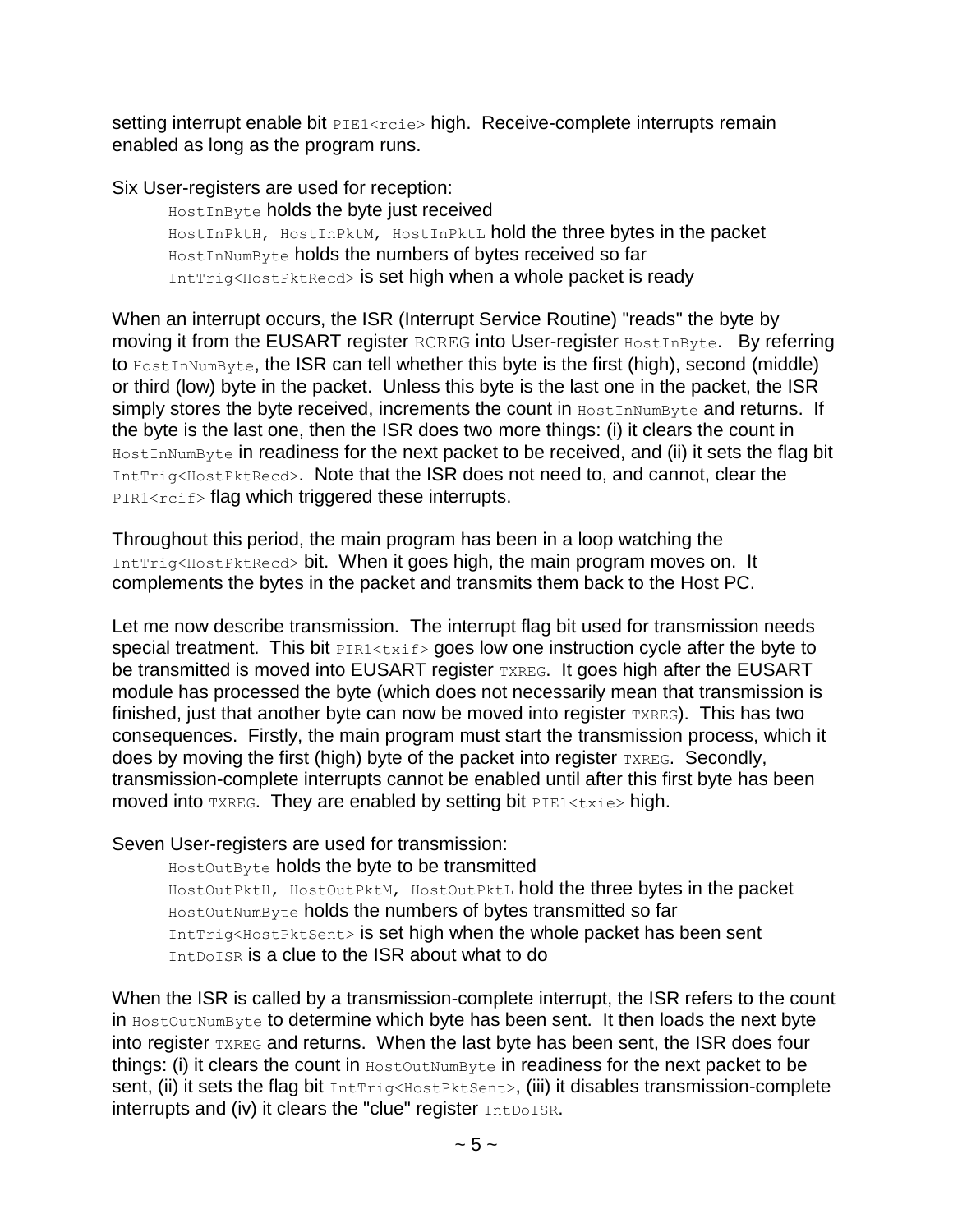What is the clue register? In many programs, including this test program, there are multiple sources of interrupts. When an interrupt occurs, the ISR has to figure out what caused the interrupt. It usually does this by examining the interrupt flags bits to find out which one is high. But this process can fail if a particular source of interrupts is disabled. Such is the case in the test program. The transmission-interrupt flag bit PIR1<txif> will almost always be high -- it is low only during the short periods of time a byte is being transmitted. If an interrupt occurs for some other reason, such as a receive-complete, the transmit-complete flag will be high. The ISR would be misled into thinking that a transmission was underway.

I use register  $In$  to is a mask to tell the ISR whether or not to process transmissioncomplete interrupts. If bit IntDoISR<HostPktSend> is high, the ISR will process transmissions; if it is low the ISR will not process transmissions. (As an alternative, the ISR could test the interrupt enable bit  $PIE1 < txie>$  to determine if it should be processing these interrupts. But system-register  $PIE1$  is located in bank 1, and it is more convenient to use User-register **IntDoISR** located in bank 0.)

### **Details about the Visual Basic program**

The Visual Basic code for the Host PC test program is listed in Appendix "C". It consists of a main form Form1.vb and one module PICComm.vb. The main form contains text boxes which display information to the User. It displays the times at which the test started and finished. It has a text box to display the status of communication. The background colour of the status textbox is set to light red or light green as appropriate. Lastly, there is a textbox which displays the contents of the packet currently being sent to the PIC. The following screenshot shows the main form when the test program is done.

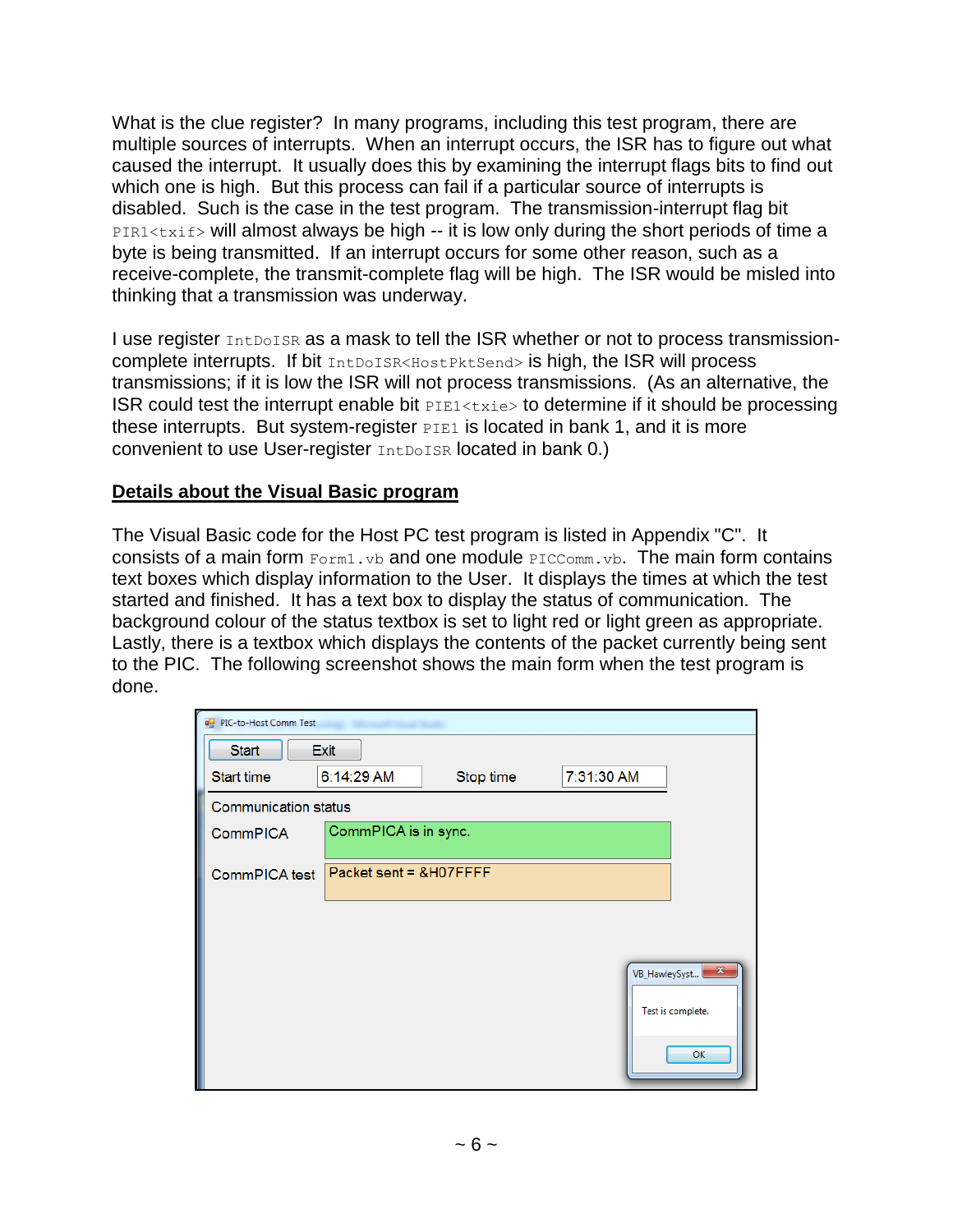The real work of the test is carried out in module  $PICComm.vb$  using the SerialPort object. The properties of the serial port must be defined before the port is opened. I used the following declaration:

```
CommPICASerialPort = New SerialPort
CommPICASerialPort.PortName = DefaultCommPICASerialPort
 CommPICASerialPort.BaudRate = 19200
 CommPICASerialPort.DataBits = 8
 CommPICASerialPort.StopBits = StopBits.One
 CommPICASerialPort.Parity = Parity.None
 CommPICASerialPort.Handshake = Handshake.None
 CommPICASerialPort.ReadBufferSize = 2048
 CommPICASerialPort.WriteBufferSize = 2048
 CommPICASerialPort.ReceivedBytesThreshold = 1
 CommPICASerialPort.ReadTimeout = -1
```
There are several things to note:

1. The protocol does not check parity, even though it would be better practice to use at least one parity bit. The limitation here is in the PIC. While the EUSART module of the PIC does have a procedure to inject a ninth bit into every byte, and that ninth bit can be used as a parity bit, the procedure to do so is a little bit clumsy and timeconsuming. Because the USB-to-serial port cable is relatively short and will be used a considerable distance away from the electrical noise underneath the layout, I elected to dispense with the parity check.

2. ReceivedBytesThreshold is set to one. That means that the operating system will alert the program as soon as it can after every single byte is received.

3. ReadTimeout is set to minus one to disable time-outs.

Reception is carried out by an asynchronous reader which runs constantly throughout the test. The asynchronous reader is defined as:

```
Private Async Sub CommPICAAsyncReadBytes()
```
This subroutine contains an infinite loop which reads any and all bytes which have become available since the previous pass through the loop. The following function call returns the number of bytes which are now available and moves them into a temporary byte buffer called ReceiveBuffer.

```
NumBytesRead =
       Await CommPICASerialPort.BaseStream.ReadAsync(
       ReceiveBuffer, 0, BytesToRead, CancellationToken.None)
```
If one or more bytes have become available since the last pass through the loop, they are then moved from the ReceiveBuffer into the main input buffer CommPICAInBytes() by the following For-Next block.

```
For I As Int32 = 1 To NumBytesRead Step 1
      CommPICAInBytes_NumBytesAdded =
```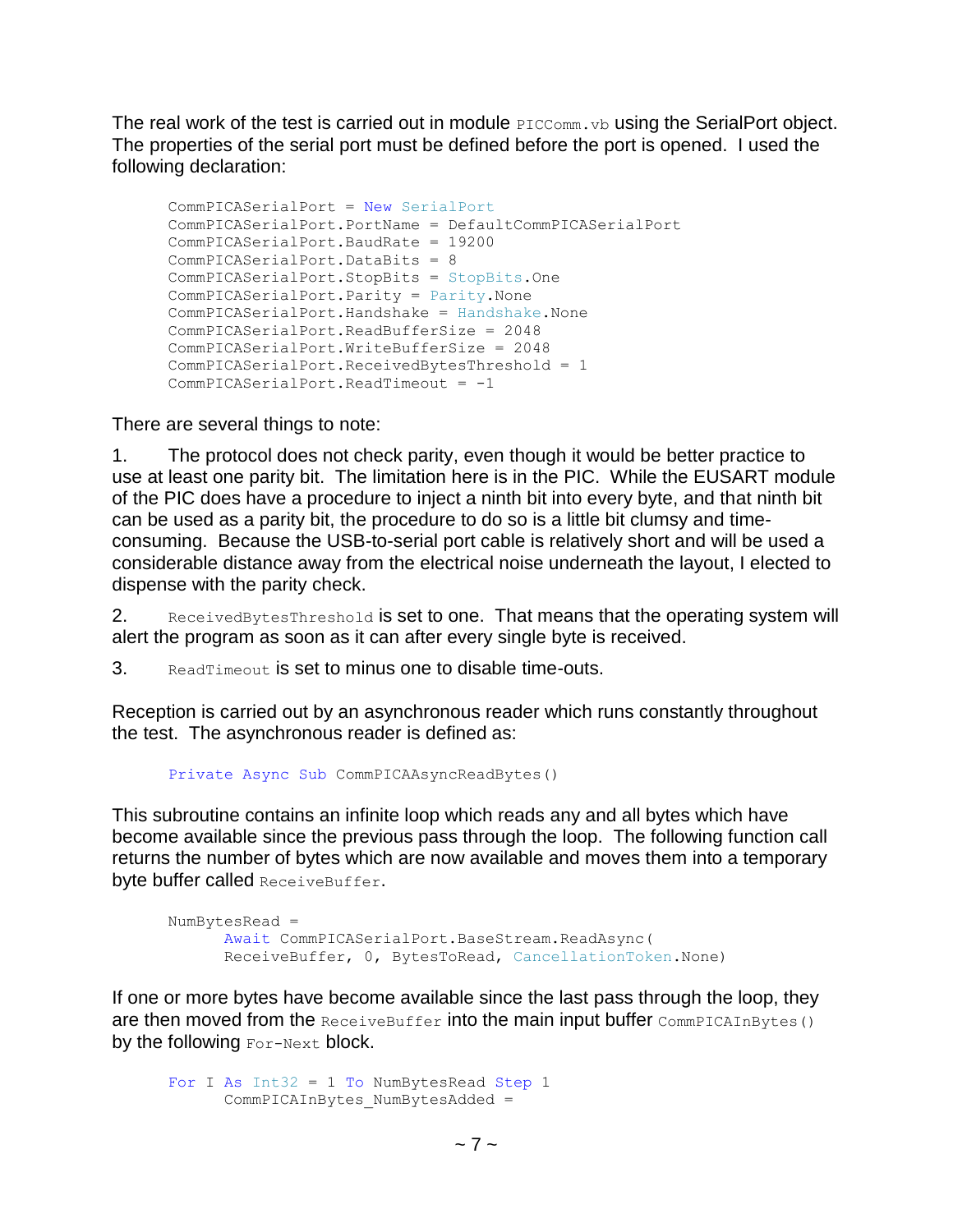```
 CommPICAInBytes_NumBytesAdded + 1
      CommonPLCAInBytes (CommPICAInBytes_NumBytesAdded) =
            ReceiveBuffer(I - 1)Next I
```
CommPICAInBytes\_NumBytesAdded is a counter which keeps track of the number of bytes which have been moved into the main storage vector.

Note that I keep using the phrase "bytes which have become available". That is because the Windows operating system does not instantly report every time it receives a byte. It processes serial ports on an every-now-and-then basis, so bytes do not become available on a regular basis.

The main program runs a loop calling function  $\epsilon_{\text{etNextPacket}}$  to determine if a packet has been received. This function uses a second counter, named COMMPICAInBytes NumBytesUsed, to keep track of the number of bytes which have been "read" from the main storage vector. Whenever counter CommPICAInBytes\_NumBytesAdded is greater than counter CommPICAInBytes\_NumBytesUsed by at least three, then the three "unused" bytes constitute the next packet.

That's reception. Transmission is handled differently. When a packet is ready to send to the PIC, a background worker named BWCommPICASendPkt\_DoWork() is invoked. It uses the following instruction to send the three bytes in the packet:

CommPICASerialPort.Write(lOutPkt, 0, 3)

When the packet has been sent, the operating system calls a handler named BWCommPICASendPkt RunWorkerCompleted(). This handler simply sets a Boolean flag CommPICASendPktComplete. The main program runs a loop waiting for this flag to turn True. Once that happens, it moves on and begins to wait for the PIC to respond.

The asynchronous reader used for reception and the background worker used for transmission are useful because they run on separate threads from the main program. Therefore, they do not prevent the main program from doing other things. In the test program here, there is not much for the main program to do, other than wait for reception or transmission to finish. But in the Lionel control system, there is a great deal for the main program to do, and there is not enough free time available for it to "blocked" just to allow communication to take place.

### **Input and output buffers and thread safety**

In the test program, the input buffer used by the Host PC is the vector CommPICAInBytes() I mentioned above. It is neither circular nor resettable. I simply made it long enough to hold all  $3 * 8 * 256 * 256 = 1,572,864$  bytes which will be received during the test. This may seem wasteful, but it is not outrageously so. And, it makes it easy to guarantee thread safety.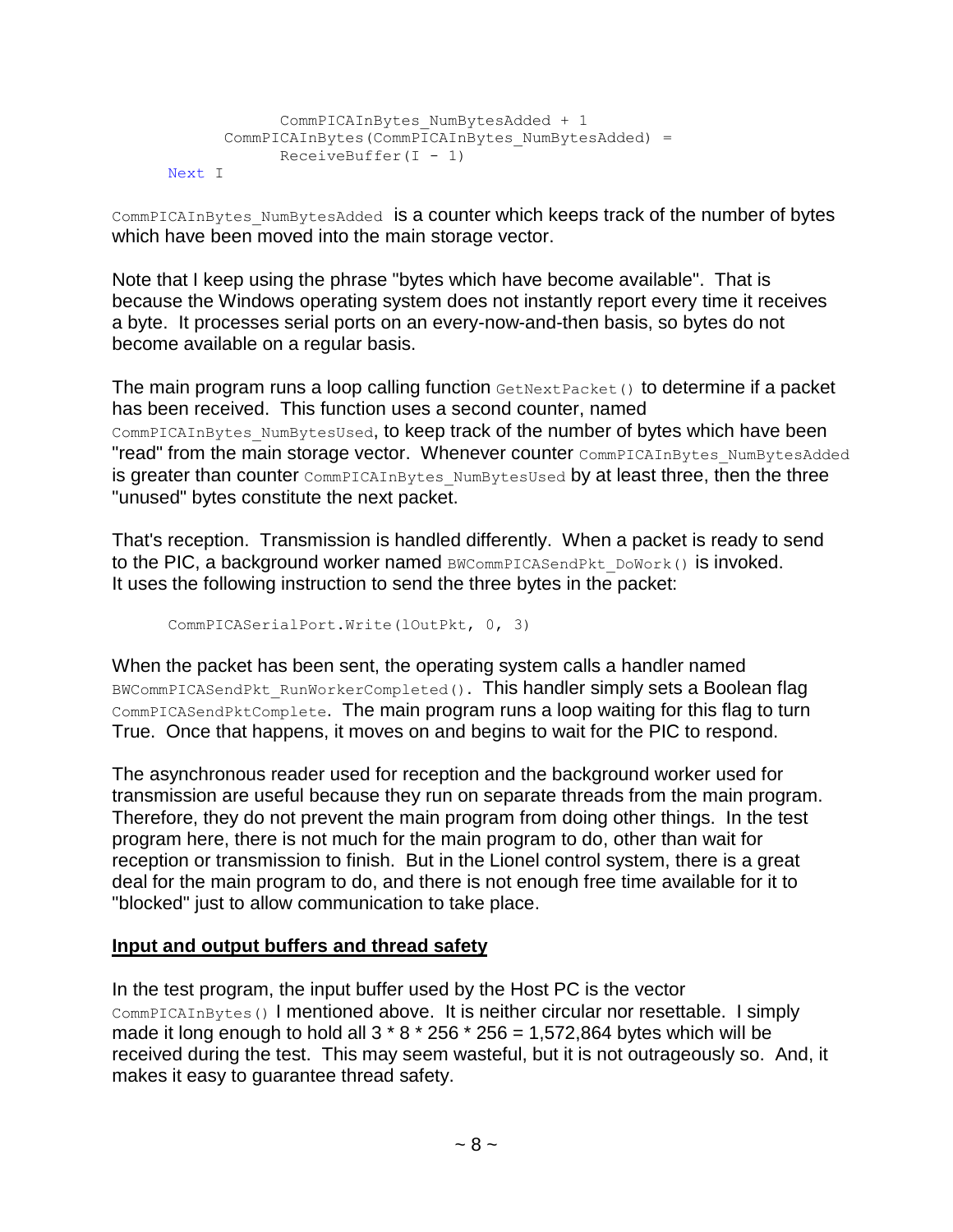The asynchronous reader, running on its own thread, adds byte to the input buffer and moves its counter CommPICAInBytes\_NumBytesAdded monotonically out to higher indices in the buffer.

The main program and its function GetNextPacket() run on a different thread. The function has its own counter CommPICAInBytes NumBytesUsed, which also moves out monotonically to higher indices in the buffer.

The sole point of intersection between the two threads, and the only point of potential conflict, occurs when function GetNextPacket() subtracts the "used" counter from the "added" counter to calculate how many unprocessed bytes there are in the buffer. The worst that can possibly happen is that asynchronous reader adds a third byte immediately after the function has done its calculation, with the result that the main program misses the opportunity to process a packet. However, the main program will catch this packet during the next pass through its main loop.

# **Why is the realized speed so low?**

It should be understood that the back-and-forth exchange of packets between the two computers takes no advantage whatsoever of the full-duplex capability that is available. Each computer must wait to receive a full packet, and then process it before sending a full packet out. The turn-around time at each end is the most significant reason why the realized speed is so much less than the nominal baud rate. Let me describe the various uses of time during the test.

1. At 19,200 baud, each bit has a theoretical duration of  $1/19,200 = 52.083\mu s$ . A total of 25,165,824 information bits were sent during the test, which requires a total theoretical time of 52.083µs \* 25,165,824 = 1,310.720 seconds.

2. The RS232 protocol used has one start bit and one stop bit per byte. That means that ten bits are sent for each eight information bits. This adds 25%, or 327.680 seconds, to the total theoretical time required.

3. It takes the PIC time to realize that it has received a packet. Although a separate interrupt occurs at the end of each byte received, it is only the time required after the last byte that is of interest here. The time taken to collect the first two bytes does not matter because they are being received at a rate determined by the Host PC at the other end. Let's say that it takes the PIC one instruction cycle to move the last byte into system-register RCREG, another instruction cycle to set the PIR1<rcif> flag high, two more instruction cycles to push the PC address onto the stack and another two instruction cycles to jump to the start of the Interrupt Service Routine. It takes 25 instruction cycles to work through from the start of the ISR to label  $_{\text{ISR3}}$ , where processing of the third byte received takes place. It takes another 13 instruction cycles to complete the ISR and another four, say, to pop the PC address off the stack and jump back into the main program. All told, 48 instruction cycles are needed before control returns to the main program. The main program is running a tight loop, testing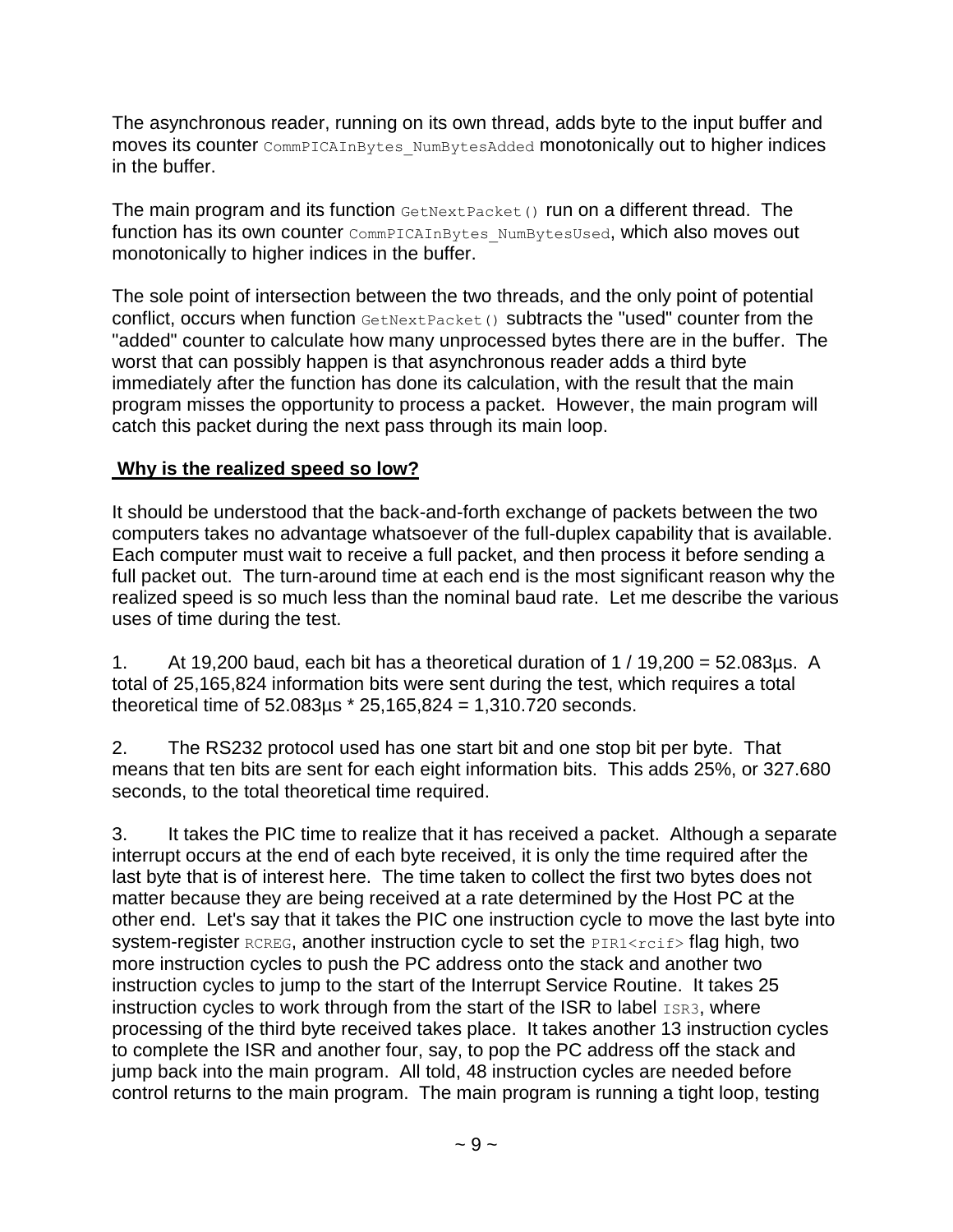IntTrig<HostPktRecd>. At most, it will take the main program four instruction cycles to detect the bit high and to fall out of the loop into the next step. Thus, a total of 52 instruction cycles elapses between reception of the last bit of the last byte in a packet and starting the next step. Since the PIC is clocked with a 20MHz crystal, each instruction cycle takes 200ns. The 52 instruction cycles take  $52 * 0.2\mu s = 10.4\mu s$ . This delay is incurred for each of the 524,288 packets received, for a total delay of 10.4µs \*  $524.288 = 5.453$  seconds.

4. The next step for the PIC after reception is to complement the three bytes in the packet. This takes six instruction cycles, or  $6 * 0.2 \mu s = 1.2 \mu s$ , per packet, for a total delay during the test of  $1.2\mu s * 524,288 = 0.629$  seconds.

5. Now, for the transmission of the complemented packet back to the Host PC. We need to examine each byte separately. The main program starts the transmission of the first byte. It takes the main program two instruction cycles to load the first byte into register TXREG. That step launches the first byte down the cable. We do not really care how long it takes the PIC to enable transmission-complete interrupts and so forth because the first byte is already on its way. The delay we are interested in only starts when the first interrupt occurs. Let's say that it takes the PIC one instruction cycle to set the PIR1<txif> flag high, two more instruction cycles to push the PC address onto the stack and another two instruction cycles to jump to the start of the Interrupt Service Routine. It takes eight instruction cycles to work through from the start of the ISR to label ISR4, where processing of transmission interrupts begins. It takes another 11 instruction cycles to load the second byte into register TXREG. What happens after that does not matter because the second byte is now on its way. When the second interrupt occurs, it once again takes five instruction cycles to get the ISR going, and another eight to get down to label ISR4. This time, it takes 17 instruction cycles until the third byte of the packet is loaded into register TXREG. That's it -- the last byte is now on its way down the cable and we can ignore the time it takes the PIC to sort itself out and get ready to receive the next packet. All in, it takes 56 instructions to get the packet out the door. These 56 instruction cycles take 56  $*$  0.2 $\mu$ s = 11.2 $\mu$ s. This delay is incurred for each of the 524,288 packets transmitted, for a total delay of 11.2 $\mu$ s  $*$  524,288 = 5.872 seconds.

6. The MAX232E line driver introduces some delay. Its datasheet says that the propagation delay of a bit passing through is 500ns. There are 24 information bits, or 30 physical bits, in each packet, but the 500ns delay affects each bit equally. The propagation delay does not increase the spacing between the bits -- it simply delays the entire packet by 500ns. Each packet that passes through, in either direction, is delayed by 0.5 $\mu$ s. Thus, the total delay during the test is 0.5 $\mu$ s  $*$  2 directions  $*$  524,288 = 0.524 seconds.

7. The microprocessor embedded in the USB-to-serial port cable is also a source of delay. The cable I have does not a datasheet. I estimate that its propagation delay will be comparable to that of the MAX232E chip. To be conservative, let's say that it adds one second to the duration of the test.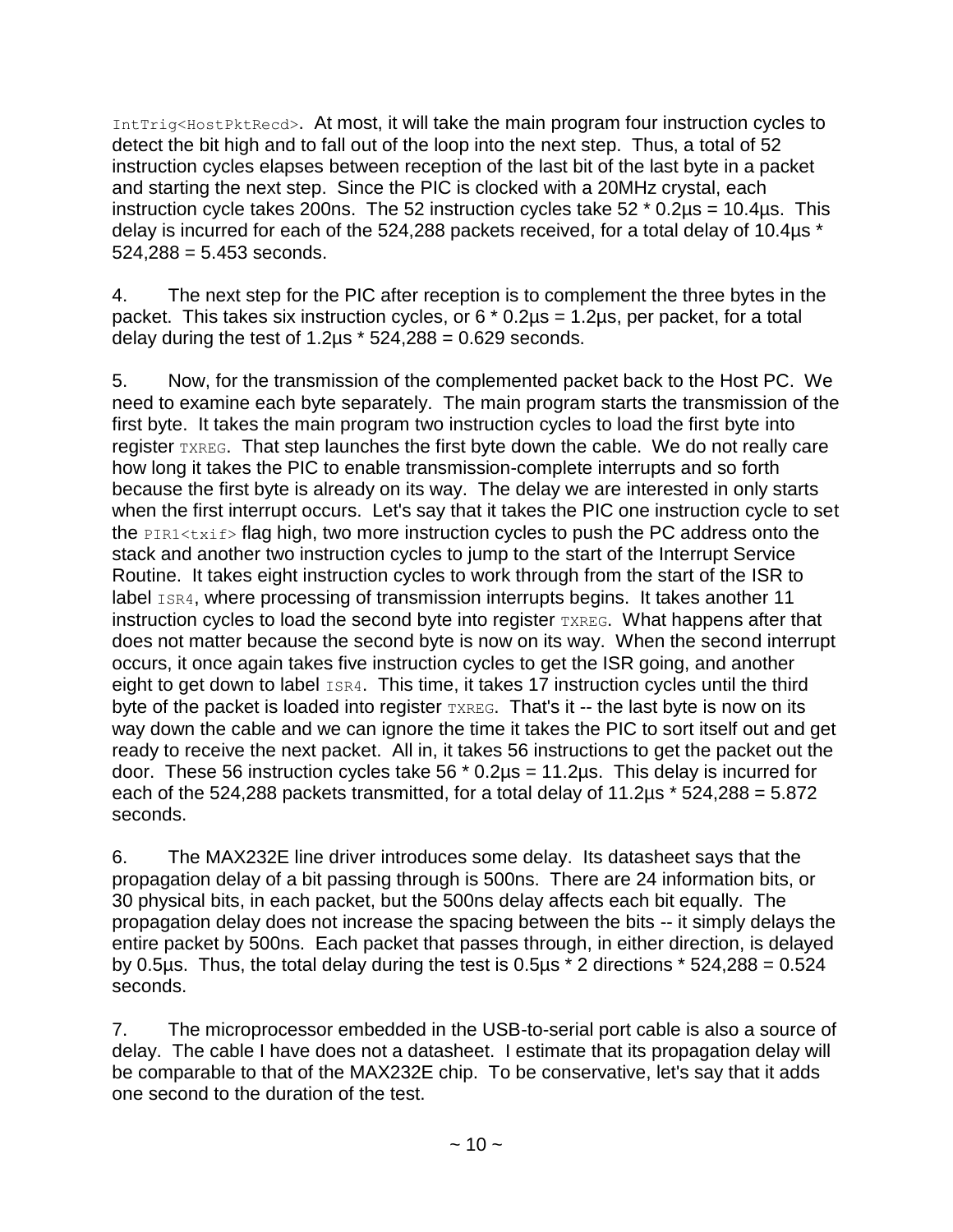8. The USB-to-serial port cable I use is 36 inches long. It takes time for electrical pulses to travel up and down the cable. Let's assume that the signals travel through the cable at 80% of the speed of light. That is 0.8  $*$  3x10<sup>8</sup> = 2.4x10<sup>8</sup> meters per second. A 36 inch of cable is 0.914 meters long. It therefore takes a pulse 0.914 / 2.4x10<sup>8</sup> = 0.00381µs to travel from one end to the other. The total travel time for the 1,048,576 packets which travel up or down the cable is  $0.00381\mu s * 1,048,576 = 3995\mu s$ , or 0.004 seconds. Note that this factor is one that affects all bits in a packet in the same way, with the result that it does not increase the spacing between the individual bits, but simply delays the entire packet as a whole.

9. The sum of the eight items above is 1,652 seconds. Activity by the Host PC takes up the rest of the time -- 3,029 seconds -- bringing the total time required for the test up to 4,681 seconds. The following pie chart shows where all the time went.



The red slice is the Host PC. The blue slice is the speed required to send 24 bits per packet at the theoretical speed of 19,200 bits per second. The green slice is the extra time required to send start and stop bits at the theoretical speed. All of the other delays, due to the PIC, the MAX232E chip, and so on, are concentrated in the black slice, which is vanishingly small.

To confirm that this analysis is sound, I re-ran the test with the computers at both ends configured to send and receive at 9,600 baud. This time around, the test took a total of 6,350 seconds. At 9,600 baud, each bit has a theoretical duration of 1 / 9,600 = 104.167µs. Since the same number of information bits -- 25,165,824 -- was sent during this test, the total theoretical time required is  $104.167\mu s * 25.165.824 = 2.621.440$ seconds. Once again, the start and stop bits add 25%, or 655.360 seconds in this case, to the theoretical time required.

The following table compares the time required for the two tests.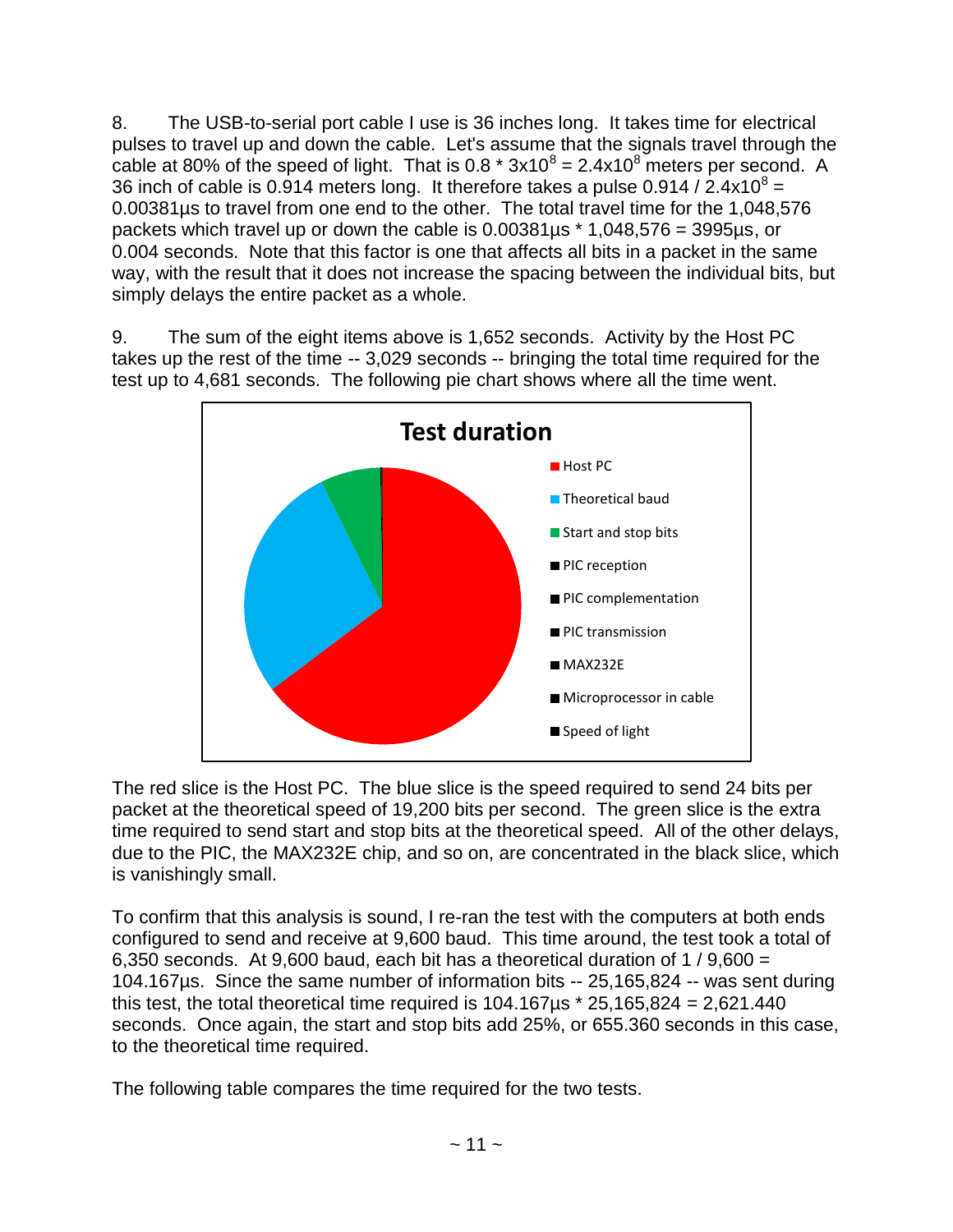|                                          | 9,600 baud | 19,200 baud |
|------------------------------------------|------------|-------------|
| Elapsed time for test                    | 6,350.00   | 4,681.00    |
| Less: Theoretical time for 24 bits       | (2,621.44) | (1,310.72)  |
| Less: Extra time for start and stop bits | 655.36)    | 327.68)     |
| "Overhead"                               | 3,073.20   | 3,042.60    |

I have called the difference between the actual time required and the theoretical time required the "overhead". That's the time required by the computers to turn around the packets they receive. Note that it is almost exactly the same -- within one percent -- for the two tests. This makes sense since the same packets were sent in both tests and the same programs and hardware were used in both.

### **The conclusion**

The Host PC is, by a huge margin, the biggest source of delay. About two-thirds of the time needed to communicate with the PIC is taken up by the Host PC playing around with itself. It's not because the Host PC runs slowly, but because it runs a great many instructions on multiple threads. There is the Visual Basic program, which interacts with the SerialPort APIs, which in turn interact with the Windows operating system. All of this commotion requires time.

The Windows setup is geared towards sending large files or receiving large files. When a lot of bytes are being sent in one direction, this issue of "turn around" time is much less important. The turn-around and its inherent delay occur only once, after the entire file has been processed. Windows is just not very effective for sending and receiving little bits of information like our 24-bit packets.

If one needed faster communication between the Host PC and the CommPICs, then one would probably need to migrate to another operating system. I have not done so. One of the biggest reasons is my preference for Visual Basic. It is ideal for programming all of the other tasks which the Lionel control system needs to operate. I find that Visual Basic is an excellent compromise between the absence of structure in C and the anal micromanagement demanded by Python. While there is much not to like about Microsoft, I do have to give credit where it is deserved.

Jim Hawley June 2022

(As always, an e-mail pointing out errors and omissions would be appreciated.)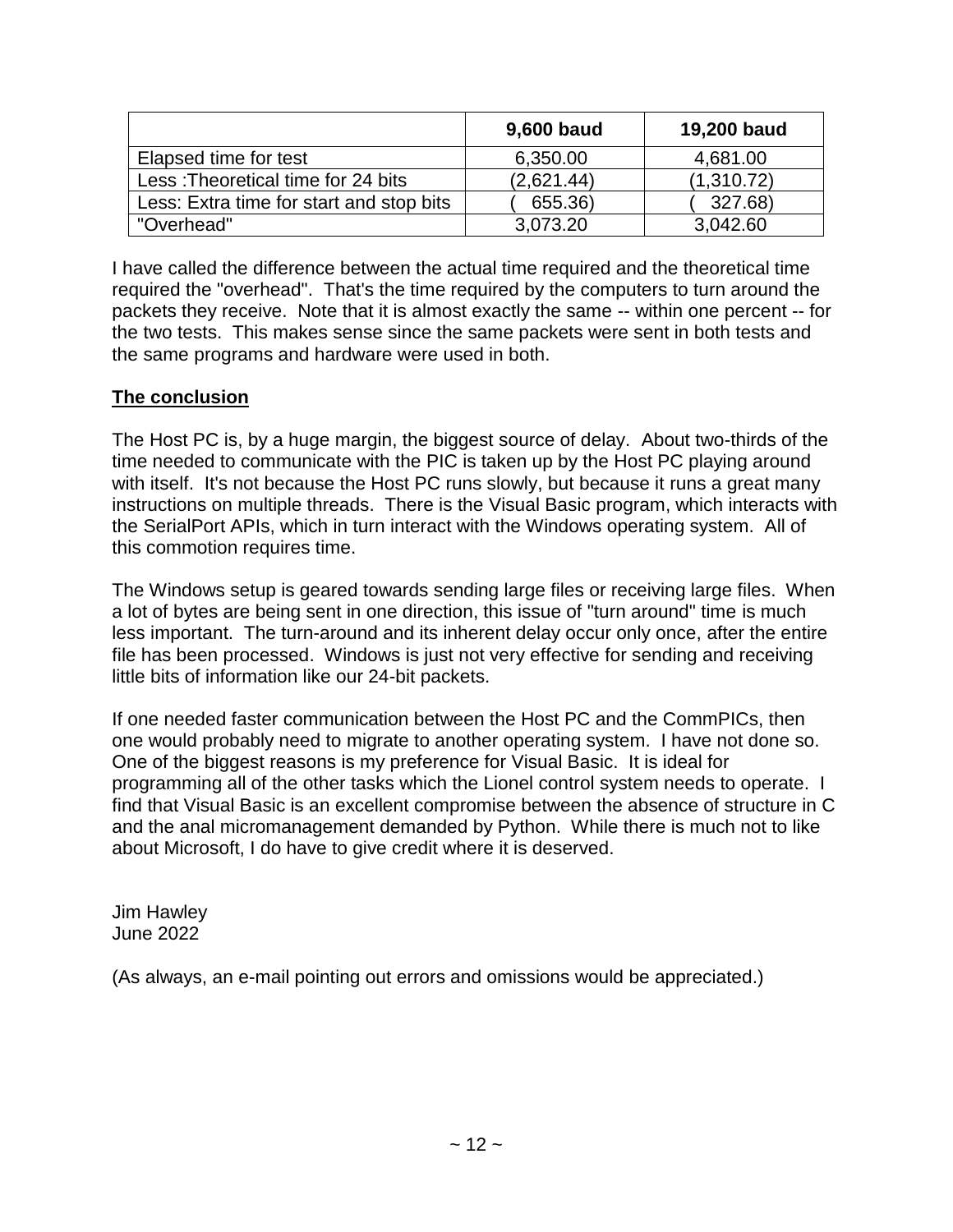

# **Appendix "A"**

**Schematic diagram of the circuit used to test PIC to Host PC communication**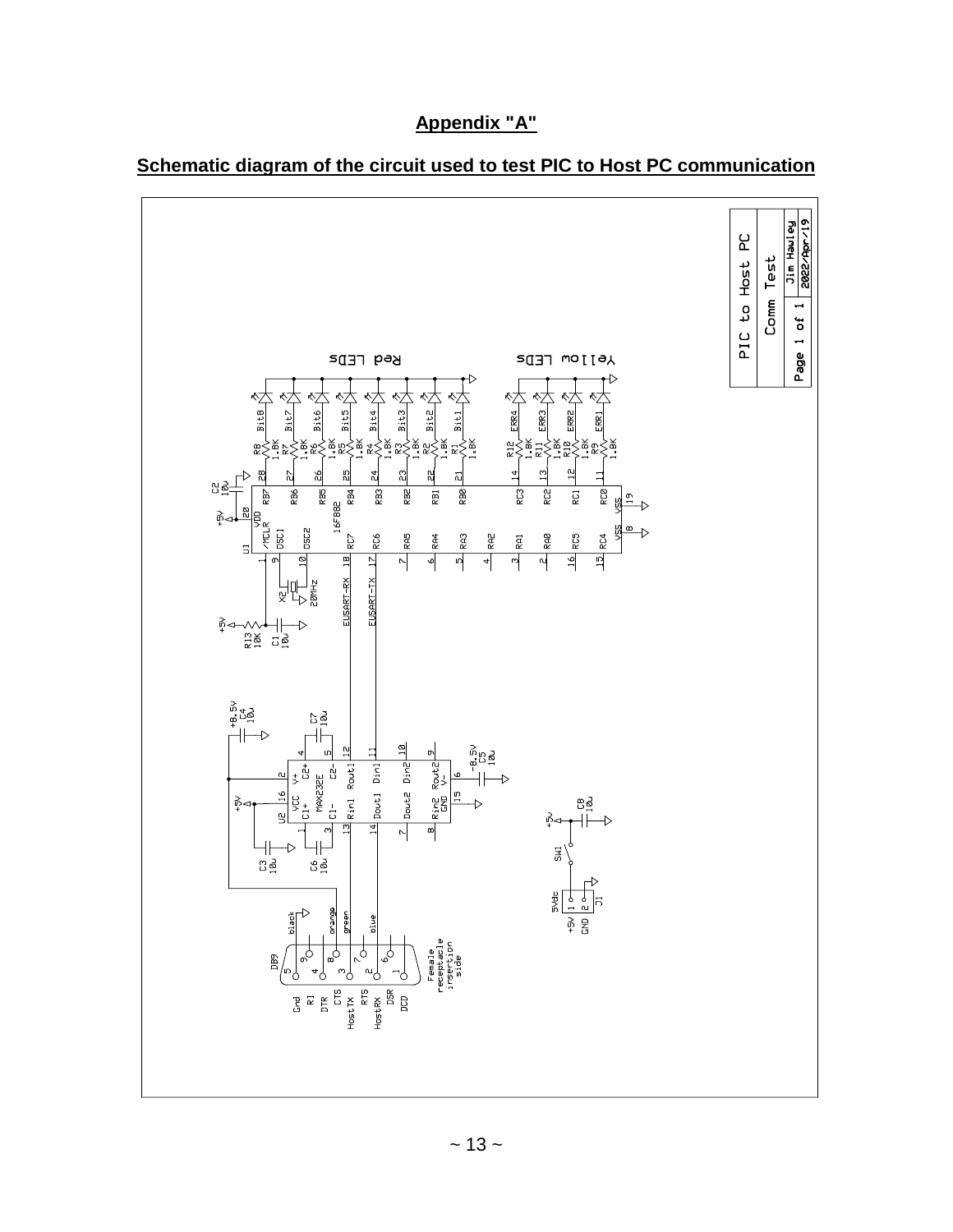#### **Appendix "B"**

#### **Assembly code for the 16F882 PIC**

; Program for Hawley's Lionel train system ; PICtoHostCommTest: Communications test between Host PC and CommPIC #A ; For 16F882 microprocessor ; ; 1. There are two sources of interrupts: (i) UART receive-complete interrupts ; and (ii) UART transmit-complete interrupts. ; ; 2. User-register IntTrig has a bit for each source of interrupts. These flags ; are set by the ISR when it has finished processing an interrupt. For ; example, when the ISR has finished reading a three-byte packet sent by the ; Host PC, it will set bit IntTrig<HostPktRecd>. ; ; 3. A second User-register IntDoISR also has a bit for each source of ; interrupts. These bits are set by the main program to tell the ISR whether ; or not to process a particular type of interrupt. This is necessary ; because of the way the ISR (any ISR, not just this one) works. Once the ; ISR starts running, it examines the interrupt flag bits. But the interrupt ; flag bit for a particular source of interrupts can be set even if ; interrupts from that source are not enabled. This is a serious issue for ; UART transmission. The PIR1<txif> flag is ALWAYS high except in the very ; special case when a byte is moved into system register TXREG. Even then, ; this flag goes low after one instruction cycle. Even if PIE1<txie> ; interrupts are disabled, the PIR1<txif> flag will almost always be set. If ; the ISR is called for some other reason, it will be misled by the ; PIR1<txif> flag into thinking that a transmission has occurred. To prevent ; this and similar errors, the ISR checks the appropriate IntDoISR bit for ; each source of interrupt before processing it. ; ; 4. The ISR handles reception of all three bytes (24 bits) in a packet sent by ; the Host PC. User-register HostInNumByte is a counter of the number of ; bytes which have been received from the Host PC. It is cleared at power- ; on. Once things get started, UART receive-complete interrupts are ; enabled and they continue to be enabled as long as the program runs. When ; a byte is received, the PIC places it in system-register RCREG and triggers ; a PIR1<rcif> interrupt. Since HostInNunByte is zero, the ISR knows that ; this is the first byte in the packet, and moves TXREG into User-register ; HostInPktH, which is the first (high) byte in the packet. The ISR then ; increments the count in HostInNumByte and returns, leaving bit ; IntTrig<HostPktRecd> low. The main program can continue to do other stuff. ; When another byte is received, another PIR1<rcif> interrupt occurs. Since ; HostInNumByte is one, the ISR knows that this is the second byte in the ; packet, It transfers RCREG into User-register HostInPktM, increments ; HostInNumByte and returns with IntTrig<HostPktRecd> still low. When a ; third byte is received, a third PIR1<rcif> interrupt occurs. It transfers ; RCREG into User-register HostInPktL. This time, though, the ISR knows the ; packet is complete. It now sets bit IntTrig<HostPktRecd>. It also clears ; the count in User-register HostInNumByte to get things ready for the next ; packet. Now, when control returns to the main program, its polling of ; flag IntTrig<HostPktRecd> will cause it to begin processing the full packet, which is stored in triplet HostInPktH, HostInPktM and HostInPktL. ; ; 5. The ISR also handles transmission of all three bytes (24 bits) in a packet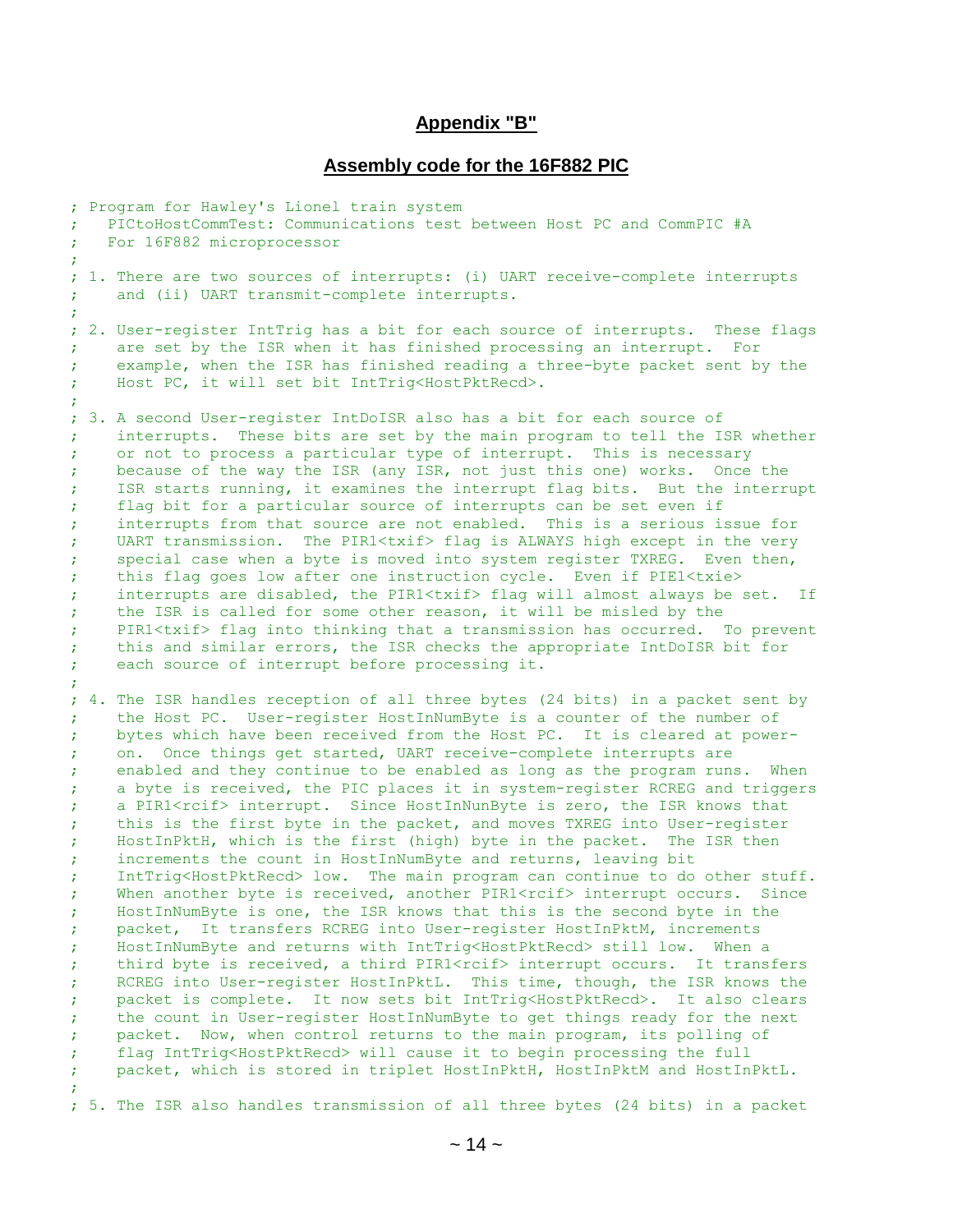; being sent to the Host PC. User-register HostOutNumByte is a counter of ; the number of bytes which have been sent (past tense). Before starting ; the transmission, the three bytes are loaded into User-registers ; HostOutByteH, HostOutByteM and HostOutByteL. They will be sent in that ; order. UART transmission interrupts PIE1<txie> are enabled only AFTER byte ; HostOutByteH is moved into system-register TXREG. Note that it takes one ; instruction cycle for flag bit PIR1<txif> to go low after that move. The ; first PIR1<txif> interrupt will occur after the UART module has removed the ; first byte from system-register TXREG. (Note that it will take the UART ; module further time to send the byte even after it has been removed from ; TXREG.) Even so, the ISR can tell from the count in HostOutNumByte that ; the first byte is well on its way. It therefore loads the second byte ; (HostOutPktM) into TXREG, increments HostOutNumByte and returns, with ; completion flag IntTig<HostPktSent> still low. When the second byte has ; been removed from TXREG, a second interrupt will occur. The ISR will then ; load the third byte (HostOutPktL) into TXREG, increment HostOutNumByte and ; return, with completion flag IntTrig<HostPktSent> still low. When the ; third and last byte has been sent, the ISR will disable transmission- ; complete interrupts by clearing bit PIE1<txie>. It will clear the count ; in HostOutNumByte and return with flag IntTrig<HostPktSent> high. Now, ; when control returns to the main program, its polling of flag ; IntTrig<HostPktSent> will cause it to move on to whatever it does after a ; packet has been sent. Note that interrupt flag PIR1<txif> will be high ; and it will stay high. This is why User-register IntDoISR is needed -- we ; do not want the ISR to be misled, if it is called for something else, into ; thinking that another transmission is under way. ; ; 6. UART interrupts are not used during the initialization of communication ; with the Host PC. Only after the Host PC has sent ping byte 0xF5 and this ; PIC has replied with ping response byte 0xF6 are UART interrupts enabled ; to allow the exchange of complete packets. ; ; 7. The routines are grouped into the following blocks: ; A. Definition of system registers ; B. Definition of user registers ; C. Interrupt Service Routine ; D. Initialization of system registers ; E. Initialization of user registers ; F. Initialize communication with the Host PC ; G. Main program ; H. Subroutine Error Flash ; I. Miscellaneous and timing subroutines ; ; Configuration Words for 16F882 ; b<13>=1 Disable in-circuit debugger ; b<12>=0 Disable Low-Voltage Programming ; b<11>=0 Disable fail-safe clock monitor ; b<10>=0 Disable internal/external switchover ; b<9-8>=00 Disable brown-out reset ; b<7>=1 Turn OFF EEPROM memory protection % b<6>=1 Turn OFF program memory protection<br>
; b<5>=1 Set standard /MCLR operation ; b<5>=1 Set standard /MCLR operation ; b<4>=1 Disable power-up timer ; b<3>=0 Disable watch-dog timer ; b<2-0>=010 Set HS oscillator gain #include "p16F882.inc" processor 16F882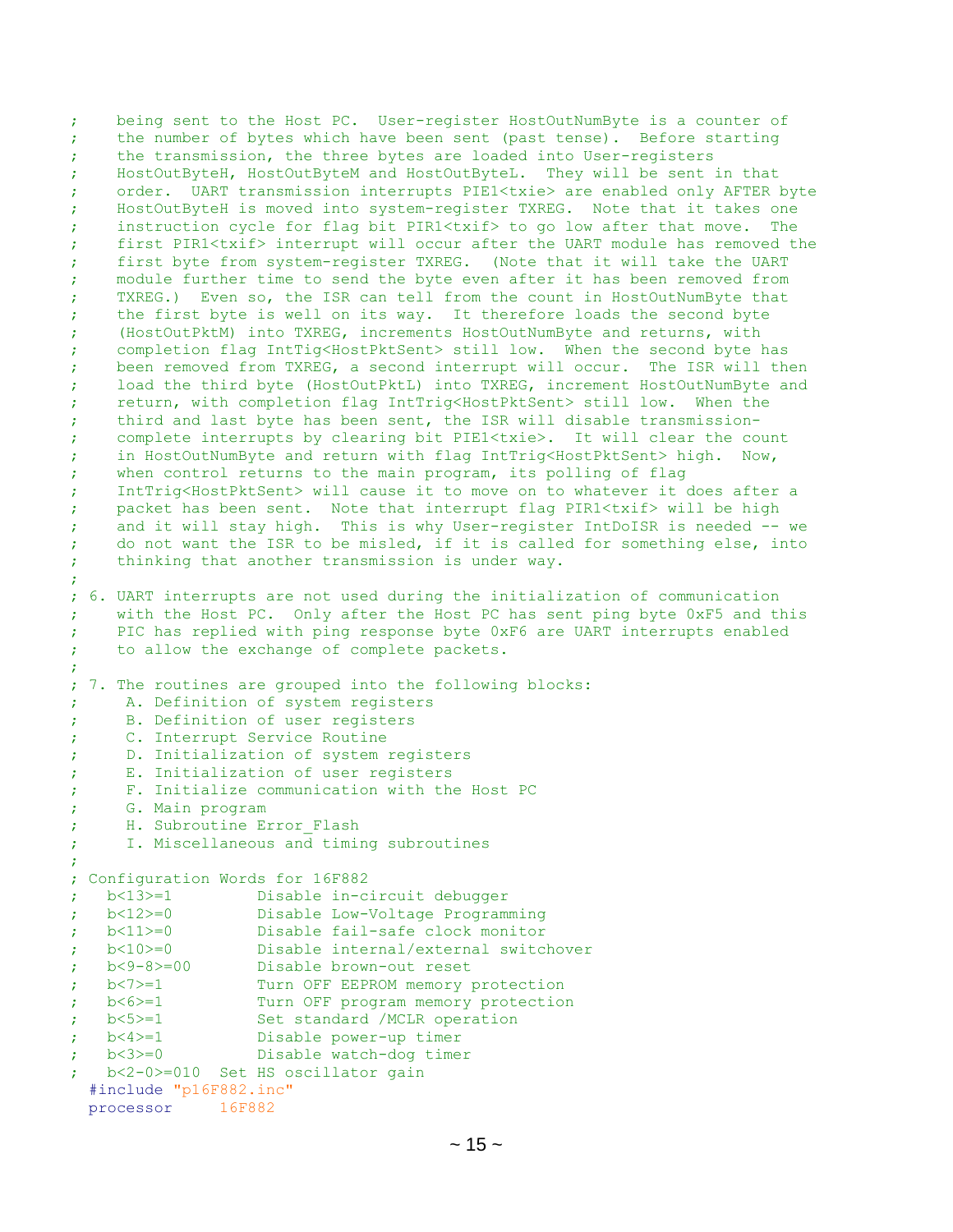| CONFIG                       |            | CONFIG1, 0x20F2 ; b'xx10 0000 1111 0010' |               |                                                                     |
|------------------------------|------------|------------------------------------------|---------------|---------------------------------------------------------------------|
| CONFIG                       |            | CONFIG2, 0x3FFF                          |               |                                                                     |
|                              |            |                                          |               |                                                                     |
|                              |            |                                          |               | Crystal frequency is 20MHz, so the instruction cycle time is 200ns. |
|                              |            |                                          |               |                                                                     |
|                              |            |                                          |               | Block A - Definition of PIC 16F882 system registers                 |
|                              |            |                                          |               |                                                                     |
|                              |            |                                          |               |                                                                     |
| ; System registers in Bank 0 |            |                                          |               |                                                                     |
| TMR0                         | equ        | 0x01                                     |               | ; Timer0 count register                                             |
| <b>STATUS</b>                | equ        | $0 \times 03$                            |               | ; Status register                                                   |
| carry                        | equ        |                                          | 0x00          | ; carry from MSB occurred                                           |
| zero                         | equ        |                                          | 0x02          | ; result of operation is zero                                       |
| page0                        | equ        |                                          | 0x05          | ; register bank selector low bit                                    |
| page1                        | equ        |                                          | 0x06          | ; register bank selector high bit                                   |
| portA                        | equ        | 0x05                                     |               |                                                                     |
| portB                        | equ        | 0x06                                     |               |                                                                     |
| portC                        | equ        | 0x07                                     |               |                                                                     |
| <b>INTCON</b>                | equ        | $0 \times 0 B$                           |               | ; Interrupt control register                                        |
| gie                          | equ        |                                          | 0x07          | ; global interrupt enable                                           |
| peie                         | equ        |                                          | 0x06          | ; peripheral interrupt enable                                       |
| tmr0ie                       | equ        |                                          | 0x05          | ; Timer0 interrupt enable                                           |
| tmr0if                       | equ        |                                          | 0x02          | Timer0 interrupt flag                                               |
| PIR1                         | equ        | $0\times 0C$                             |               | Peripheral interrupt flags reg 1                                    |
| tmrlif                       | equ        |                                          | 0x00          | ; Timer1 interrupt flag                                             |
| txif                         | equ        |                                          | 0x04          | ; UART transmit interrupt flag                                      |
| rcif                         | equ        |                                          | 0x05          | ; UART receive interrupt flaq                                       |
| TMR1L                        | equ        | $0 \times 0E$                            |               | ; Timer1 count register low byte                                    |
| TMR1H                        | equ        | 0x0F                                     |               | ; Timer1 count register high byte                                   |
| T <sub>1</sub> CON           | equ        | 0x10                                     |               | Timer1 control register                                             |
| <b>SSPCON</b>                | equ        | 0x14                                     |               | ; Synch serial port control reg 1                                   |
| <b>CCP1CON</b>               | equ        | 0x17                                     |               | ; Capture/Compare/PWM control reg 1                                 |
| <b>RCSTA</b>                 | equ        | 0x18                                     |               | ; Receive status and control register                               |
| spen                         | equ        |                                          | $0 \times 07$ | ; serial port enable                                                |
| rx9                          | equ        |                                          | 0x06          | ; 9-bit receive enable                                              |
| sren                         | equ        |                                          | $0 \times 05$ | ; single receive enable                                             |
| cren                         | equ        |                                          | $0\times04$   | : continuous receive enable                                         |
| adden                        | equ        |                                          | 0x03          | ; address detect enable                                             |
| ferr                         | equ        |                                          | 0x02<br>0x01  | framing error                                                       |
| oerr<br>rx9d                 | equ<br>equ |                                          | 0x00          | ; overrun error<br>; 9th bit of received data                       |
| <b>TXREG</b>                 |            | 0x19                                     |               | ; UART transmit data register                                       |
| <b>RCREG</b>                 | equ<br>equ | 0x1A                                     |               | ; UART receive data register                                        |
| CCP2CON                      | equ        | 0x1D                                     |               | ; Capture/Compare/PWM control reg 2                                 |
| ADCON0                       | equ        | 0x1F                                     |               | ; Analogue-to-digital control reg 0                                 |
| ÷                            |            |                                          |               |                                                                     |
| ; System registers in Bank 1 |            |                                          |               |                                                                     |
| OPTION REG                   | equ        | 0x81                                     |               | ; Option register                                                   |
| TRISA                        | equ        | 0x85                                     |               | ; portA pin I/O direction                                           |
| TRISB                        | equ        | 0x86                                     |               | ; portB pin I/O direction                                           |
| TRISC                        | equ        | 0x87                                     |               | ; portC pin I/O direction                                           |
| PIE1                         | equ        | 0x8C                                     |               | Peripheral interrupt enable reg 1                                   |
| tmrlie                       | equ        |                                          | 0x00          | ; Timer1 interrupt enable                                           |
| txie                         | equ        |                                          | 0x04          | ; UART transmit interrupt enable flag                               |
| rcie                         | equ        |                                          | 0x05          | ; UART receive interrupt enable flag                                |
| PCON                         | equ        | $0 \times 8E$                            |               | ; Power control register                                            |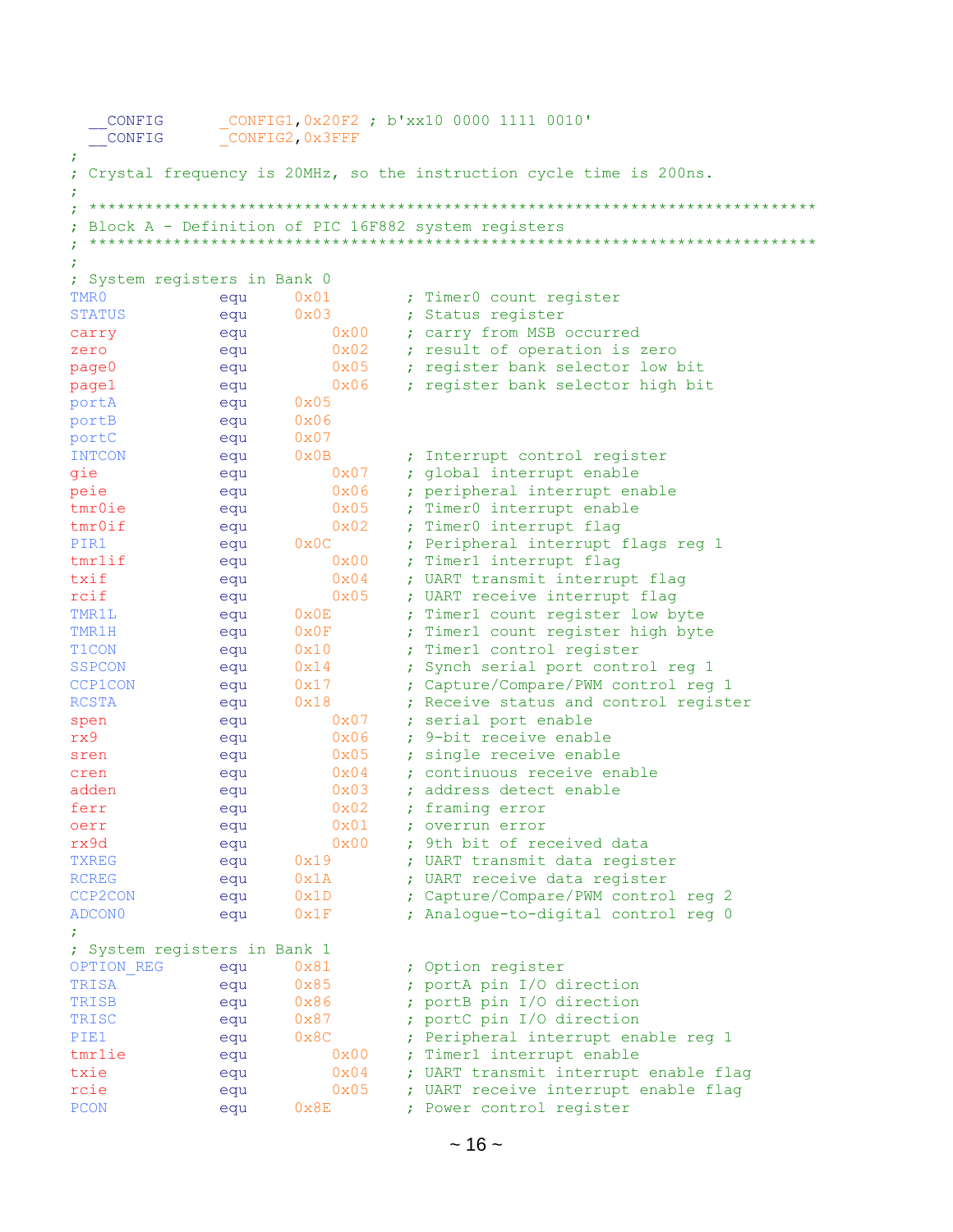WPUB equ  $0x95$  ; portB weak pull-up resistors IOCB equ 0x96 ; portB interrupt-on-change TXSTA equ 0x98 ; Transmit status and control register TXSTA equ  $0x98$  ; Transmit status and control register<br>csrc equ  $0x07$  ; clock source select tx9 equ 0x06 ; 9-bit transmit enable txen equ 0x05 ; transmit enable synch equ  $0x04$  ; UART mode select sendb equ 0x03 ; send break character brgh equ 0x02 ; high baud rate select trmt equ 0x01 ; transmit shift register status tx9d equ 0x00 ; 9th bit of transmit data SPBRG equ 0x99 ; Serial port baud rate generator SPBRGH equ 0x9A ; Serial port baud rate generator (high)<br>
PSTRCON equ 0x9D ; pulse steering control register PSTRCON equ 0x9D ; pulse steering control register ; ; System registers in Bank 2 CM1CON0 equ 0x107 ; Comparator C1 control register 0<br>
CM2CON0 equ 0x108 ; Comparator C2 control register 0 CM2CON0 equ 0x108 ; Comparator C2 control register 0<br>
CM2CON1 equ 0x109 ; Comparator C2 control register 1 equ 0x109 ; Comparator C2 control register 1 ; ; System registers in Bank 3  $\begin{tabular}{lcccc} BAUDCTL & equ & 0x187 & ; Baud rate control register  
abdovf & equ & 0x07 & ; auto-baud detect overflow  
reidl & equ & 0x06 & ; receive idle flag  
schp & equ & 0x04 & ; synchronous clock polarity  
berg16 & equ & 0x03 & ; 16-bit baud rate generator  
wee & equ & 0x01 & ; wake-up enable \end{tabular}$ abdovf equ 0x07 ; auto-baud detect overflow rcidl equ 0x06 ; receive idle flag sckp equ  $0x04$  ; synchronous clock polarity select brg16 equ 0x03 ; 16-bit baud rate generator wue equ  $0x01$  ; wake-up enable abden equ  $0x00$  ; auto-baud detect enable<br>
ANSEL equ  $0x188$  ; Analogue select channels<br>
ANSELH equ  $0x189$  ; Analogue select channels ANSEL equ  $0x188$  ; Analogue select channels 0-7 ANSELH equ 0x189 ; Analogue select channels 8-13 ; f equ 0x01 ; f and w identify destination register w equ 0x00 ; ; \*\*\*\*\*\*\*\*\*\*\*\*\*\*\*\*\*\*\*\*\*\*\*\*\*\*\*\*\*\*\*\*\*\*\*\*\*\*\*\*\*\*\*\*\*\*\*\*\*\*\*\*\*\*\*\*\*\*\*\*\*\*\*\*\*\*\*\*\*\*\*\*\*\*\*\*\*\* ; Block B - Definition of user registers - Accessible only in bank 0 ; \*\*\*\*\*\*\*\*\*\*\*\*\*\*\*\*\*\*\*\*\*\*\*\*\*\*\*\*\*\*\*\*\*\*\*\*\*\*\*\*\*\*\*\*\*\*\*\*\*\*\*\*\*\*\*\*\*\*\*\*\*\*\*\*\*\*\*\*\*\*\*\*\*\*\*\*\*\* ; ; I/O ports portAmirror equ 0x20 ncRA0 equ 0x00 ; Output - not connected ncRA1 equ 0x01 ; Output - not connected ncRA2 equ 0x02 ; Output - not connected ncRA3 equ 0x03 ; Output - not connected ncRA2 equ  $0x02$  ; Output - not connected<br>
ncRA3 equ  $0x03$  ; Output - not connected<br>
ncRA4 equ  $0x04$  ; Output - not connected<br>
ncRA5 equ  $0x05$  ; Output - not connected ncRA5 equ 0x05 ; Output - not connected ; portBmirror equ 0x21 Bit1 equ  $0x00$  ; Output - Display LED - LSB Bit2 equ 0x01 ; Output - Display LED Bit3 equ 0x02 ; Output - Display LED Bit4 equ 0x03 ; Output - Display LED Bit5 equ 0x04 ; Output - Display LED Bit6 equ  $0x05$  ; Output - Display LED Bit7 equ  $0x06$  ; Output - Display LED<br>Bit8 equ  $0x07$  ; Output - Display LED Bit8 equ  $0x07$  ; Output - Display LED - MSB ;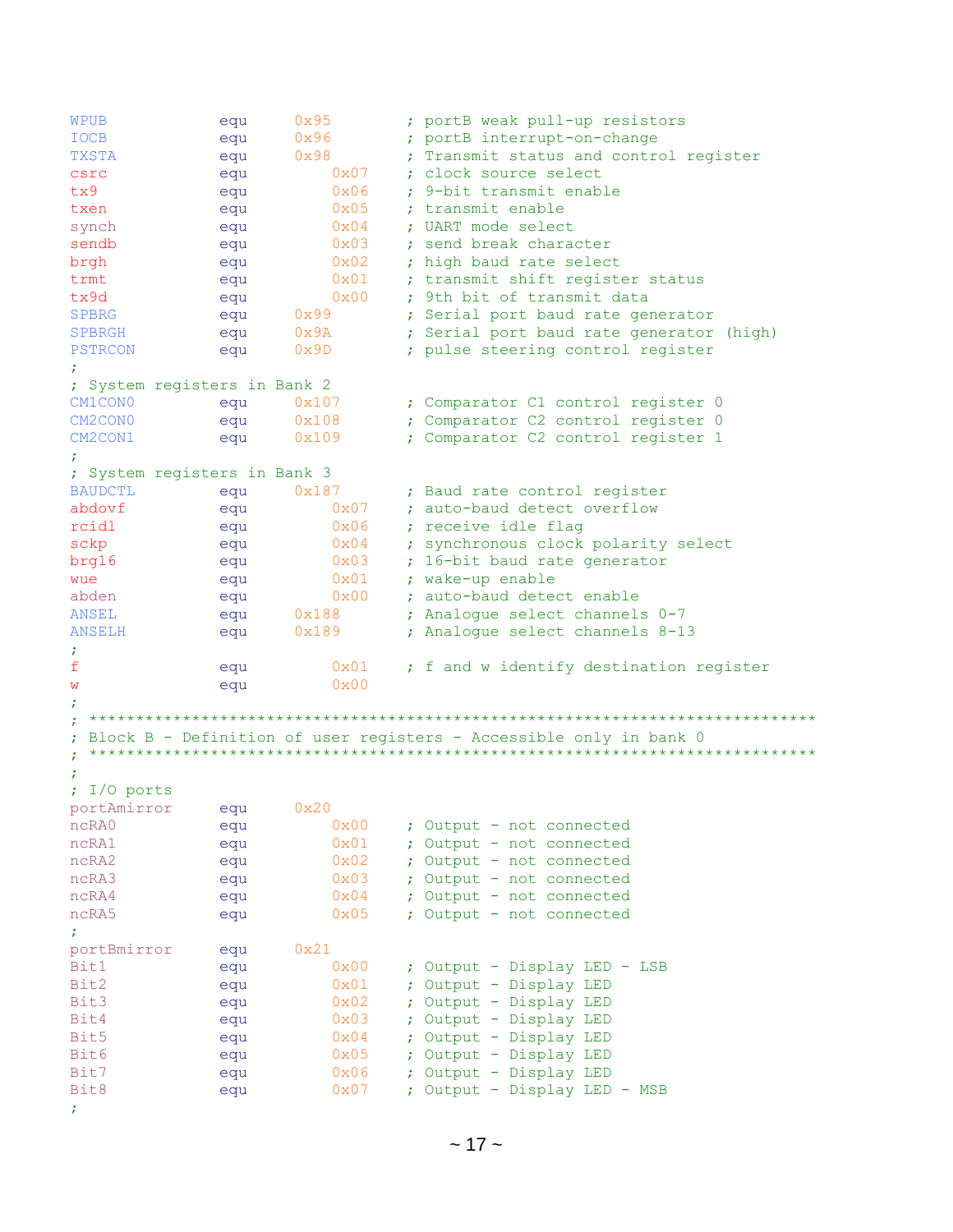```
portCmirror equ 0x22
ERR1 equ 0x00 ; Output - Error LED - LSB
ERR2 equ 0x01 ; Output - Error LED
ERR3 equ 0x02 ; Output - Error LED
ERR4 equ 0x03 ; Output - Error LED - MSB
Byte1 equ 0x04 ; Output - not connected
Byte2 equ 0x05 ; Output - not connected
TX equ 0x06 ; Output - UART asynchronous transmit
RX equ 0x07 ; Input - UART asynchronous receive
;
; Flags to indicate which types of interrupts should be processed by the ISR.
; If a bit is zero, the corresponding interrupts are not processed
IntDoISR equ 0x23
HostPktRecv equ 0x00 ; A packet is being received from Host PC
HostPktSend equ 0x01 ; A packet is being sent to Host PC
TimerZero equ 0x02 ; 1ms Timer0 expiry
TimerOne equ 0x03 ; 10ms Timer1 expiry
;
; Flags to indicate which types of interrupts have occurred, and been processed
; by the ISR
IntTrig equ 0x24 ; Flags for interrupt identification
HostPktRecd equ 0x00 ; A packet has been received from Host PC
HostPktSent equ 0x01 ; A packet has been sent to Host PC
TimerZero equ 0x02 ; 1ms Timer0 expiry<br>TimerOne equ 0x03 ; 10ms Timer1 expiry
TimerOne equ 0x03 ; 10ms Timer1 expiry
;
; Any byte received from or sent to the Host PC
HostInByte equ 0x25
HostOutByte equ 0x26
;
; Three-byte packet being received from the host PC
HostInNumByte equ 0x27 ; Number of bytes received so far
HostInPktH equ 0x28 ; Most-significant byte in packet
HostInPktM equ 0x29<br>HostInPktL equ 0x2A
HostInPktL equ 0x2A ; Least-significant byte in packet
;
; Three-byte packet being sent to the host PC
HostOutNumByte equ 0x2B ; Number of bytes sent so far
HostOutPktH equ 0x2C ; Most-significant byte in packet
HostOutPktM equ 0x2D
HostOutPktL equ 0x2E ; Least-significant byte in packet
;
; Register used to display error codes
ErrorCode equ 0x2F;
; Temporary registers used in the subroutines indicated
tempDus equ 0x30 ; del10us(), del50us() and del100us()
;
; Registers used for saves before executing ISR
w temp equ 0x70status temp equ 0x71
;
;<br>;<br>;
; Hard start<br>; **************
                ; ******************************************************************************
;
       org 0x0000
```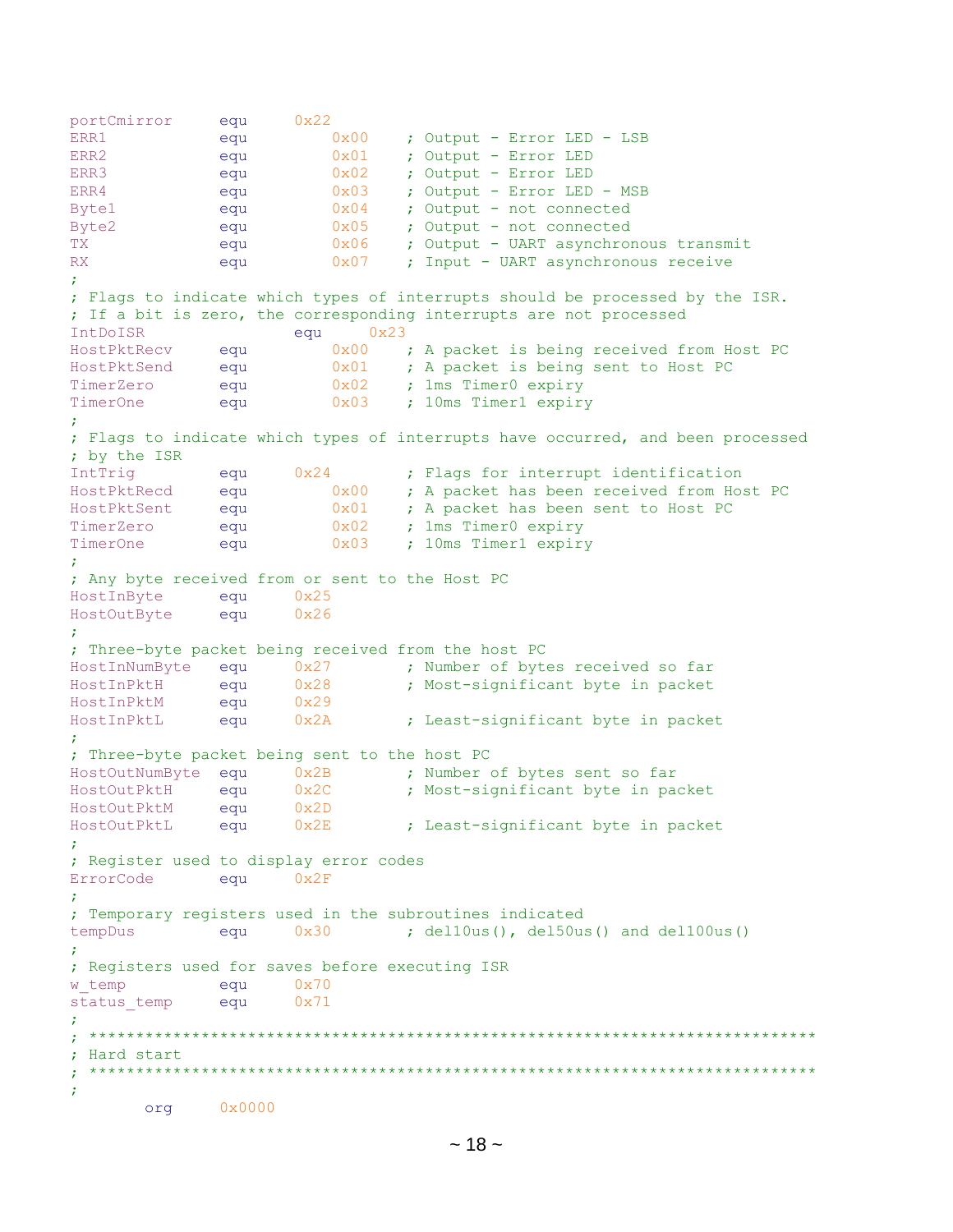```
INTCON, gie
      bcf
      goto
            InitializeSystemRegisters
\ddot{r}; Block C - Interrupt Service Routine
\ddot{r}org 0x0004ISR
      ; Disable global interrupts
      bcf INTCON, qie
      ; Save current status and w-reg. Swaps do not affect status bits.
      movwf w temp
      swapf STATUS, w
      movwf status temp
ISR1
      ; Branch based on the UART receive-complete interrupt flag
      btfss PIR1, rcif
            ISR4
                             ; Goto since not a receive interrupt
      goto
      ; Do we want to process receive-complete interrupts? This test is
      ; not really necessary since we always want to process packets received
      ; from the Host PC.
      ;btfss IntDoISR, HostPktRecv
      ; goto ISR Finish ; Goto since we do not want these interrupts
      ; *** Process a byte received from the Host PC **************************
      ; Before reading the byte, check the error flags in register RCSTA
      btfsc RCSTA, ferr ; Bit=1 after a framing error
                             ; Goto since a framing error occurred
      goto Error_FrameErr
      btfsc RCSTA, oerr : Bit=1 after an overrun error<br>goto Error_OverrunErr : Goto since an overrun error occurred
      ; No errors were detected, so read the byte received
      movf
            RCREG, W
      movwf HostInByte
                         ; Save the byte in register HostInByte
      ; These interrupts occur after a byte has been read, so register
      ; HostInNumByte needs to be incremented. Note that HostInNumByte is
      ; reset to zero after the third byte in a packet has been received.
      incf HostInNumByte, f
      ; If appropriate, save the first (high) byte of the incoming packet
      movf HostInNumByte, w
      xorlw 0x01
                              ; Z=1 if number of bytes received = 1
      btfss STATUS, zero
      goto ISR2<br>movf HostInByte,w
                              ; Goto since number of bytes received > 1
      movwf HostInPktH
                             ; Save high (first) byte of packet
      goto ISR Finish
ISR2
      ; If appropriate, save the second (middle) byte of the incoming packet
      movf HostInNumByte, w
                              ; Z=1 if number of bytes received = 2
      xorlw 0x02
      btfss STATUS, zero
      goto ISR3
                              ; Goto since number of bytes received > 2
      movf HostInByte, w
      movwf HostInPktM
                             ; Save middle byte of packet
      goto ISR Finish
```
HardStart

```
\sim 19 \sim
```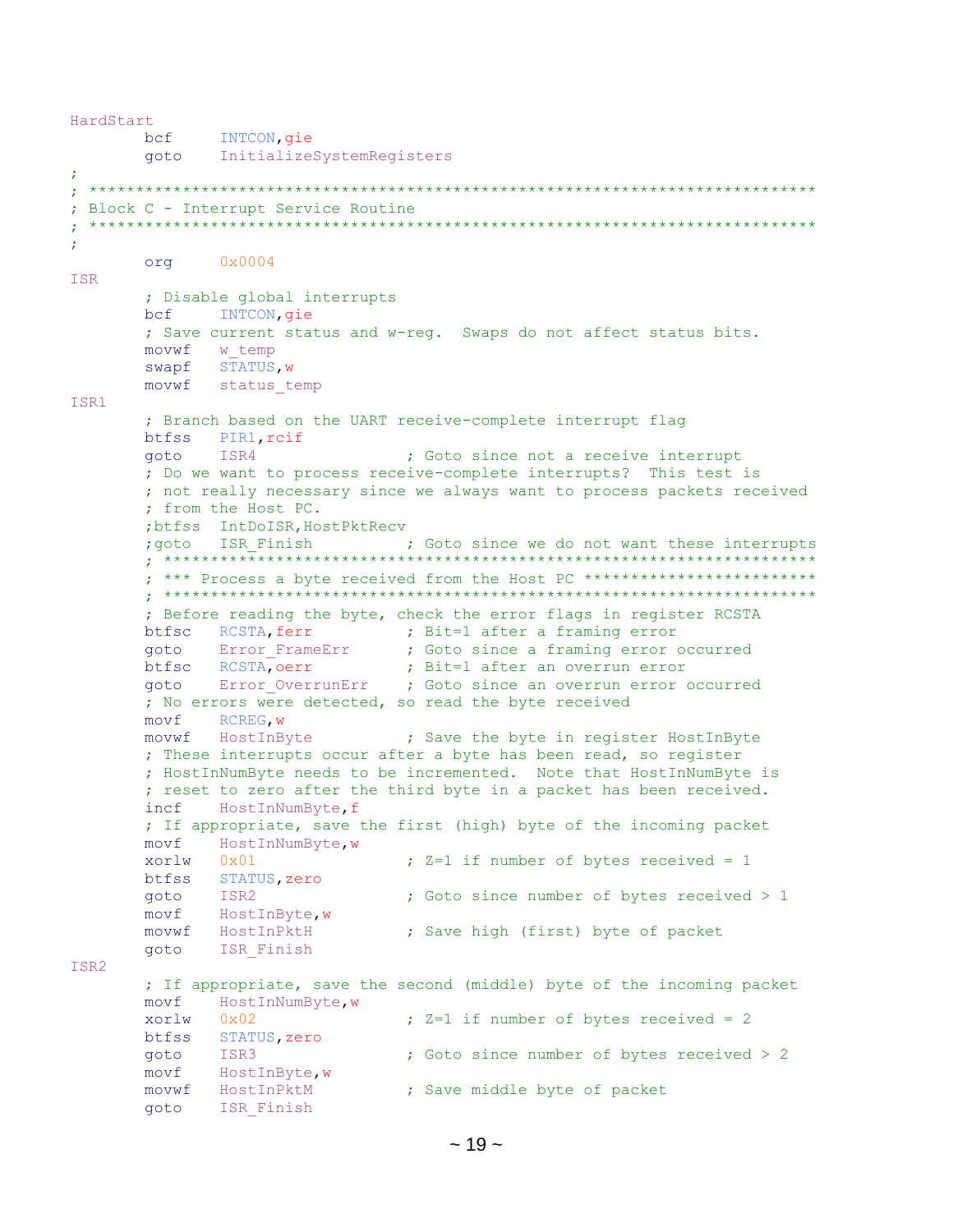; The only choice left is to save the third (low) byte of the packet movf HostInByte, w movwf HostInPktL ( ; Save low (last) byte of packet ; Reset HostInNumByte to zero in preparation for the next packet clrf HostInNumByte ; Set number of bytes received = 0 ; Tell the MainProgram that a packet has been received **bsf** IntTriq, HostPktRecd ISR Finish goto ISR4 ; Branch based on the UART transmit-complete interrupt flag btfss PIR1, txif goto ISR Finish ; Goto since not a transmit interrupt ; Do we want to process transmit-complete interrupts? btfss IntDoISR, HostPktSend goto ISR Finish ; Goto since we do not want these interrupts ; \*\*\* Process completion of sending a byte to the Host PC \*\*\*\*\*\*\*\*\*\*\*\*\*\*\* ; These interrupts occur after a byte has been transferred out, so ; register HostOutNumByte needs to be incremented. HostOutNumByte is ; reset to zero after the third byte has been sent. incf HostOutNumByte, f ; If appropriate, send the second (middle) byte of the outgoing packet movf HostOutNumByte, w ;  $Z=1$  if number of bytes sent = 1 xorlw 0x01 btfss STATUS, zero ; Goto since number of bytes sent  $> 1$ goto ISR5 movf HostOutPktM, w movwf TXREG ; Send the middle byte of the packet goto ISR Finish ISR5 ; If appropriate, send the third (low) byte of the outgoing packet movf HostOutNumByte, w ;  $Z=1$  if number of bytes sent = 2  $xortw$   $0x02$ btfss STATUS, zero you<br>goto ISR6<br>movf HostOutPktL,w ; Goto since number of bytes sent > 2 ; Send the low byte of the packet movwf TXREG goto ISR Finish ISR6 ; Three bytes have been sent, so the packet transmission is complete bsf STATUS, page0 ; Select register bank 1 bcf PIE1, txie : Disable UART transmit-complete interrupts<br>bcf STATUS, page0 : Re-select register bank 0 ; Record that we no longer want the ISR to process interrupts arising ; from transmission to the Host PC IntDoISR, HostPktSend  $hcf$ ; Reset HostOutNumByte to zero in preparation for the next packet  $clrf$ HostOutNumByte ; Tell the MainProgram that the packet has been sent bsf IntTrig, HostPktSent goto ISR Finish ISR Finish ; End-of-interrupt swapf status temp, w ; Retrieve the original status and w-reg movwf STATUS

ISR3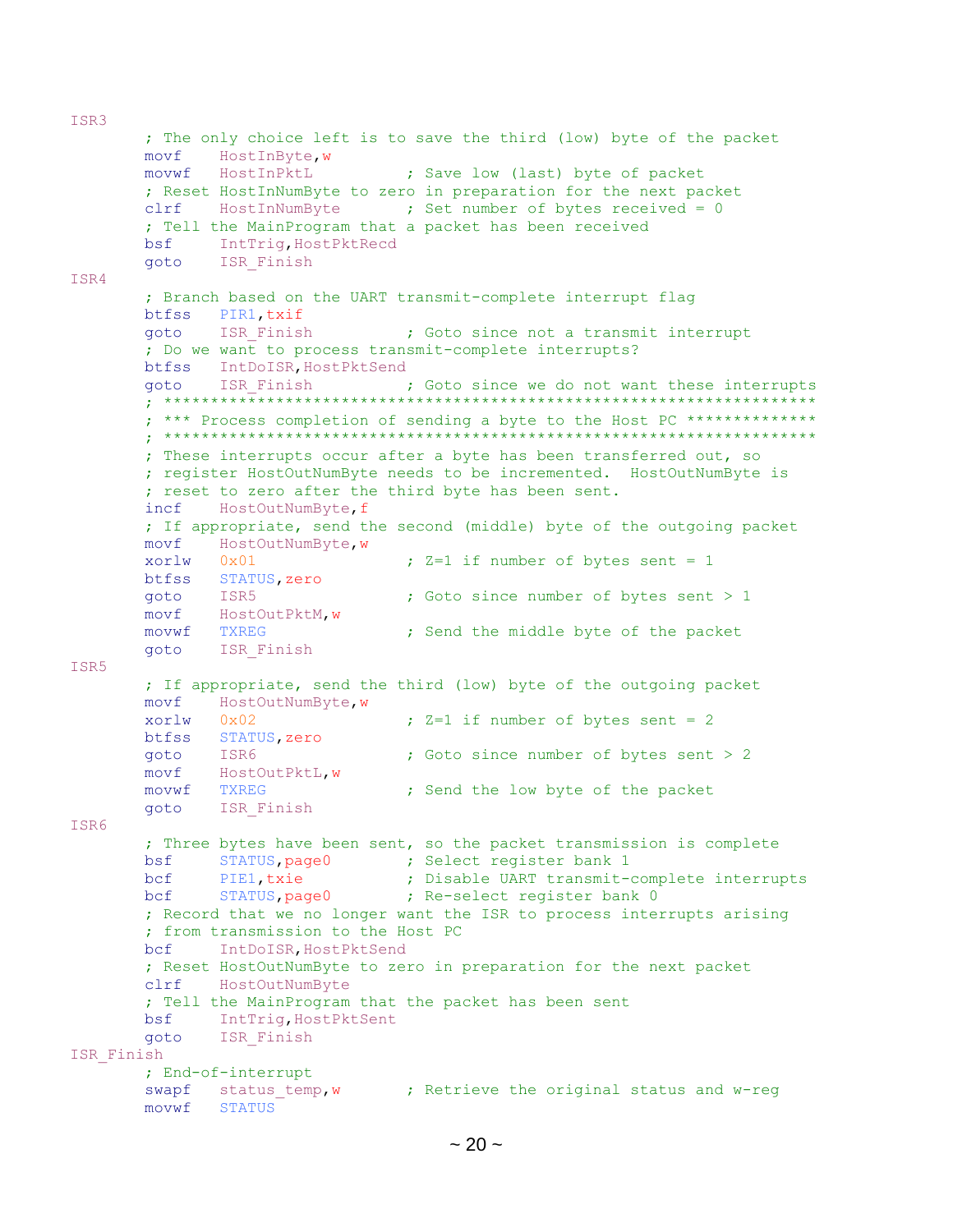```
swapf w temp, f
       swapf \overline{w} temp, \overline{w}bsf
              INTCON, gie
                                ; Re-enable global interrupts
       retfie
; Block D - Initialization of system registers
InitializeSystemRegisters
       ; Select register bank 0
       bcf STATUS, page0
       bcf
            STATUS, page1
       ; Reset the Timer0 counter
       c1rf TMR0; INTCON=0 disables all interrupt activity (affects portB)
       clrf INTCON
       ; Reset the Timer1 counters
       clrf TMR1L
             TMR1H
       clrf; PIR1=0 clears all peripheral interrupt flags
             PIR1
       clrf
       ; Configure Timer1
             T1CON
       clrf; SSPCON<5>=0 disables synchronous serial port (affects portA and portC)
       clrf SSPCON
       ; CCP1CON=0 disables Enhanced C/C/P module (affects portB and portC)
       clrfCCP1CON
       ; Configure RCSTA: UART receive status and control register
       ; Default configuration is for both Transmit and Receive modes enabled,
       ; with the UART module not enabled yet.
       ; RCSTA<spen>=0/1 ; Serial port disabled/enabled
          RCSTA<rx9>=0
                               ; 8-bit transmission
       ÷
                               ; Don't care (Asynchronous mode)
          RCSTA<sren>=0
       ÷
                                ; Disable/enable receiver
          RCSTA<cren>=0/1
       \ddot{r}; Disable address detection
          RCSTA<adden>=0
       \ddot{r}; No framing error
          RCSTA<ferr>=0
       \ddot{r}; No overrun error
          RCSTA<oerr>=0
       \mathcal{L}; 9th bit is not used
         RCSTA<rx9D>=0
       \mathcal{I}; To receive: b'10010000'
       movlw B'00010000'
       movwf RCSTA
       ; Clear the UART transmit and receive registers
       clrfTXREG
       clrfRCREG
       ; CCP2CON=0 disables C/C/P module (affects portC)
       clrf CCP2CON
       ; ADCON0=0 disables the A/D module (affects portA)
       clrfADCON0
       ; Select register bank 1
       bsf STATUS, page0
       bcf
             STATUS, page1
       ; Configure OPTION REG (affects portB)
       : OPTION REG<7>=1
                               ; Disable PortB pull-up resistors
       ; OPTION REG \leq 6 \geq 0; RBO interrupt on falling edge
       ; OPTION REG < 5> = 0; Internal clock (Fosc/4) drives Timer0
```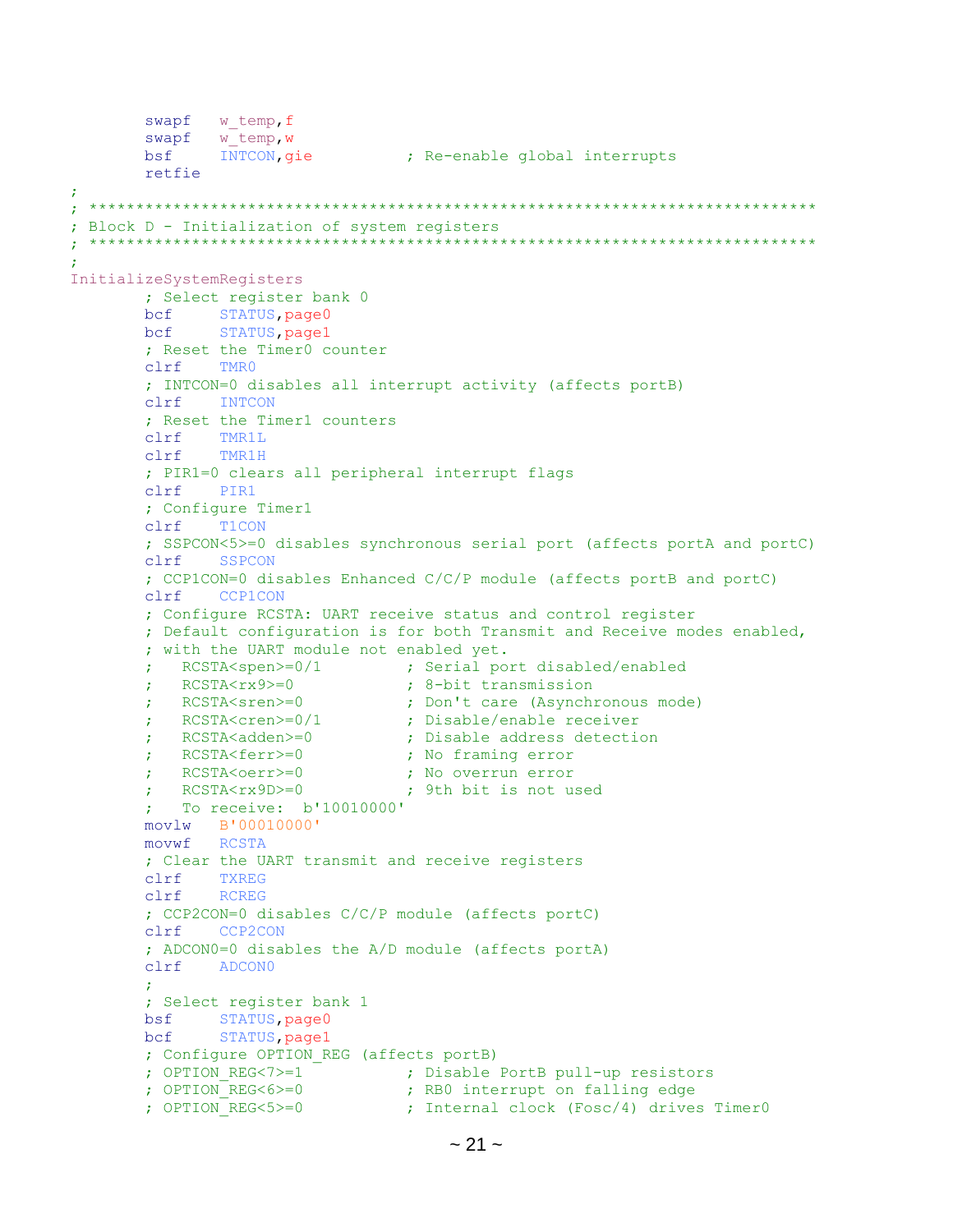```
 ; OPTION_REG<4>=0 ; Increment Timer0 on low-to-high
                                 ; Assign prescalar to Timer0
       ; OPTION REG<2-0>=100 ; Set Timer0 prescalar 32:1
        movlw 0x84
        movwf OPTION_REG
        ; Configure portA for output
        clrf TRISA
        ; Configure all pins of portB for output
        movlw 0x00
        movwf TRISB
        ; Configure RC7 for input; all other pins of portC for output
        movlw 0x80
        movwf TRISC
        ; PIE1=0 disables all peripheral interrupt activity
        clrf PIE1
        ; PCON<4-5>=0 disables wake-up and brown-out resets
       bcf PCON, 5
        bcf PCON,4
        ; WPUB=0 disables weak pull-up resistors (affects portB)
        clrf WPUB
        ; IOCB=0 disables Interrupt-on-change (affects portB)
        clrf IOCB
        ; Configure TXSTA: UART transmit status and control register
        ; Default configuration is for both Transmit and Receive modes enabled,
        ; with the UART module not enabled yet.
        ; Note: For 9600 baud in asynchronous mode when using a 20MHz clock, the
        ; best baud rate setting is achieved with: (i) brgh=1, (ii) brg16=1 and
        ; spbrg=d'520'. The resulting timing error is -0.03%.
        ; Note: For 19,200 baud with a 20MHz clock, set (i) brgh=1, (ii) brg16=1
        ; and spbrg=d'259'. The resulting error is +0.16%.
        ; TXSTA<csrc>=0 ; Don't care (Asynchronous mode)
        ; TXSTA<tx9>=0 ; 8-bit transmission
        ; TXSTA<txen>=1/0 ; Transmit enabled/disabled
        ; TXSTA<synch>=0 ; Asynchronous mode
        ; TXSTA<sendb>=0 ; Synch break transmission completed
       ; TXSTA<br/>brgh>=1 ; High-speed baud rate selected
        ; TXSTA<trmt>=0 ; TSR register is full
        ; TXSTA<tx9d>=0 ; 9th bit is not used
        ; To transmit: b'10100100'
        movlw B'00100100'
        movwf TXSTA
        ; Configure SPBRG and SPBRGH for 9600 baud as described above, where
        ; d'520' = 0x0208, or configure for 19,200 baud with d'259' = 0x0103.
        movlw 0x03
        movwf SPBRG
        movlw 0x01
        movwf SPBRGH
        ; PSTRCON=0 zeroes the steering pin assignments (affects portC)
        clrf PSTRCON
\mathcal{L}^{\text{max}} ; Select register bank 2
       bcf STATUS, page0
       bsf STATUS, page1
        ; CM1CON0=0 disables Comparator 1 module (affects portA)
        clrf CM1CON0
        ; CM2CON0=0 disables Comparator 2 module (affects portA)
        clrf CM2CON0
```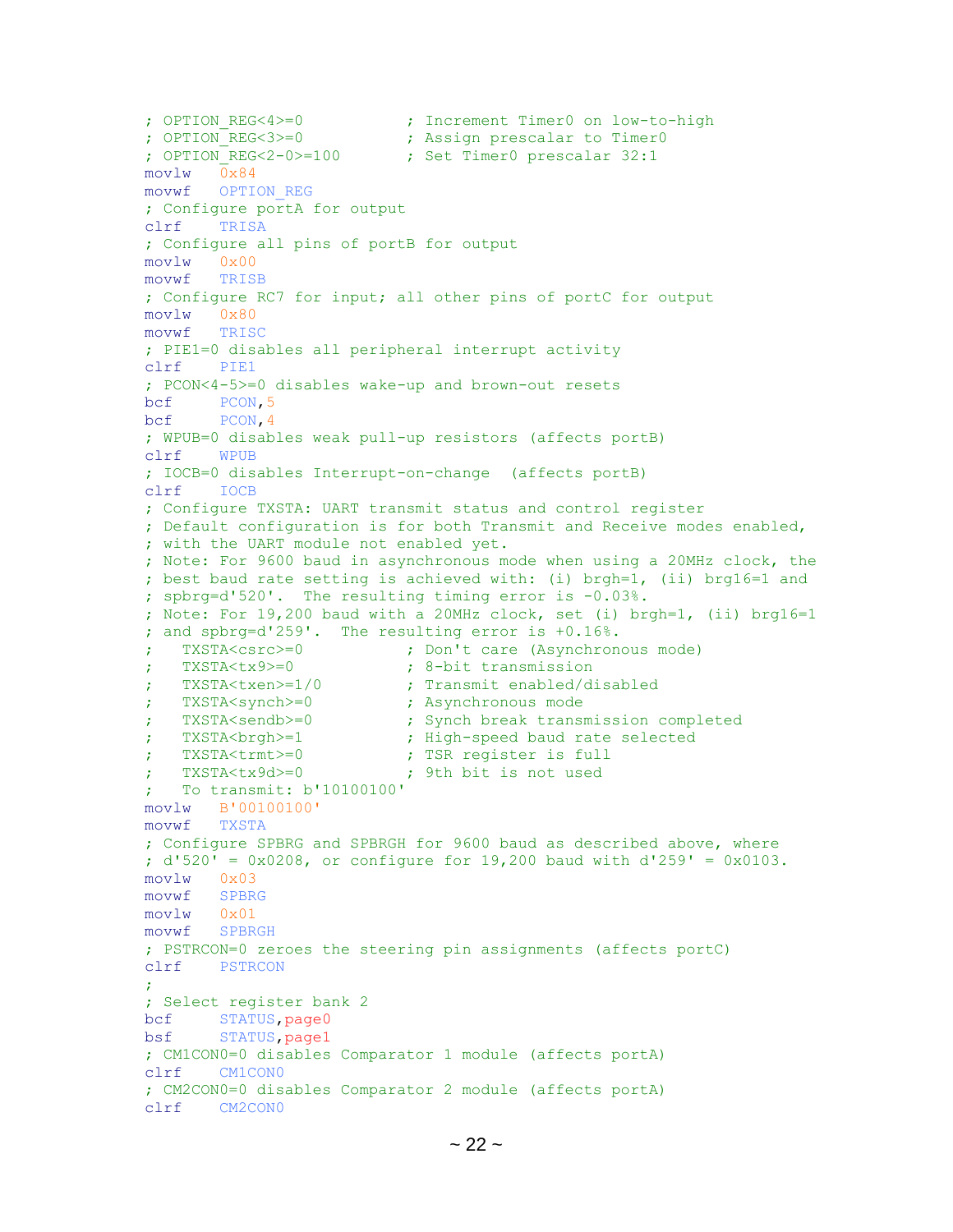```
; CM2CON1=0 disables Comparator 2 module (affects portA and portB)
       clrf CM2CON1
       ÷
       ; Select register bank 3
       bsf STATUS, page0
       bsf
             STATUS, page1
       ; Configure BAUDCTL: Baud rate control register
         \verb|BAUDCTL<abdovf>=0~~; Read-only\mathcal{L}; Read-only
         BAUDCTL<rcidl>=0
       \mathcal{L}; Transmit non-inverted
          BAUDCTL<sckp>=0
       ÷
         BAUDCIL<br/>Song16>=1
       3. BAUDCTL<br/>Solopy of the contract of the contract of the sense of the BAUDCTL<br/>Solopy of the contract of the BAUDCTL<wue>=0 \rightarrow the contract of the<br/>abden>=0 \rightarrow Disable auto-baud detect of the BAUDCTL<abden>=0
       movlw
             0x08movwf BAUDCTL
       ; Ensure that all pins are digital I/O, not analogue
       clrf ANSEL
                                ; Set portA pins as digital I/O
             ANSELH
       clrf; Set portB pins as digital I/O
       ; Select register bank 0 for main program
       bcf STATUS, page0
             STATUS, page1
       bcf
÷
 ÷
; Block E - Initialization of user registers
InitializeUserRegisters
       ; Clear all Display LEDs
       clrf portBmirror
             portBmirror, w
       movf
       movwf portB
       ; Clear all Error LEDs, but be careful not to touch RC7 and RC8
       movfportC, w
       andlw 0xC0movwf portC
       ; For the time being, the ISR should ignore all types of interrupts
       clrf IntDoISR
       ; Since no interrupts have occurred, clear the IntTrig register
       clrf IntTriq
; Block F - Initialize communication with the Host PC
 \mathcal{I}÷
       ; Wait 100ms before starting the initialization process. This will
       ; de-bounce the power-on or reset procedure and prevent the
       ; initialization process from re-starting, something which will confuse
       ; the Host PC.
       call
             del100ms
       ; Enable the UART module (Note that all interrupts are disabled)
       bsf RCSTA, spen
       ; Make sure the receive buffer is completely empty
       movf RCREG, w
      movf
             RCREG, W
ICWHP1
       ; Wait until a byte is received from the Host PC
```

```
~23 ~
```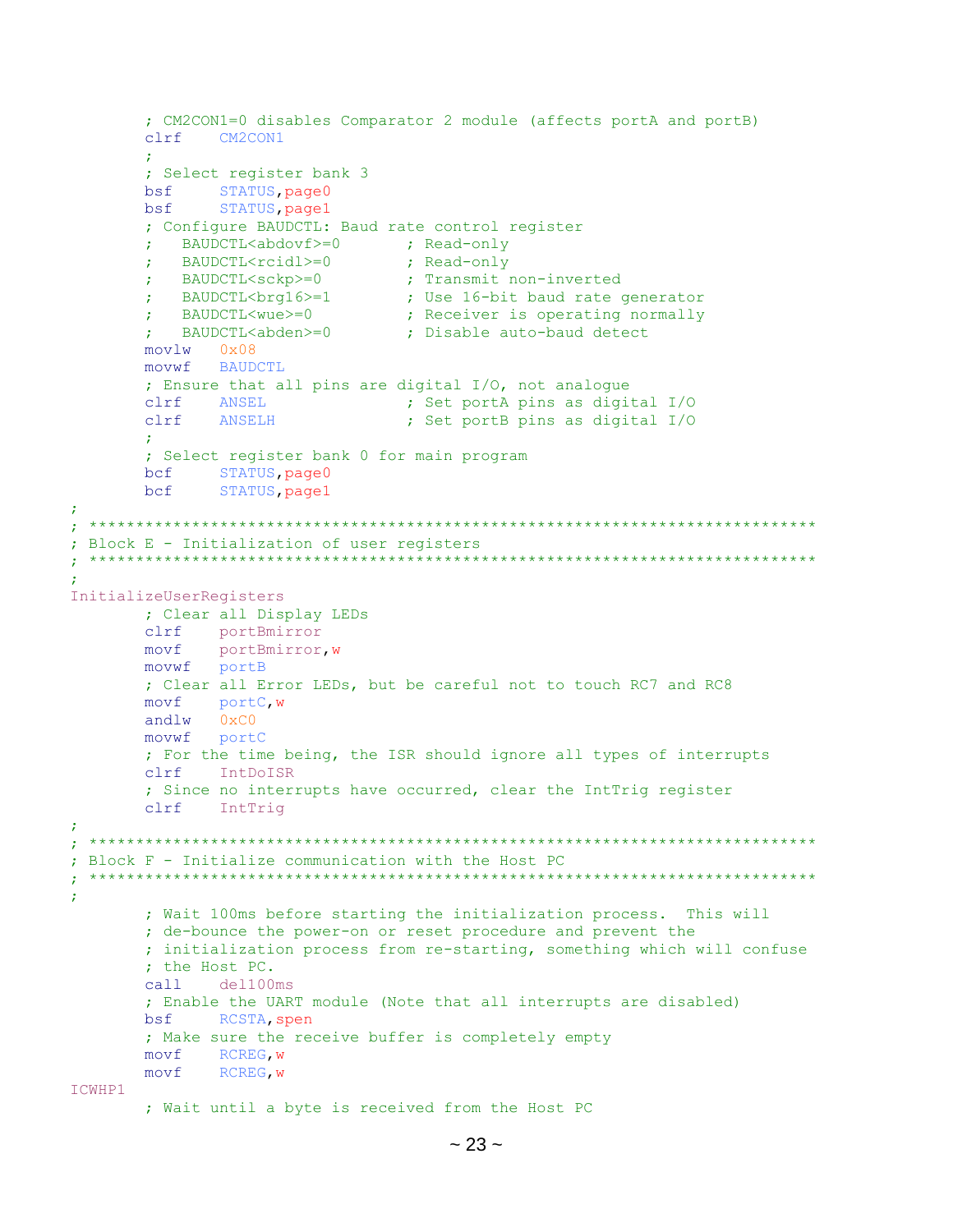btfss PIR1,rcif ; Bit=1 when a byte has been received goto ICWHP1 **;** Goto since nothing has been received ; Read the error flags in register RCSTA btfsc RCSTA, ferr ; Bit=1 after a framing error goto Error\_FrameErr ; Goto since a framing error occurred btfsc RCSTA,oerr ; Bit=1 after an overrun error goto Error OverrunErr ; Goto since an overrun error occurred ; No errors were detected, so read the byte received movf RCREG,w movwf HostInByte ; Save the byte in register HostInByte ; Display the byte received on portB movwf portB ; Test if the byte received is ping byte 0xF5. It is assumed, but it's ; not vital, that the Host PC will be turned on before this PIC. When ; the Host PC is turned on, it may send some spurious signals to the ; serial port. The following code ignores all bytes received which are ; not the ping byte 0xF5. Of course, if one of the spurious bytes ; happens to be 0xF5, then the initialization process will likely stall ; and the Host PC will prompt he User to re-start this PIC. xorlw 0xF5 btfss STATUS, zero :  $Z=1$  if the byte is the ping byte goto ICWHP1 **;** Wait for a correct ping byte ; Transmit ping response byte 0xF6 to the Host PC movlw 0xF6 movwf TXREG ; Display the byte sent on portB. Note: It takes one instruction cycle ; before the PIR1 register can be tested for completion. It is not ; necessary to include a nop instruction since the following movwf ; instruction takes the same length of time. movwf portB ICWHP2 ; Wait until the byte has been transferred out btfss PIR1, txif ; Bit=1 when the byte has been transferred goto ICWHP2 ; Goto since the transfer is not complete ; The Host PC waits 10ms after it receives ping response byte 0xF6. ; That delay gives this PIC time to re-configure to receive packets ; instead of individual bytes. ; Wait 1ms in case the Host PC happens to send another ping byte 0xF5 ; before it was able to process this PIC's ping response byte. call del1ms ; Just in case the Host PC does send another ping byte or two before it ; can process this PIC's ping response byte, make sure the receive ; buffer is completely empty. movf RCREG,w movf RCREG,w ; Set the number of bytes received in the first packet to zero. Note ; that the ISR re-sets this number to zero just after receiving the ; third byte of a packet. Therefore, the following instruction does not ; need to be repeated once this PIC begins to receive complete packets. clrf HostInNumByte ; Clear the IntTrig receive-complete interrupt flag in preparation for ; receiving the first packet bcf IntTrig, HostPktRecd ; Record that we want the ISR to start processing reception from the ; Host PC bsf IntDoISR,HostPktRecd ; Enable UART receive-complete interrupts. Do not enable UART transmit-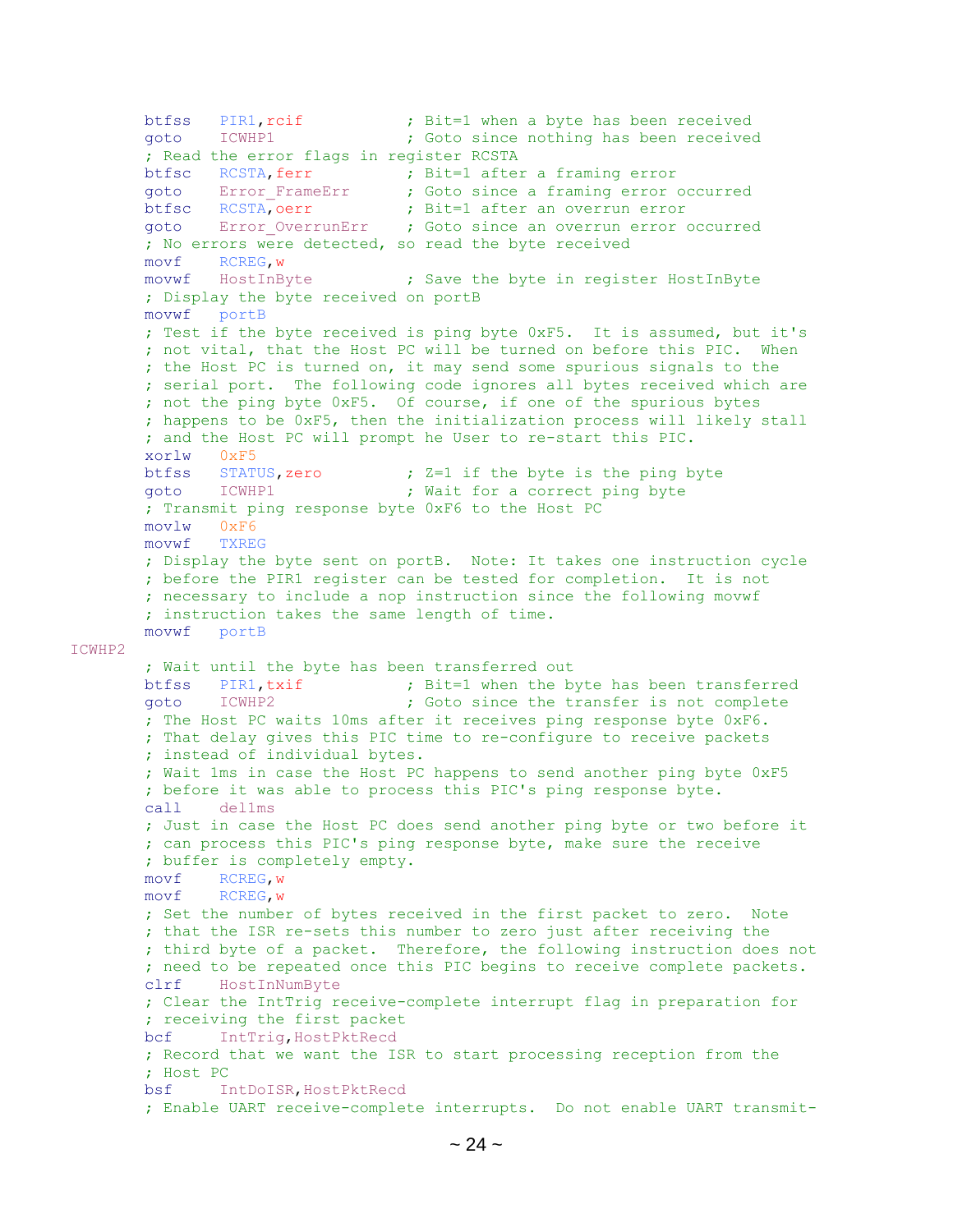```
 ; complete interrupts.
       bsf STATUS, page0 ; Select register bank 1<br>bsf PIE1, rcie ; Enable UART receive-com
       bsf PIE1, rcie ; Enable UART receive-complete interrupts<br>bcf STATUS, page0 ; Re-select register bank 0
              sTATUS, page0 ; Re-select register bank 0
        bsf INTCON,peie ; Enable peripheral interrupts
       bsf INTCON, qie \qquad \qquad ; Enable global interrupts
ICWHP3
        ; Wait until the first packet is received from the Host PC
       btfss IntTrig, HostPktRecd ; Bit=1 when a packet has been received aoto ICWHP3 ; Goto since no packet has been received
        goto ICWHP3 ; Goto since no packet has been received
         ; Clear the IntTrig receive-complete interrupt flag in preparation for
        ; the next packet
       bcf IntTrig, HostPktRecd
        ; Display the low byte of the packet received on portB
        movf HostInPktL,w
        movwf portB
        ; Test if the packet received is ping packet 0xF00505
        movf HostInPktH,w
        xorlw 0xF0
       btfss STATUS, zero : Z=1 if the high byte is 0xF0goto Error NotPingPkt ; Goto since not the correct ping packet
        movf HostInPktM,w
        xorlw 0x05
btfss STATUS, zero ; Z=1 if the middle byte is 0x05
goto Error NotPingPkt ; Goto since not the correct ping packet
        movf HostInPktL,w
        xorlw 0x05
        btfss STATUS,zero ; Z=1 if the low byte is 0x05
       goto Error NotPingPkt ; Goto since not the correct ping packet
        ; Set up the ping response packet 0xF00606
        movlw 0xF0
        movwf HostOutPktH
        movlw 0x06
        movwf HostOutPktM
        movlw 0x06
        movwf HostOutPktL
                                   ; Display the Low byte on portB
         ; Set the number of bytes already sent in the first packet to zero.
         ; Note that the ISR re-sets this number to zero just after sending the
         ; third byte of a packet. Therefore, the following instruction does not
         ; need to be repeated once this PIC begins to send complete packets.
        clrf HostOutNumByte
        ; Clear the IntTrig transmit-complete interrupt flag in preparation for
         ; sending the first packet
       bcf IntTrig, HostPktSent
        ; Send the first (High) byte. The ISR will send the last two bytes
        ; automatically.
        movf HostOutPktH,w
        movwf TXREG
         ; Record that we want the ISR to start processing interrupts arising
         ; from the transmission of three bytes to the Host PC. This flag is
         ; turned off by the ISR once it has sent the third byte.
        bsf IntDoISR,HostPktSent
         ; Enable UART transmit-complete interrupts. Note that txie interrupts
         ; may be enabled only after loading register TXREG has started the
         ; process. If interrupts are enabled before moving a byte into register
         ; TXREG, an interrupt will fire immediately.
```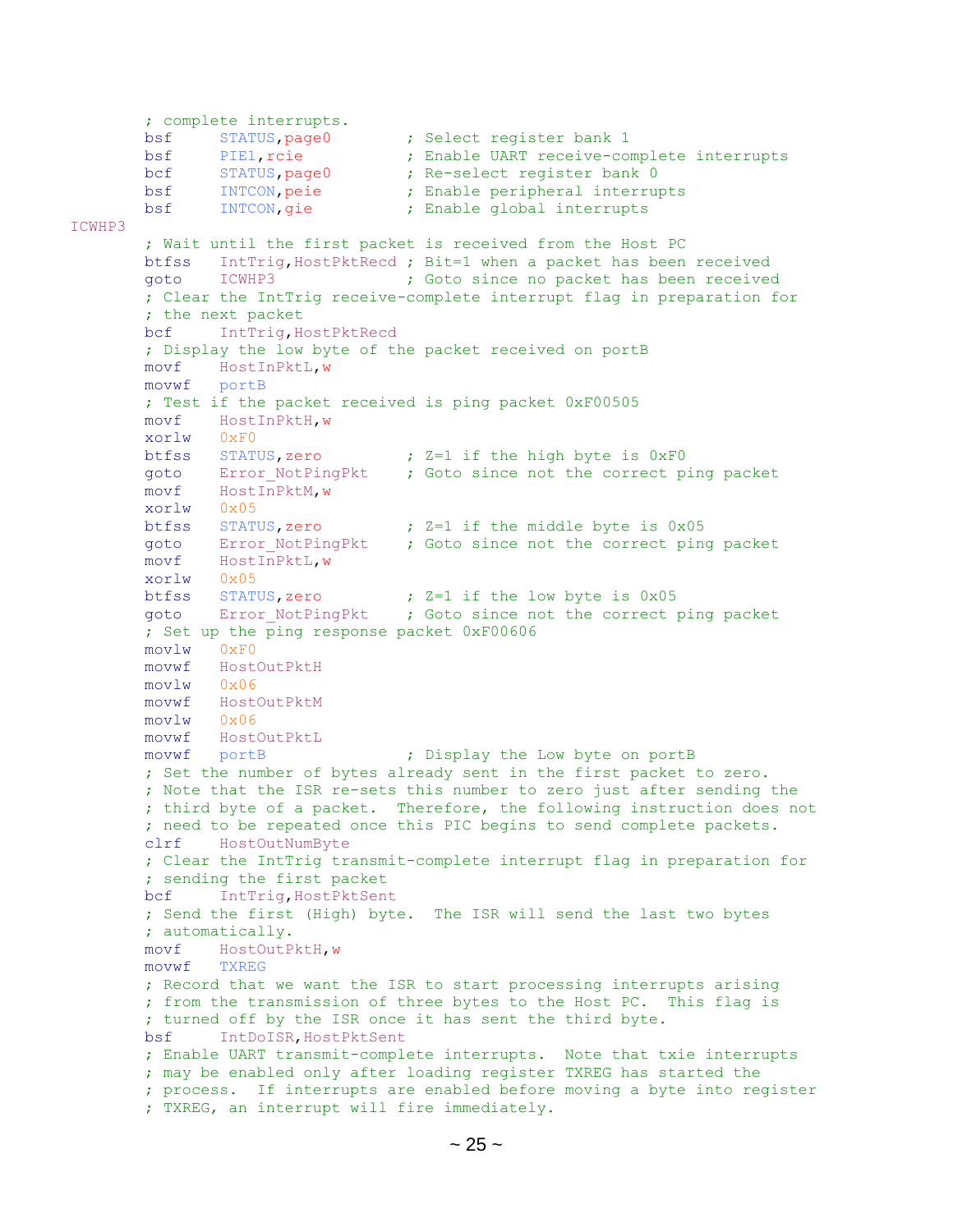```
bsf
            STATUS, page0 (b) ; Select register bank 1
            PIE1, txie
       bsf
                                ; Enable UART transmit-complete interrupts
       bcf
             STATUS, page0
                               ; Re-select register bank 0
ICWHP4
       ; Wait until the entire packet 0xF00606 has been transferred out
       btfss IntTriq, HostPktSent
       aoto
             ICWHP4
       ; Clear the IntTrig transmit-complete interrupt flag in preparation for
       ; the next packet
       bcf IntTriq, HostPktSent
       ; Initialization is complete; start the main program
\cdot; Block G - Main program
MainProgram
ReceiveFromHost
       ; Wait until the next packet is received from the Host PC
       btfss IntTrig, HostPktRecd
       goto ReceiveFromHost
       ; Clear the IntTrig receive-complete interrupt flag in preparation for
       ; the next packet
       bcf IntTrig, HostPktRecd
       ; Display the low byte of the packet on portB
       movf HostInPktL, w
       movwf portB
       ; Complement the packet received
       comf HostInPktH, w
       movwf HostOutPktH
       comf HostInPktM, w
       movwf HostOutPktM
       comf HostInPktL, w
       movwf HostOutPktL
       ; Send the complemented packet
             HostOutPktH, w
       movf
       movwf
             TXREG
       ; Record that we want the ISR to start processing interrupts arising
       ; from the transmission of three bytes to the Host PC. This flag is
       ; turned off by the ISR once it has sent the third byte.
             IntDoISR, HostPktSend
       bsf
       ; Enable UART transmit-complete interrupts. Note that txie interrupts
       ; may be enabled only after loading register TXREG has started the
       ; process. If interrupts are enabled before moving a byte into reqister
       ; TXREG, an interrupt will fire immediately.
       bsf STATUS, page0
                           ; Select register bank 1
                               ; Enable UART transmit-complete interrupts
       bsf
             PIE1, txie
       bcf
             STATUS, page0
                               ; Re-select register bank 0
MP1
       ; Wait until the entire packet has been transferred out
       btfss IntTrig, HostPktSent
       goto
             MP1; Clear the IntTriq transmit-complete interrupt flaq in preparation for
       ; the next packet
       bcf IntTriq, HostPktSent
       ; Start waiting to receive another packet
```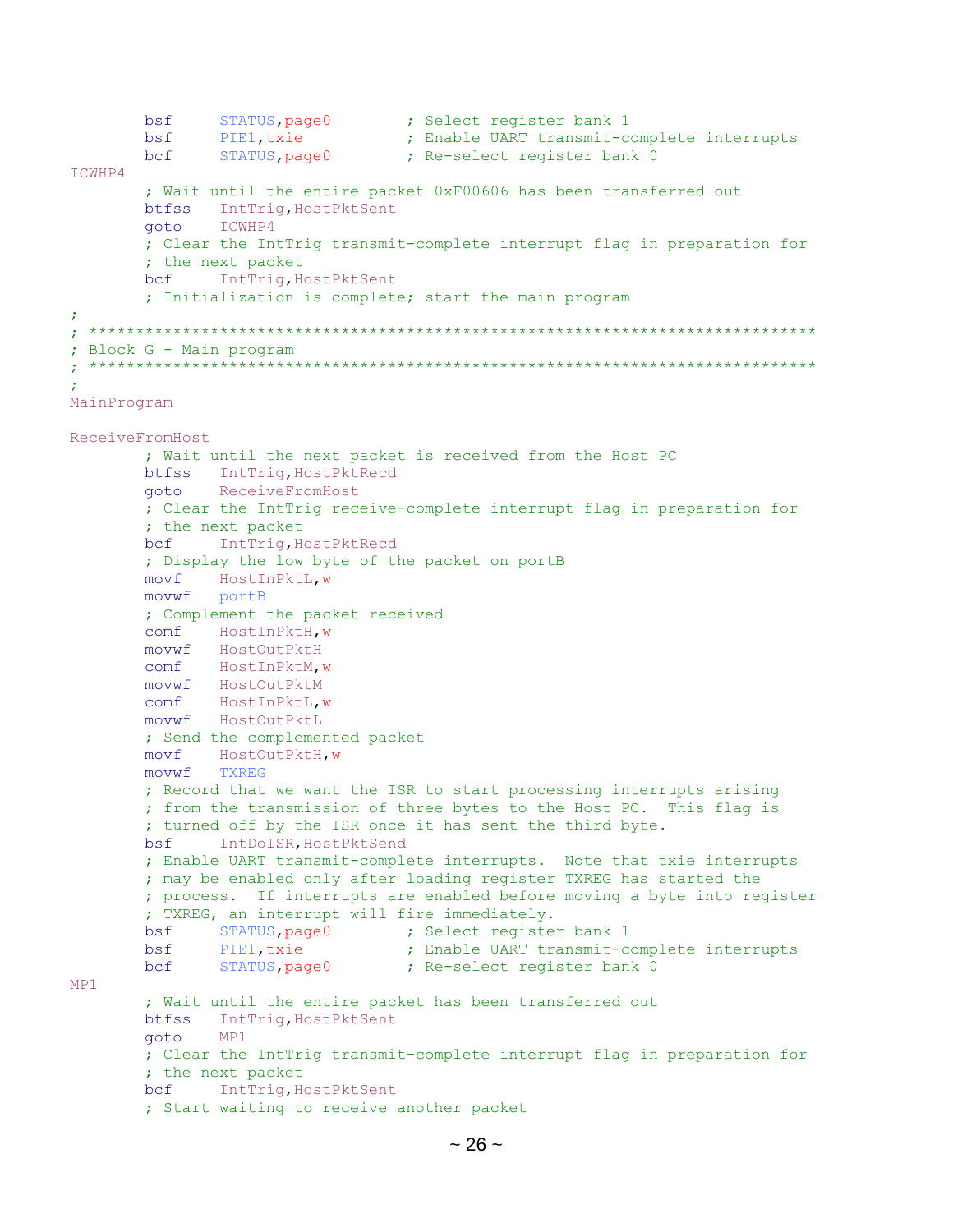goto ReceiveFromHost

```
\cdot; Block H - Subroutine Error Flash flashes a unique non-zero error code on the
          four low-order bits of portC. The error code is lit up for one-half
÷
          second, alternating with half-second blanks. The error code is
ż
          passed into this subroutine in User register ErrorCode. Care must
\cdotbe taken when using portC, which is also used for UART
          communication.
\cdot; Error codes while receiving a byte from the Host:-
\mathcal{L}Code 0x01: Framing error detected by UART module
  Code 0x02: Overrun error detected by UART module
÷
; Error codes while receiving a packet from the Host PC:-
  Code 0x03: First packet is not ping packet 0xF00505
 \cdotError FrameErr
      movlw 0x01movwf ErrorCode
      goto Error Flash
Error OverrunErr
      movlw 0x02
      movwf ErrorCode<br>goto Error Flash
Error NotPingPkt
      movlw 0x03
      movwf ErrorCode
      goto Error Flash
Error Flash
EF1
      movwf portC
      andlw 0 \times C0xorwf ErrorCode, w
      movwf portC
      call
             del500ms
      movwf portC
      andlw
             0xC0movwf portC
           del500ms
      cal1goto
           EFI; Block I - Miscellaneous and timing subroutines
\mathbf{r}Subroutines:-
   dellus - timed delay of exactly 1.00us
÷
   del10us - timed delay of exactly 10.0us
÷
  del50us - timed delay of exactly 50us
\cdotdel100us - timed delay of exactly 100us
\ddot{r}dellms - timed delay of approximately 1ms
\ddot{r}del10ms - timed delay of approximately 10ms
\ddot{r}del100ms - timed delay of approximately 100ms
÷
   del500ms - timed delay of approximately 500ms
÷
 ************************
                       ÷
÷
del1ms; This subroutine is a timed delay of exactly one microsecond, including the
; invoking "call". At 20MHz, each instruction cycle takes 200ns, or 0.2us. To
```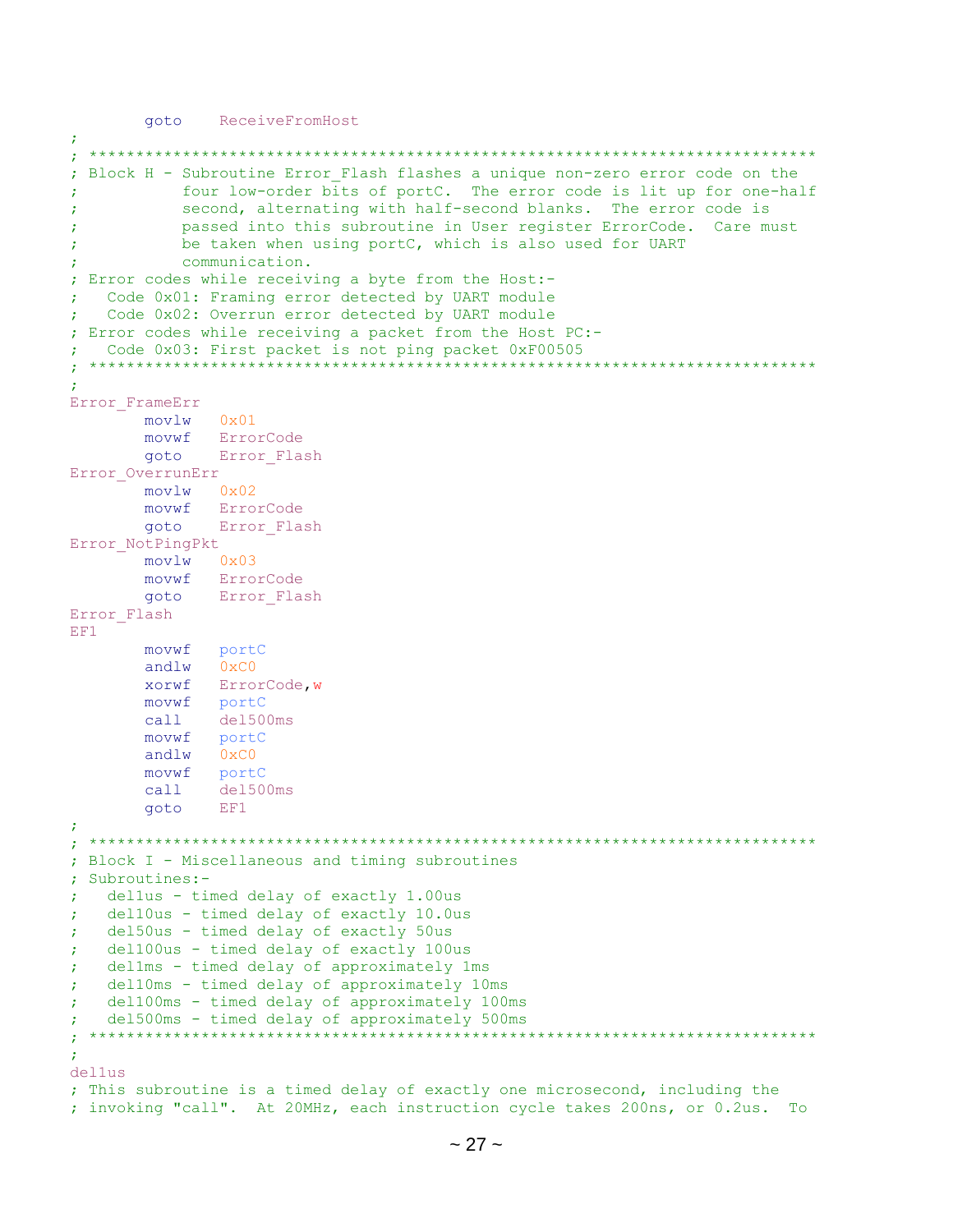```
; delay 1us, we need 5 instruction cycles. The "call" takes 2 cycles. The
; "return" takes 2 instruction cycles. The "nop" takes 1 instruction cycle.
       nop
       return
;
del10us
; This subroutine is a timed delay of exactly 10 microseconds, including the
; invoking "call". This is equal to 50 instruction cycles at 20MHz.
      call dellus ; 5 cycles
      movlw 0x0A ; 1 cycle; 0x0A = d'10' movwf tempDus ; 1 cycle
D10us
      nop ; 10 cycles
     decfsz tempDus, f ; 9 interim tests + 2 final = 11 cycles
       goto D10us ; 9 x 2 cycles = 18 cycles
      return ; 2 cycles
;
del50us
; This subroutine is a timed delay of exactly 50 microseconds, including the
; invoking "call". This is equal to 250 instruction cycles at 20MHz.
       nop ; 1 cycle
       movlw 0x3D ; 1 cycle; 0x3D = d'61'
       movwf tempDus ; 1 cycle
D50us
      nop ; 61 cycles
       decfsz tempDus,f ; 60 interim tests + 2 final = 62 cycles
       goto D50us ; 60 x 2 cycles = 120 cycles
      return ; 2 cycles
;
del100us
; This subroutine is a timed delay of exactly 100 microseconds, including
; the invoking "call". This is equal to 500 instruction cycles are 20MHz.
      nop \qquad \qquad ; 5 \text{ cycles for the nop's} nop
       nop
       nop
       nop
       movlw 0x62 ; 1 cycle; 0x62 = d'98'
     movwf tempDus ; 1 cycle
D100us
      nop ; 98 cycles
      nop ; 98 cycles
      decfsz tempDus, f \qquad ; 97 interim tests + 2 final = 99 cycles
      qoto D100us qot ; 97 x 2 cycles = 194 cycles
      return ; 2 cycles
;
del1ms
; This subroutine is a timed delay of about one millisecond. It calls
; subroutine del100us() ten times.
       call del100us
           del100us
       call del100us
       call del100us
       call del100us
       call del100us
       call del100us
       call del100us
```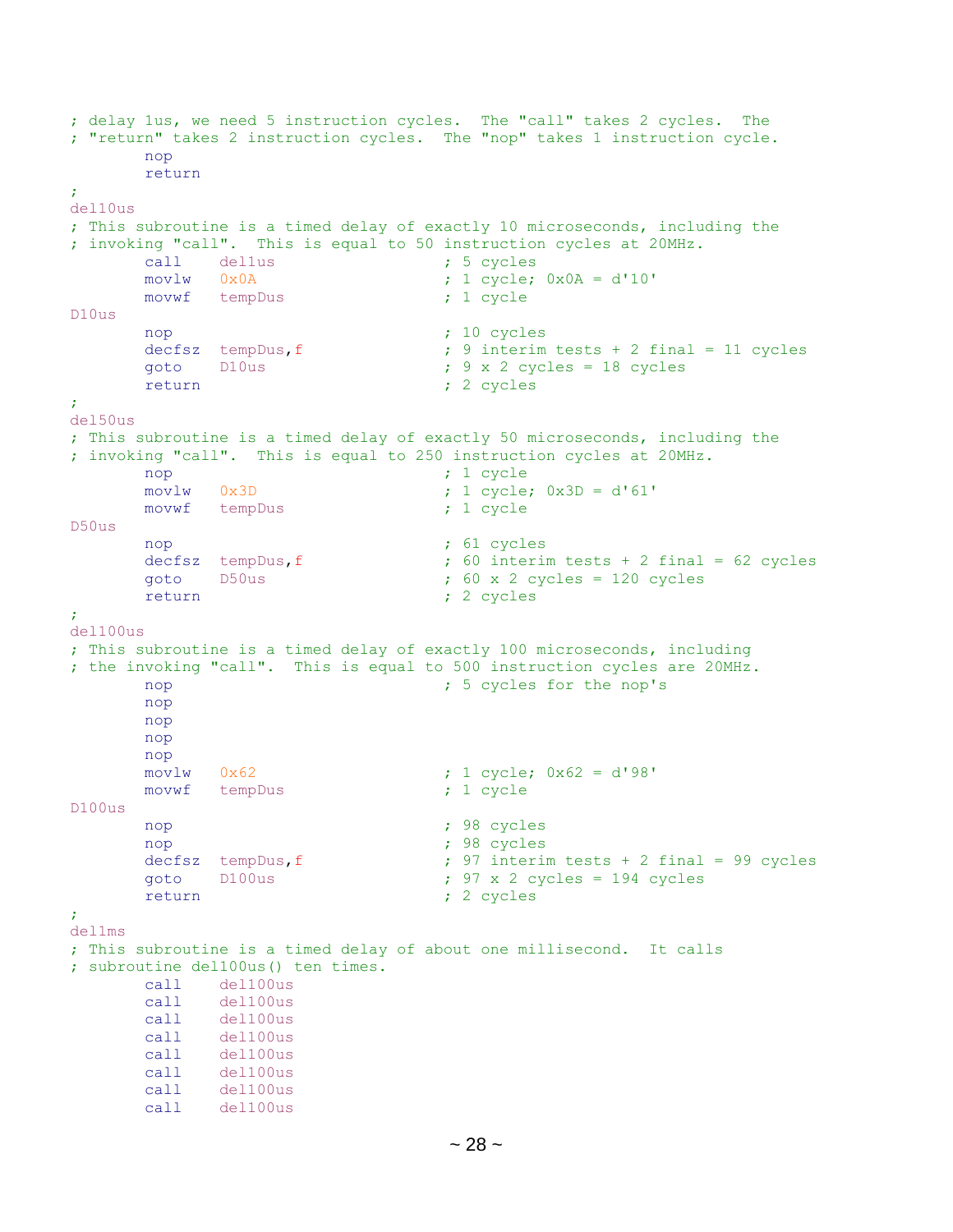```
 call del100us
        call del100us
        return
;
del10ms
; This subroutine is a timed delay of about ten milliseconds. It calls
; subroutine delay100us() ten times.
        call del1ms
       call del1ms
        call del1ms
        call del1ms
        call del1ms
       call del1ms
       call del1ms
      call del1ms<br>call del1ms
 call del1ms
 call del1ms
       return
;
del100ms
; This subroutine is a timed delay of about 100 milliseconds. It calls
; subroutine del10ms() ten times.
       call del10ms
        call del10ms
        call del10ms
       call del10ms
       call del10ms
       call del10ms
       call del10ms
        call del10ms
       call del10ms
       call del10ms
       return
;
del500ms
; This subroutine is a timed delay of about 500 milliseconds. It calls
; subroutine del100ms() five times.
        call del100ms
        call del100ms
        call del100ms
        call del100ms
       call del100ms
       return
;
      END ; end assembly
```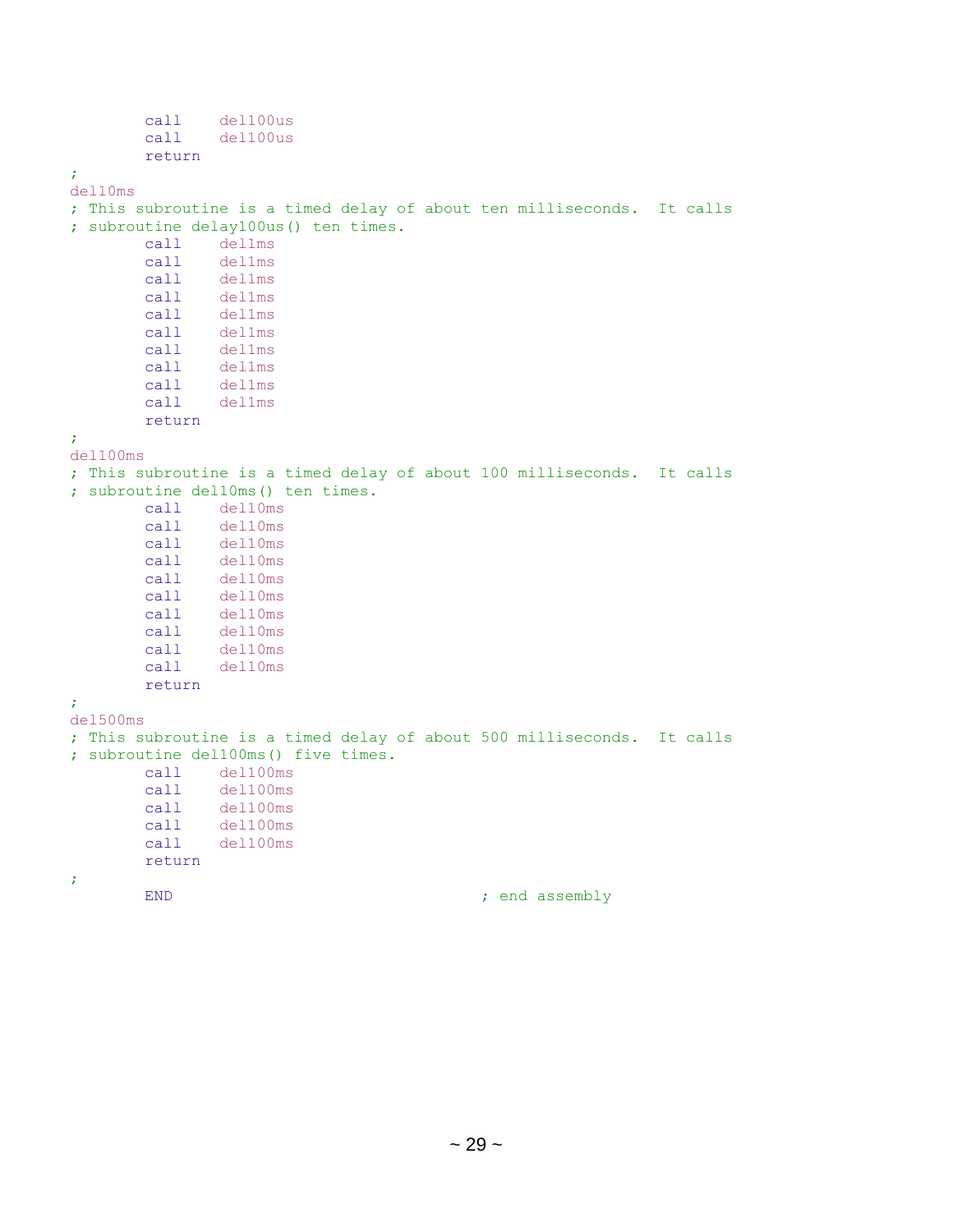#### **Appendix "C"**

#### Visual Basic program for the Host PC

#### **Main form Form1.vb**

```
Option Strict On
Option Explicit On
Imports System
Imports System.Windows.Forms
Imports System.ComponentModel
Imports System. Threading
Imports System. IO
Imports System. IO. Ports
Public Class Form1
   Inherits System.Windows.Forms.Form
   Public Sub New()
       ' Set parameters of the screen and the display
      Name = "Main"Text = "PIC-to-Host Comm Test"
      FormBorderStyle = System.Windows.Forms.FormBorderStyle.Fixed3D
      Size = New Drawing. Size(My. Computer. Screen. Bounds. Width, My. Computer. Screen. Bounds. Height)
      CenterToScreen()
      MinimizeBox = TrueMaximizeBox = TrueMe.Refresh()
   End Sub
   Private Sub Main_Load() Handles Me.Load
       ' This subroutine runs automatically when the form is loaded
   End Sub
   ' ***************
                        Private ButtonRow As Int32 = 5
   Private TimeRow As Int32 = 40
   Private CommStatusRow As Int32 = TimeRow + 40Private WithEvents buttonStart As New System.Windows.Forms.Button With
      \{ . Size = New Drawing. Size(100, 30), . Location = New Drawing. Point(5, ButtonRow),
       .Text = "Start", .TextAlign = ContentAlignment.MiddleCenter,
       . Font = New Font("Arial", 14), .Visible = True, .Parent = Me}
   Private Sub buttonStart_Click() Handles buttonStart.MouseClick
      PICComm.InitializeCommWithCommPICA()
      PICComm.TestProgram()
   End Sub
   Private WithEvents buttonExit As New System.Windows.Forms.Button With
      \{ .Size = New Drawing.Size(100, 30), .Location = New Drawing.Point(110, ButtonRow),.Text = "Exit", .TextAlign = ContentAlignment.MiddleCenter,
       . Font = New Font("Arial", 14), .Visible = True, .Parent = Me}
```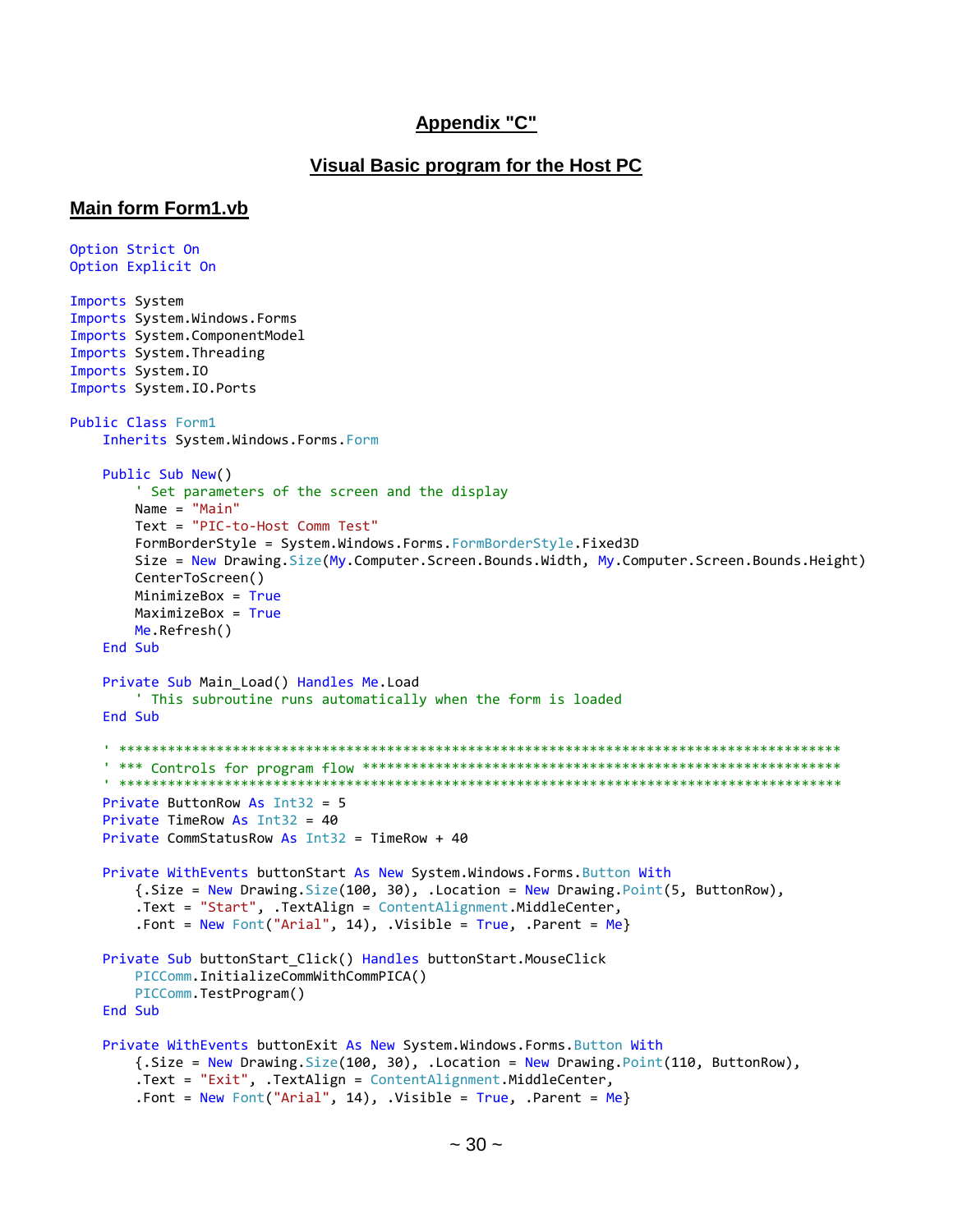```
Public Sub buttonExit Click() Handles buttonExit.MouseClick
   ' Close the serial port
   Try
      If (CommPICASerialPort.IsOpen = True) Then
         CommPICASerialPort.Close()
         CommPICASerialPort.Dispose()
      End If
   Catch
   End Try
   ' Exit from the application
   Application.Exit()
   Fnd
End Sub
Private labelStartTime As New System.Windows.Forms.Label With
   \{ .Size = New Drawing.Size(140, 30), .Location = New Drawing.Point(5, TimeRow),.Text = "Start time", .TextAlign = ContentAlignment.MiddleLeft,
   .Font = New Font("Arial", 14), .Visible = True, .Parent = Me}
Public tbStartTime As New System.Windows.Forms.Label With
   \{.Size = New Drawing.Size(140, 30), .Location = New Drawing.Point(150, TimeRow),
   .Text = "", .TextAlign = ContentAlignment.MiddleLeft, .BackColor = Color.White,
   .Font = New Font("Arial", 14), .BorderStyle = BorderStyle.FixedSingle,
   .Visible = True, .Parent = Me}
Private labelStopTime As New System.Windows.Forms.Label With
   {.Size = New Drawing.Size(140, 30), .Location = New Drawing.Point(330, TimeRow),
   .Text = "Stop time", .TextAlign = ContentAlignment.MiddleLeft,
   . Font = New Font("Arial", 14), .Visible = True, . Parent = Me}
Public tbStopTime As New System.Windows.Forms.Label With
   {.Size = New Drawing.Size(140, 30), .Location = New Drawing.Point(475, TimeRow),
   .Text = "", .TextAlign = ContentAlignment.MiddleLeft, .BackColor = Color.White,
   .Font = New Font("Arial", 14), .BorderStyle = BorderStyle.FixedSingle,
   .Visible = True, .Parent = Me}
Private labelBreakLine1 As New System.Windows.Forms.Panel With
   \{ .Size = New Drawing.Size(610, 2), .Location = New Drawing.Point(5, TimeRow + 35 - 1),.BackColor = Color.Black, .Visible = True, .Parent = MePrivate labelCommStatus As New System.Windows.Forms.Label With
   {.Size = New Drawing.Size(200, 30), .Location = New Drawing.Point(5, CommStatusRow),
   . Text = "Communication status", . TextAlign = ContentAlignment. MiddleLeft,
   .Font = New Font("Arial", 14), .Visible = True, .Parent = Me}
Private labelCommPICAStatusHdr As New System.Windows.Forms.Label With
   {.Size = New Drawing.Size(150, 30), .Location = New Drawing.Point(5, CommStatusRow + 35),
   .Text = "CommPICA", .TextAlign = ContentAlignment.MiddleLeft,
   .Font = New Font("Arial", 14), .Visible = True, .Parent = Me}
```

```
\sim 31 \sim
```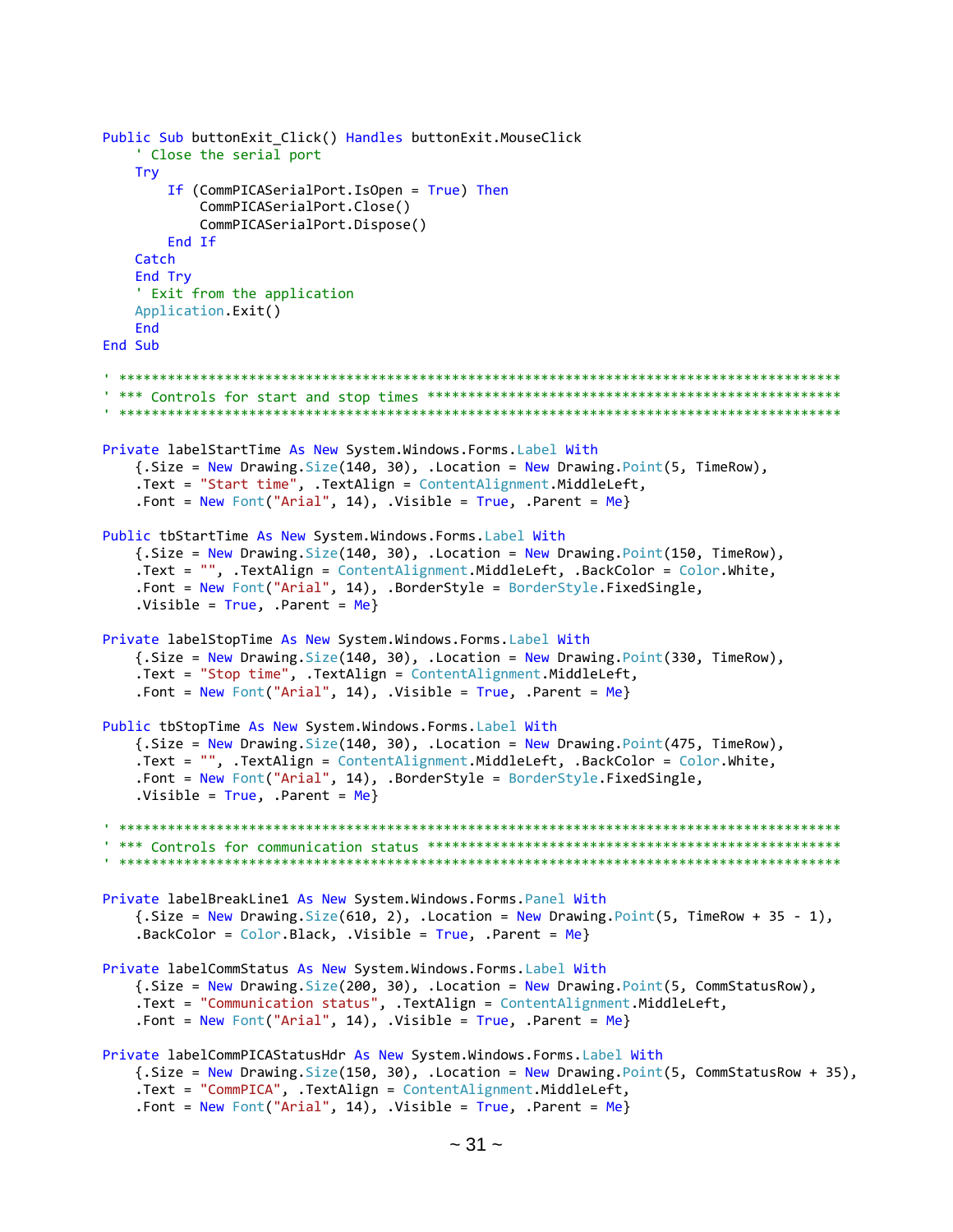```
 Public WithEvents labelCommPICAStatus As New System.Windows.Forms.Label With
     {.Size = New Drawing.Size(460, 50), .Location = New Drawing.Point(160, CommStatusRow + 35),
     .Text = "", .TextAlign = ContentAlignment.TopLeft, .BackColor = Color.White,
     .Font = New Font("Arial", 14), .BorderStyle = BorderStyle.FixedSingle,
    .Visible = True, .Parent = Me}
 Private labelCommPICATestHdr As New System.Windows.Forms.Label With
    {Size = New Drawing.Size(150, 30)}. Location = New Drawing.Point(5, CommStatusRow + 90),
     .Text = "CommPICA test", .TextAlign = ContentAlignment.MiddleLeft,
     .Font = New Font("Arial", 14), .Visible = True, .Parent = Me}
 Public WithEvents labelCommPICATest As New System.Windows.Forms.Label With
     {.Size = New Drawing.Size(460, 50), .Location = New Drawing.Point(160, CommStatusRow + 90),
     .Text = "", .TextAlign = ContentAlignment.TopLeft, .BackColor = Color.White,
    .Font = New Font("Arial", 14), .BorderStyle = BorderStyle.FixedSingle,
    .Visible = True, .Parent = Me
```
End Class

#### **Module PICComm.vb**

```
Option Strict On
Option Explicit On
```
' This module contains all of the routines needed to communicate with CommPICA.

```
' List of subroutines:-
 RS-232 communication with CommPICA
   ' InitializeCommWithCommPICA()
   ' TestProgram()
   ' BWCommPICASendPkt_DoWork(Int32)
   ' BWCommPICASendPkt_RunWorkerCompleted()
   ' CommPICAAsyncReadBytes()
   ' CommPICAGetNextPacket(Int32)
Imports System
Imports System.Windows.Forms
Imports System.ComponentModel
Imports System.Threading
Imports System.IO
Imports System.IO.Ports
Public Module PICComm
     ' Serial port for CommPICA
     Public WithEvents CommPICASerialPort As SerialPort
     Private DefaultCommPICASerialPort As String = "COM5"
     ' One-based buffer which stores ***ALL*** bytes received from CommPICA. NumBytesAdded
     ' is the number of bytes placed into the buffer by the read-procedure. NumBytesUsed
     ' is the number of bytes which have been taken out of the buffer by the packet-
     ' generation-procedure.
     Private CommPICAInBytes(3 * 256 * 256 * 256) As Byte
     Private CommPICAInBytes_NumBytesAdded As Int32
     Private CommPICAInBytes_NumBytesUsed As Int32
```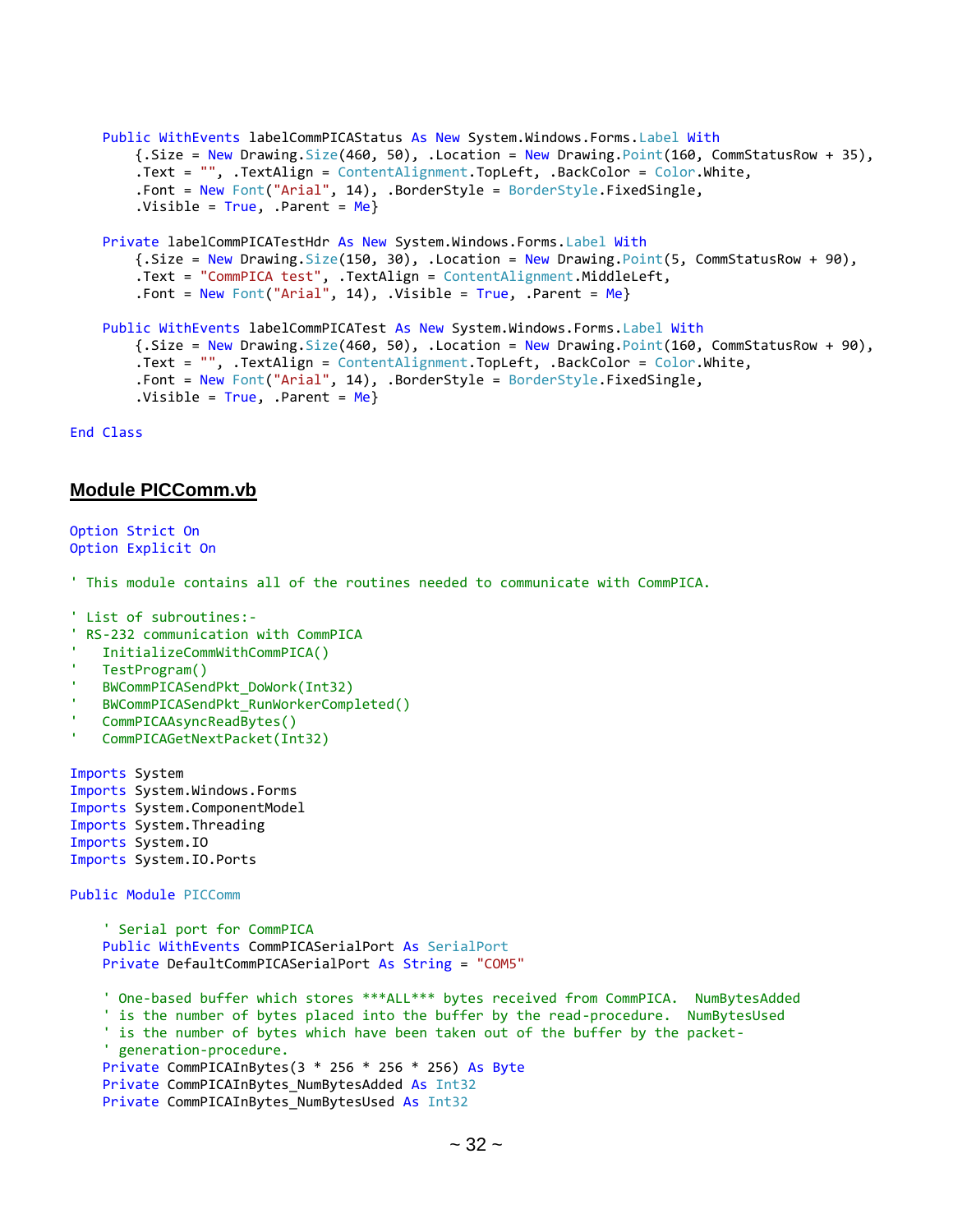```
 ' A packet to be sent to CommPICA
 Private CommPICAPktToSend As Int32
 ' Background worker for transmission
 Private WithEvents BWCommPICASendPkt As BackgroundWorker
 ' Flag to mark completion of transmission
 Private CommPICASendPktComplete As Boolean = False
 ' Variables to display the start and stop times
 Private StartDateTime As Date
 Private StartTimeStr As String
 Private StopDateTime As Date
 Private StopTimeStr As String
Public Sub InitializeCommWithCommPICA()
     ' This subroutine runs through all of the steps to initialize communication with
     ' CommPICA. Since communication with CommPICA is vital, this is a "blocking"
     ' subroutine which does not allow anything else to happen until communication
     ' has been established successfully.
     ' Step #1: ' Close any CommPICA serial port which is already open
     Try
         CommPICASerialPort.Close()
         CommPICASerialPort.Dispose()
         Threading.Thread.Sleep(25)
         Application.DoEvents()
    Catch
     End Try
     ' Step #2: Set the properties for CommPICA before it is opened
     CommPICASerialPort = New SerialPort
     CommPICASerialPort.PortName = DefaultCommPICASerialPort
     CommPICASerialPort.BaudRate = 19200
     CommPICASerialPort.DataBits = 8
     CommPICASerialPort.StopBits = StopBits.One
     CommPICASerialPort.Parity = Parity.None
     CommPICASerialPort.Handshake = Handshake.None
     CommPICASerialPort.ReadBufferSize = 2048
     CommPICASerialPort.WriteBufferSize = 2048
     CommPICASerialPort.ReceivedBytesThreshold = 1
     CommPICASerialPort.ReadTimeout = -1
       ' Step #3: Check every 25ms until a USB-to-serial port adapter cable is inserted
     into the default CommPICA USB socket.
     Do
         Try
             ' Try to open the selected serial port
             CommPICASerialPort.Open()
              ' Empty CommPICA's input and output buffers
             CommPICASerialPort.DiscardInBuffer()
             CommPICASerialPort.DiscardOutBuffer()
             Exit Do
         Catch
             Form1.labelCommPICAStatus.Text =
                 "Could not open CommPICA serial port." & vbCrLf &
                "Make sure that CommPICA is plugged in."
             Form1.labelCommPICAStatus.BackColor = Color.HotPink
             Form1.labelCommPICAStatus.Refresh()
         End Try
```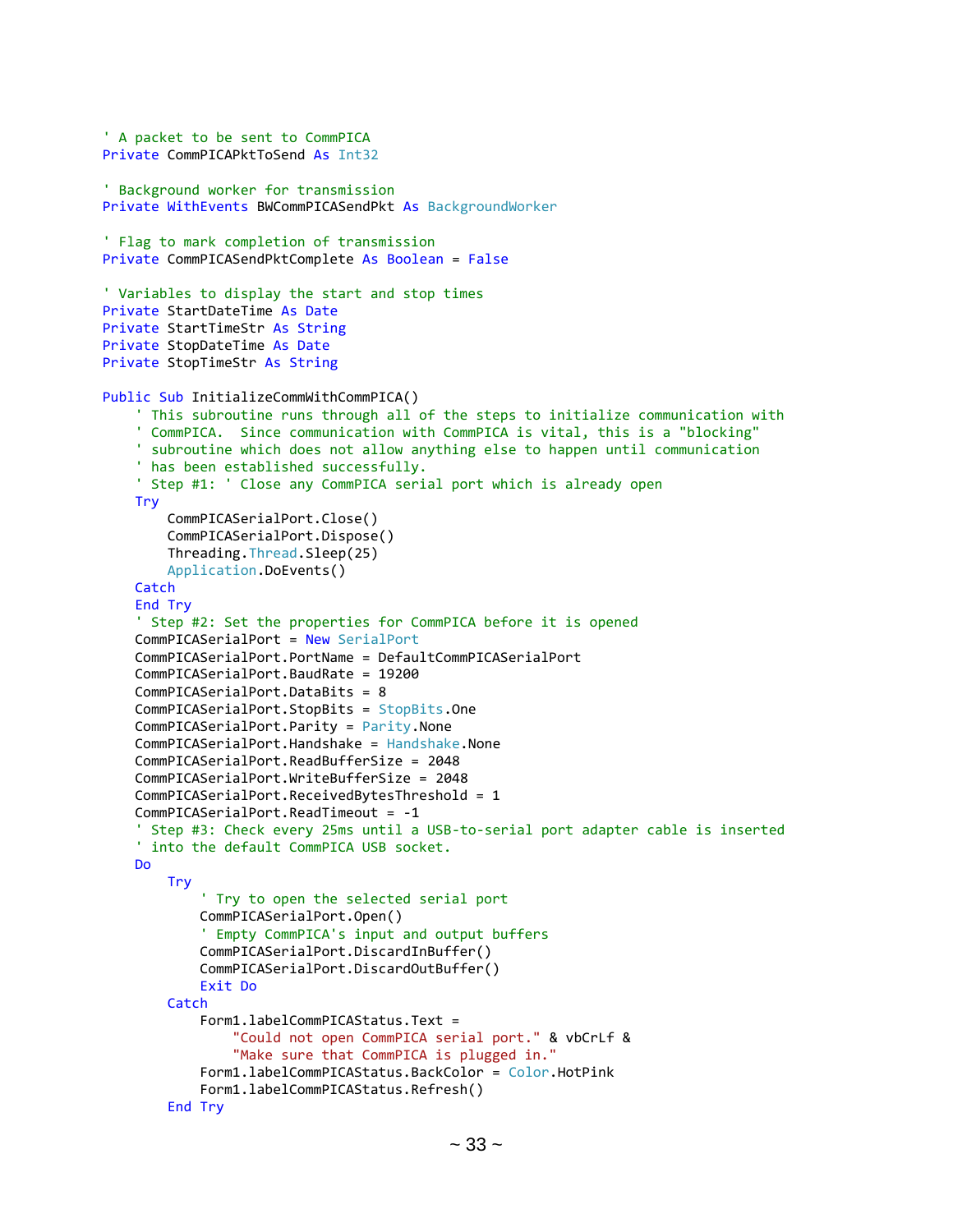```
 Threading.Thread.Sleep(25)
     Application.DoEvents()
 Loop
 Form1.labelCommPICAStatus.Text = ""
 Form1.labelCommPICAStatus.BackColor = Color.White
 Form1.labelCommPICAStatus.Refresh()
 Step 4: Check every 25ms until CommPICA is powered up
 Do
     If (CommPICASerialPort.CtsHolding = True) Then
         Exit Do
     Else
         Form1.labelCommPICAStatus.Text =
             "CTS from CommPICA is low." & vbCrLf &
            "Make sure that CommPICA is turned on."
         Form1.labelCommPICAStatus.BackColor = Color.HotPink
         Form1.labelCommPICAStatus.Refresh()
     End If
     Threading.Thread.Sleep(25)
     Application.DoEvents()
 Loop
 Form1.labelCommPICAStatus.Text = ""
 Form1.labelCommPICAStatus.BackColor = Color.White
 Form1.labelCommPICAStatus.Refresh()
 ' Step #6: Send ping byte &HF5 to CommPICA
 Dim CommPICAOutputByte(0) As Byte
 Try
    CommPICAOutputByte(0) = 8HF5 CommPICASerialPort.Write(CommPICAOutputByte, 0, 1)
 Catch ex As Exception
     ' Treat failure to send as a fatal error. Display an error message for
     ' five seconds and then abort.
     Form1.labelCommPICAStatus.Text =
         "Failed to send ping byte &&HF5 to CommPICA." & vbCrLf &
        "ex = " & ex. ToString Form1.labelCommPICAStatus.BackColor = Color.HotPink
     Form1.labelCommPICAStatus.Refresh()
     Threading.Thread.Sleep(5000)
     Application.Exit()
     Exit Sub
 End Try
 ' Step #7: Every 25ms, check to see if CommPICA has sent anything. If CommPICA
 has not sent anything, then wait 1ms and then resend ping byte &HF5. If
 ' CommPICA has sent a byte, check to see if it is the ping response byte &HF6.
 ' If it is, then proceed to the next step. Otherwise, wait 1ms and resend ping
 ' byte &HF5.
Dim CommPICAInputByte(0) As Int32
 Do
     'Wait 25ms
     Threading.Thread.Sleep(25)
     Application.DoEvents()
     ' Check if a reply has been received
     If (CommPICASerialPort.BytesToRead >= 1) Then
         CommPICAInputByte(0) = CommPICASerialPort.ReadByte
         ' Check if the reply is ping response byte &HF6
        If (CommPICAInputByte(0) = &HF6) Then
             Exit Do
         Else
              ' If the byte received is not the ping response byte &HF6, then
```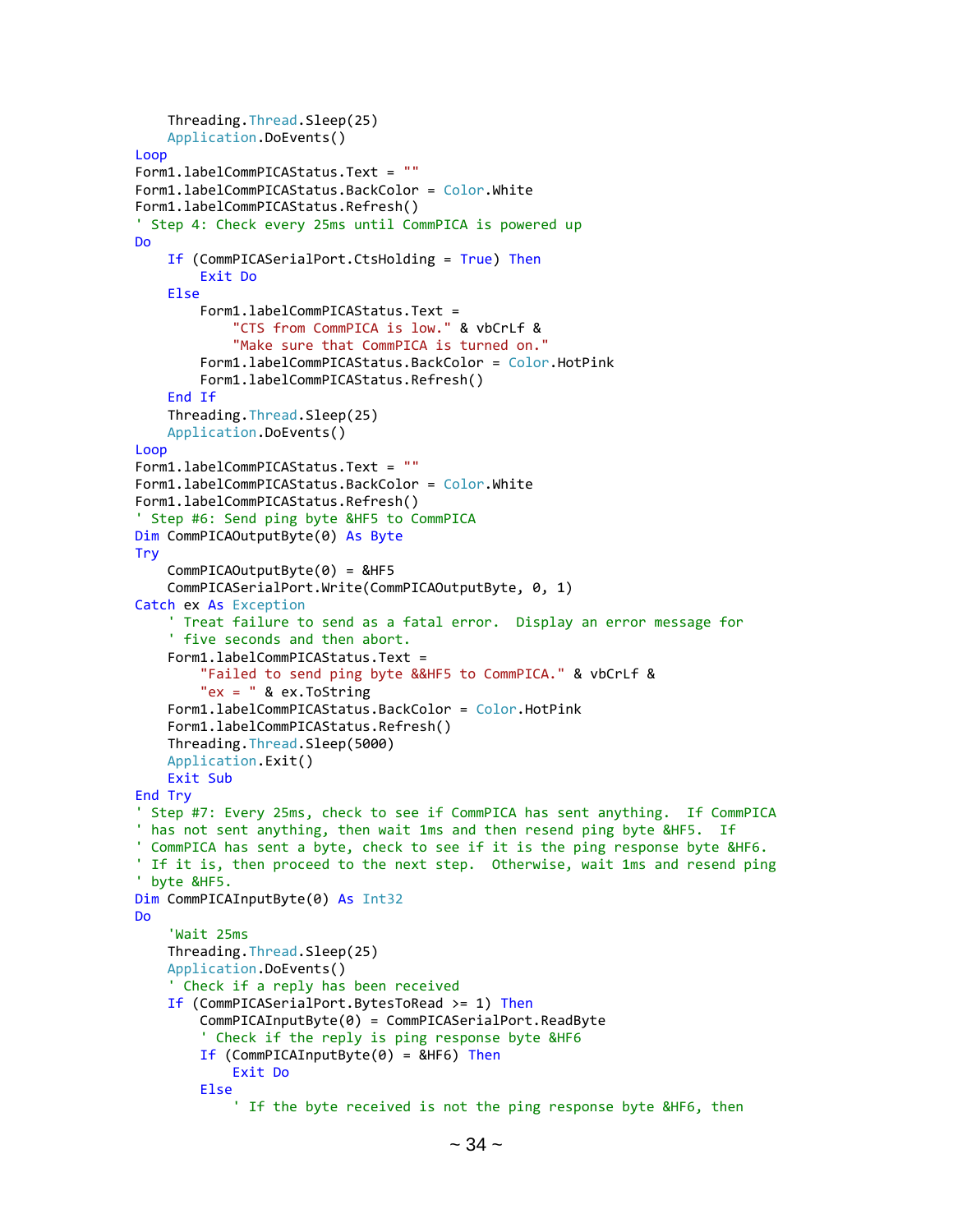```
 ' display the byte received.
            Form1.labelCommPICAStatus.Text =
                  "CommPICA responded to ping byte with &&H" &
                 CommPICAInputByte(0).ToString("X2")
             Form1.labelCommPICAStatus.BackColor = Color.HotPink
            Form1.labelCommPICAStatus.Refresh()
         End If
     Else
         Form1.labelCommPICAStatus.Text =
             "CommPICA has not responded to ping byte &&HF5."
         Form1.labelCommPICAStatus.BackColor = Color.HotPink
         Form1.labelCommPICAStatus.Refresh()
     End If
     ' Resend ping byte &HF5 to CommPICA
     Try
         CommPICAOutputByte(0) = &HF5
         CommPICASerialPort.Write(CommPICAOutputByte, 0, 1)
     Catch ex As Exception
         Treat failure to send as a fatal error. Display an error message for
         ' five seconds and then abort.
         Form1.labelCommPICAStatus.Text =
             "Failed to send ping byte &&HF5 to CommPICA." & vbCrLf &
            "ex = " & ex.ToString
         Form1.labelCommPICAStatus.BackColor = Color.HotPink
         Form1.labelCommPICAStatus.Refresh()
         Threading.Thread.Sleep(5000)
         Application.Exit()
         Exit Sub
     End Try
 Loop
 ' Step #8: Wait 10ms for CommPICA to set the interrupt enables for packet
 ' reception. Use this period to start the asynchronous reader.
 ' Empty CommPICA's input and output buffers
 CommPICASerialPort.DiscardInBuffer()
 CommPICASerialPort.DiscardOutBuffer()
 ' Set the timeout for the base stream
 CommPICASerialPort.BaseStream.ReadTimeout = SerialPort.InfiniteTimeout
 ' Start the asynchronous reader
 CommPICAAsyncReadBytes()
 ' Wait 10ms
 Threading.Thread.Sleep(10)
  Step #9: Send the ping packet &HF00505 to CommPICA
 CommPICAPktToSend = &HF00505
 Update the GUI
 Form1.labelCommPICAStatus.Text =
     "Sending ping packet &&HF00505 to CommPICA."
Form1.labelCommPICAStatus.BackColor = Color.White
 Form1.labelCommPICAStatus.Refresh()
 Clear the completion flag CommPICASendPktComplete. When the transmission
' is complete, the RunWorkerCompleted subroutine will set the flag high.
 CommPICASendPktComplete = False
 ' Start the transmit background worker
 BWCommPICASendPkt = New BackgroundWorker
 BWCommPICASendPkt.RunWorkerAsync(CommPICAPktToSend)
 ' Wait for the transmission to be completed
 Do
     If (CommPICASendPktComplete = True) Then
         CommPICASerialPort.DiscardOutBuffer()
```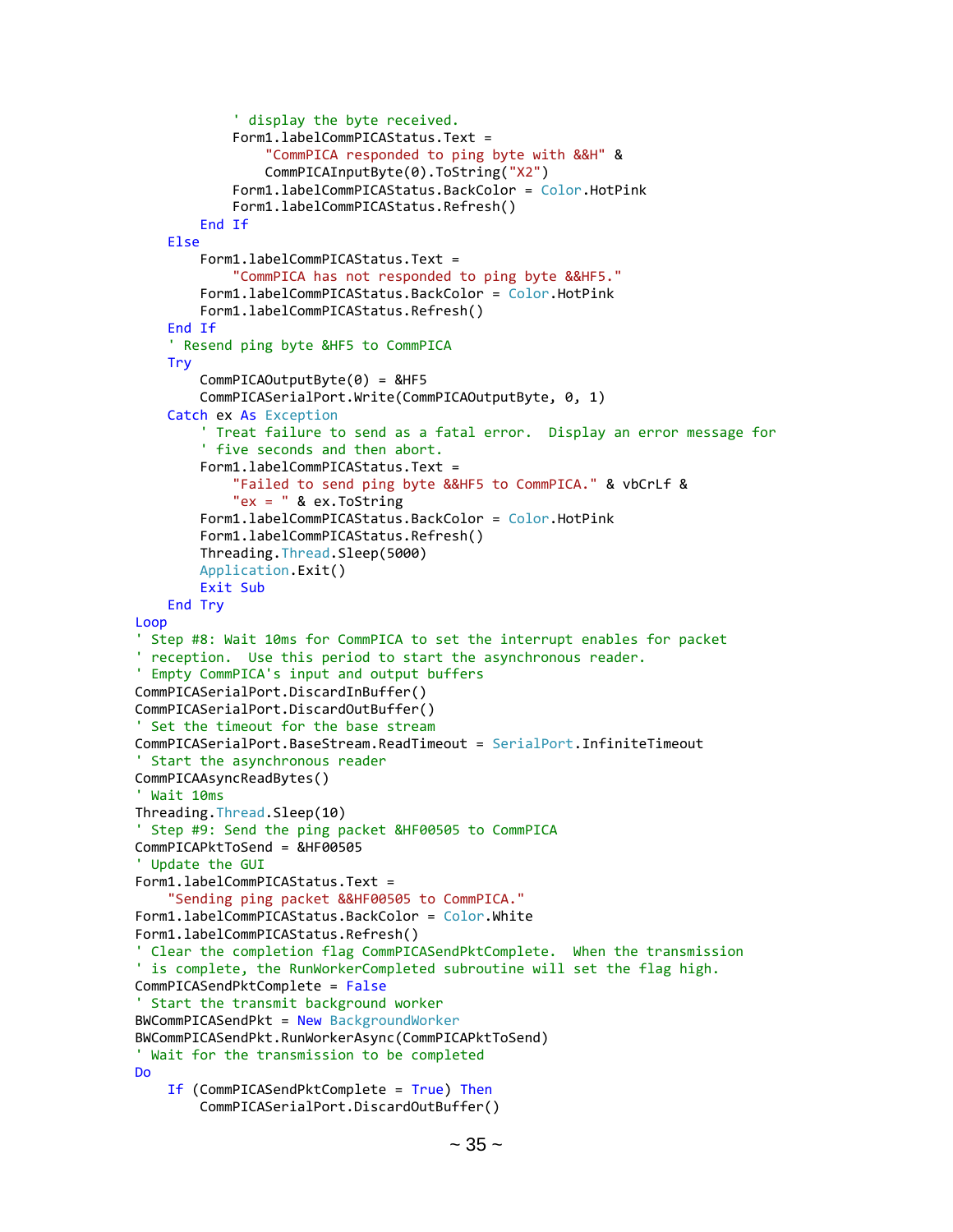```
 Exit Do
         Else
             Application.DoEvents()
         End If
     Loop
     ' Step #11: Wait for ping response packet &HF00606 to be received
     Do
         Application.DoEvents()
         Dim lNextPacket As Int32
         If (GetNextPacket(lNextPacket) = True) Then
             Form1.labelCommPICATest.Text = lNextPacket.ToString("X6")
             Form1.labelCommPICATest.Refresh()
             ' Test if lNextPacket is the ping response packet &HF00606
             If (lNextPacket = &HF00606) Then
                 Form1.labelCommPICAStatus.Text = "CommPICA is in sync."
                Form1.labelCommPICAStatus.BackColor = Color.LightGreen
                Form1.labelCommPICAStatus.Refresh()
                Exit Do
             Else
                 Form1.labelCommPICAStatus.Text =
                      "CommPICA responded to the ping packet with &&H" &
                     lNextPacket.ToString("X6")
                 Form1.labelCommPICAStatus.BackColor = Color.HotPink
                Form1.labelCommPICAStatus.Refresh()
                 Threading.Thread.Sleep(5000)
                 Application.Exit()
                Exit Sub
             End If
         Else
             Form1.labelCommPICAStatus.Text =
                 "CommPICA has not responded to ping packet &&HF00505."
             Form1.labelCommPICAStatus.BackColor = Color.HotPink
             Form1.labelCommPICAStatus.Refresh()
         End If
     Loop
 End Sub
 Public Sub TestProgram()
     ' Display the starting time
     StartDateTime = Date.Now
     StartTimeStr = StartDateTime.ToString("h:mm:ss tt")
     Form1.tbStartTime.Text = StartTimeStr
      Initialize the first packet to be sent
     CommPICAPktToSend = &H000000
     Do
         ' Clear the completion flag CommPICASendPktComplete. When the transmission
         ' is complete, the RunWorkerCompleted subroutine will set the flag high.
         CommPICASendPktComplete = False
          ' Send the packet
         BWCommPICASendPkt.RunWorkerAsync(CommPICAPktToSend)
         ' Wait for the transmission to be completed
         Do
             If (CommPICASendPktComplete = True) Then
                 Exit Do
             Else
                 Application.DoEvents()
             End If
         Loop
```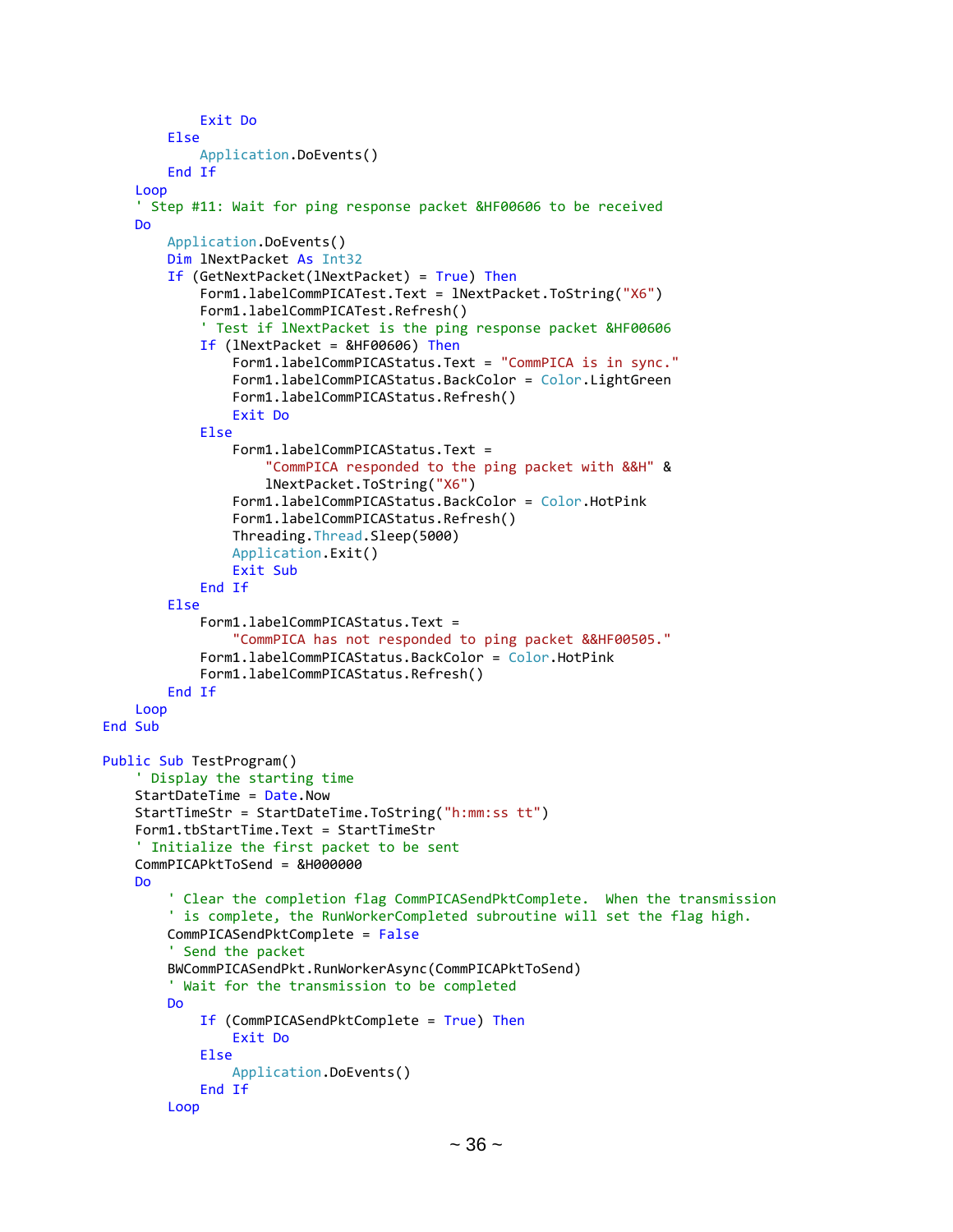```
 ' Wait for a packet to be received
         Dim lPacketReceived As Int32
         Do
             If (GetNextPacket(lPacketReceived) = True) Then
                 Exit Do
             Else
                 Application.DoEvents()
             End If
         Loop
         ' Validate the packet received
         Dim XORResult As Int32 = CommPICAPktToSend Xor lPacketReceived
         If (XORResult <> &H00FFFFFF) Then
             MsgBox(
                 "Exchange Error:" & vbCrLf &
                "Packet sent = &&H" & CommPICAPktToSend.ToString("X6") & vbCrLf &
                 "Packet received = &&H" & lPacketReceived.ToString("X6"))
         End If
         ' Display the packet sent
         Form1.labelCommPICATest.Text =
             "Packet sent = &&H" & CommPICAPktToSend.ToString("X6")
         Form1.labelCommPICATest.BackColor = Color.Wheat
         Form1.labelCommPICATest.Refresh()
         ' Increment the packet value
         CommPICAPktToSend = CommPICAPktToSend + 1
         ' Test for completion
         If (CommPICAPktToSend >= &H080000) Then
              ' Display the stopping time
             StopDateTime = Date.Now
             StopTimeStr = StopDateTime.ToString("h:mm:ss tt")
             Form1.tbStopTime.Text = StopTimeStr
             MsgBox("Test is complete.")
            Form1.buttonExit Click()
         End If
     Loop
 End Sub
 Private Sub BWCommPICASendPkt_DoWork(
     ByVal sender As System.Object,
     ByVal e As System.ComponentModel.DoWorkEventArgs) Handles _
     BWCommPICASendPkt.DoWork
     ' Retrieve the packet to send
     Dim lCommPICAPktToSend As Int32 = CInt(e.Argument)
     ' Parse the packet into three bytes
     Dim lOutPkt(2) As Byte
    lOutputPkt(0) = CByte((lCommPICAPkttToSend And 8H00FF0000) >> 16)lOutput(1) = CByte((lCommPICAPkttOSend And 8H0000FF00) >> 8) lOutPkt(2) = CByte(lCommPICAPktToSend And &H000000FF)
     ' Start to send the packet
     CommPICASerialPort.Write(lOutPkt, 0, 3)
 End Sub
 Private Sub BWCommPICASendPkt_RunWorkerCompleted(
     ByVal sender As Object,
     ByVal e As System.ComponentModel.RunWorkerCompletedEventArgs) Handles _
     BWCommPICASendPkt.RunWorkerCompleted
     ' Set the completion flag
     CommPICASendPktComplete = True
 End Sub
```